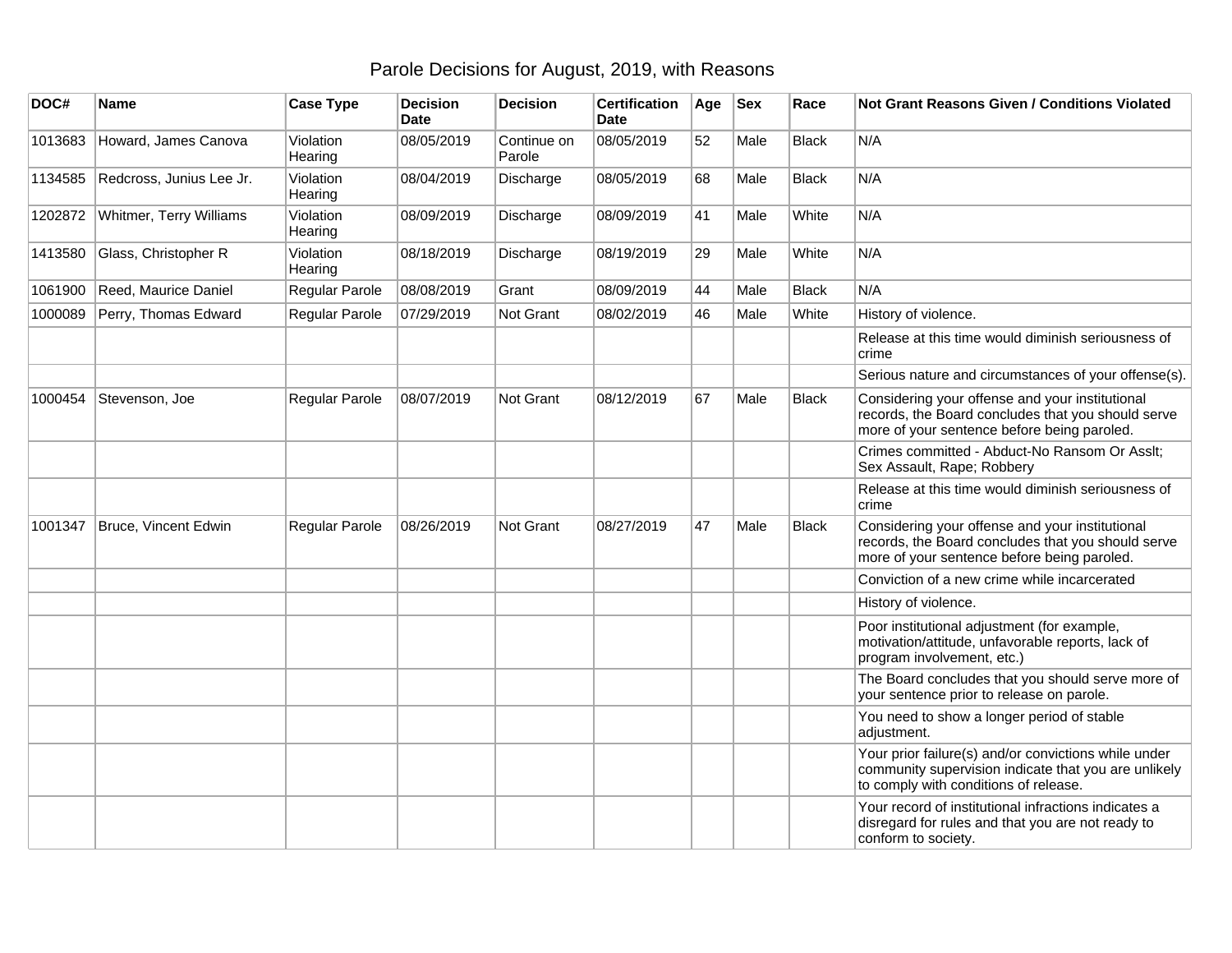| DOC#    | <b>Name</b>              | <b>Case Type</b>      | <b>Decision</b><br><b>Date</b> | <b>Decision</b> | <b>Certification</b><br><b>Date</b> | Age | <b>Sex</b> | Race         | <b>Not Grant Reasons Given / Conditions Violated</b>                                                                                                         |
|---------|--------------------------|-----------------------|--------------------------------|-----------------|-------------------------------------|-----|------------|--------------|--------------------------------------------------------------------------------------------------------------------------------------------------------------|
| 1001553 | Miles, Simeon Noah       | Regular Parole        | 08/12/2019                     | Not Grant       | 08/13/2019                          | 56  | Male       | <b>Black</b> | Crimes committed - Sodomy: By Force Or Victim<br>Helplessness; Sodomy: By Force Or Victim<br>Helplessness; Sodomy: By Force Or Victim<br><b>Helplessness</b> |
|         |                          |                       |                                |                 |                                     |     |            |              | Extensive criminal record                                                                                                                                    |
|         |                          |                       |                                |                 |                                     |     |            |              | Serious nature and circumstances of your offense(s).                                                                                                         |
|         |                          |                       |                                |                 |                                     |     |            |              | The Board concludes that you should serve more of<br>your sentence prior to release on parole.                                                               |
|         |                          |                       |                                |                 |                                     |     |            |              | Your prior failure(s) and/or convictions while under<br>community supervision indicate that you are unlikely<br>to comply with conditions of release.        |
| 1002930 | Palmer, Steven John      | Regular Parole        | 08/18/2019                     | Not Grant       | 08/19/2019                          | 55  | Male       | White        | Crimes committed - Kidnap/Abduct; Kidnap/Abduct;<br>Unauth Use Of Veh                                                                                        |
|         |                          |                       |                                |                 |                                     |     |            |              | Release at this time would diminish seriousness of<br>crime                                                                                                  |
| 1003299 | Romero, Jose Zetina      | <b>Regular Parole</b> | 08/07/2019                     | Not Grant       | 08/08/2019                          | 45  | Male       | White        | Release at this time would diminish seriousness of<br>crime                                                                                                  |
|         |                          |                       |                                |                 |                                     |     |            |              | Serious nature and circumstances of your offense(s).                                                                                                         |
| 1003383 | Holden, Michael Keith    | <b>Regular Parole</b> | 07/29/2019                     | Not Grant       | 08/02/2019                          | 54  | Male       | <b>Black</b> | Crimes committed - Breaking And Entering; Breaking<br>And Entering; Breaking And Entering                                                                    |
|         |                          |                       |                                |                 |                                     |     |            |              | Extensive criminal record                                                                                                                                    |
|         |                          |                       |                                |                 |                                     |     |            |              | History of violence.                                                                                                                                         |
|         |                          |                       |                                |                 |                                     |     |            |              | Release at this time would diminish seriousness of<br>crime                                                                                                  |
|         |                          |                       |                                |                 |                                     |     |            |              | Serious nature and circumstances of your offense(s).                                                                                                         |
|         |                          |                       |                                |                 |                                     |     |            |              | The Board considers you to be a risk to the<br>community.                                                                                                    |
|         |                          |                       |                                |                 |                                     |     |            |              | Your prior failure(s) and/or convictions while under<br>community supervision indicate that you are unlikely<br>to comply with conditions of release.        |
| 1003483 | Brogan, Ricky            | Regular Parole        | 08/12/2019                     | Not Grant       | 08/13/2019                          | 59  | Male       | White        | Conviction of a new crime while incarcerated                                                                                                                 |
|         |                          |                       |                                |                 |                                     |     |            |              | Crimes committed - Homicide-1st Degree; Homicide-<br>1st Degree; Homicide-1st Degree                                                                         |
|         |                          |                       |                                |                 |                                     |     |            |              | History of violence.                                                                                                                                         |
|         |                          |                       |                                |                 |                                     |     |            |              | Release at this time would diminish seriousness of<br>crime                                                                                                  |
|         |                          |                       |                                |                 |                                     |     |            |              | Serious nature and circumstances of your offense(s).                                                                                                         |
|         |                          |                       |                                |                 |                                     |     |            |              | You need to show a longer period of stable<br>adjustment.                                                                                                    |
| 1003591 | Saunders, William Bailey | Regular Parole        | 08/07/2019                     | Not Grant       | 08/12/2019                          | 59  | Male       | White        | Crimes committed - Homicide-Attempted; Burglary;<br>Burglary - Attempted                                                                                     |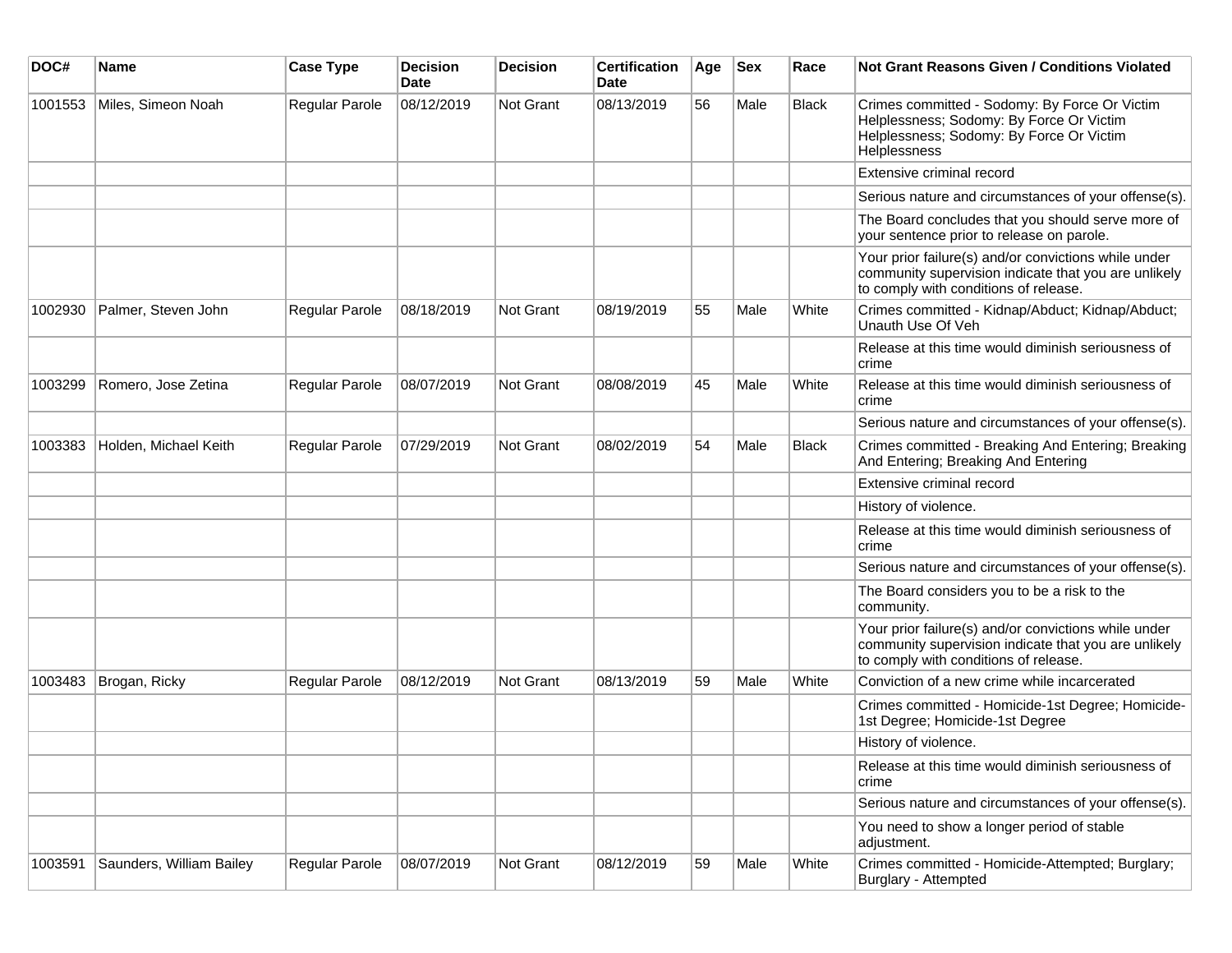| DOC#    | <b>Name</b>                       | <b>Case Type</b>      | <b>Decision</b><br>Date | <b>Decision</b> | <b>Certification</b><br>Date | Age | <b>Sex</b> | Race         | Not Grant Reasons Given / Conditions Violated                                                                                                         |
|---------|-----------------------------------|-----------------------|-------------------------|-----------------|------------------------------|-----|------------|--------------|-------------------------------------------------------------------------------------------------------------------------------------------------------|
| 1003591 | Saunders, William Bailey          | Regular Parole        | 08/07/2019              | Not Grant       | 08/12/2019                   | 59  | Male       | White        | Release at this time would diminish seriousness of<br>crime                                                                                           |
|         |                                   |                       |                         |                 |                              |     |            |              | Serious nature and circumstances of your offense(s).                                                                                                  |
|         |                                   |                       |                         |                 |                              |     |            |              | The Board concludes that you should serve more of<br>your sentence prior to release on parole.                                                        |
| 1003658 | Strother, Christopher W           | Regular Parole        | 07/29/2019              | Not Grant       | 08/02/2019                   | 47  | Male       | <b>Black</b> | Considering your offense and your institutional<br>records, the Board concludes that you should serve<br>more of your sentence before being paroled.  |
|         |                                   |                       |                         |                 |                              |     |            |              | Crimes committed - Robbery; Robbery; Robbery                                                                                                          |
|         |                                   |                       |                         |                 |                              |     |            |              | Serious nature and circumstances of your offense(s).                                                                                                  |
|         |                                   |                       |                         |                 |                              |     |            |              | You need to show a longer period of stable<br>adjustment.                                                                                             |
|         |                                   |                       |                         |                 |                              |     |            |              | Your prior failure(s) and/or convictions while under<br>community supervision indicate that you are unlikely<br>to comply with conditions of release. |
| 1004307 | Walker, Gary Robert               | <b>Regular Parole</b> | 08/22/2019              | Not Grant       | 08/23/2019                   | 66  | Male       | <b>Black</b> | Crimes committed - Robbery; Burglary; Sodomy                                                                                                          |
|         |                                   |                       |                         |                 |                              |     |            |              | History of substance abuse.                                                                                                                           |
|         |                                   |                       |                         |                 |                              |     |            |              | Release at this time would diminish seriousness of<br>crime                                                                                           |
|         |                                   |                       |                         |                 |                              |     |            |              | Serious nature and circumstances of your offense(s).                                                                                                  |
|         |                                   |                       |                         |                 |                              |     |            |              | Your prior failure(s) and/or convictions while under<br>community supervision indicate that you are unlikely<br>to comply with conditions of release. |
| 1004792 | Mills, David Lee                  | Geriatric             | 07/29/2019              | Not Grant       | 08/02/2019                   | 64  | Male       | White        | Crimes committed - Homicide/Murder; Abduct-No<br>Ransom Or Asslt; Robbery                                                                             |
|         |                                   |                       |                         |                 |                              |     |            |              | History of violence.                                                                                                                                  |
|         |                                   |                       |                         |                 |                              |     |            |              | Release at this time would diminish seriousness of<br>crime                                                                                           |
| 1005304 | Waldron, Brian Lee                | Geriatric             | 08/05/2019              | Not Grant       | 08/08/2019                   | 65  | Male       | White        | Conviction of a new crime while incarcerated                                                                                                          |
|         |                                   |                       |                         |                 |                              |     |            |              | Extensive criminal record                                                                                                                             |
|         |                                   |                       |                         |                 |                              |     |            |              | Release at this time would diminish seriousness of<br>crime                                                                                           |
|         |                                   |                       |                         |                 |                              |     |            |              | Serious nature and circumstances of your offense(s).                                                                                                  |
|         | 1005407   Mangum, Beverly Ricardo | Geriatric             | 08/19/2019              | Not Grant       | 08/21/2019                   | 65  | Male       | <b>Black</b> | Extensive criminal record                                                                                                                             |
|         |                                   |                       |                         |                 |                              |     |            |              | History of violence.                                                                                                                                  |
|         |                                   |                       |                         |                 |                              |     |            |              | Release at this time would diminish seriousness of<br>crime                                                                                           |
|         |                                   |                       |                         |                 |                              |     |            |              | Serious nature and circumstances of your offense(s).                                                                                                  |
| 1005540 | Minkins, Al Hubert                | Geriatric             | 08/08/2019              | Not Grant       | 08/12/2019                   | 68  | Male       | Black        | Crimes committed - Rape: Intercourse By<br>Force/Threat/Intimidation                                                                                  |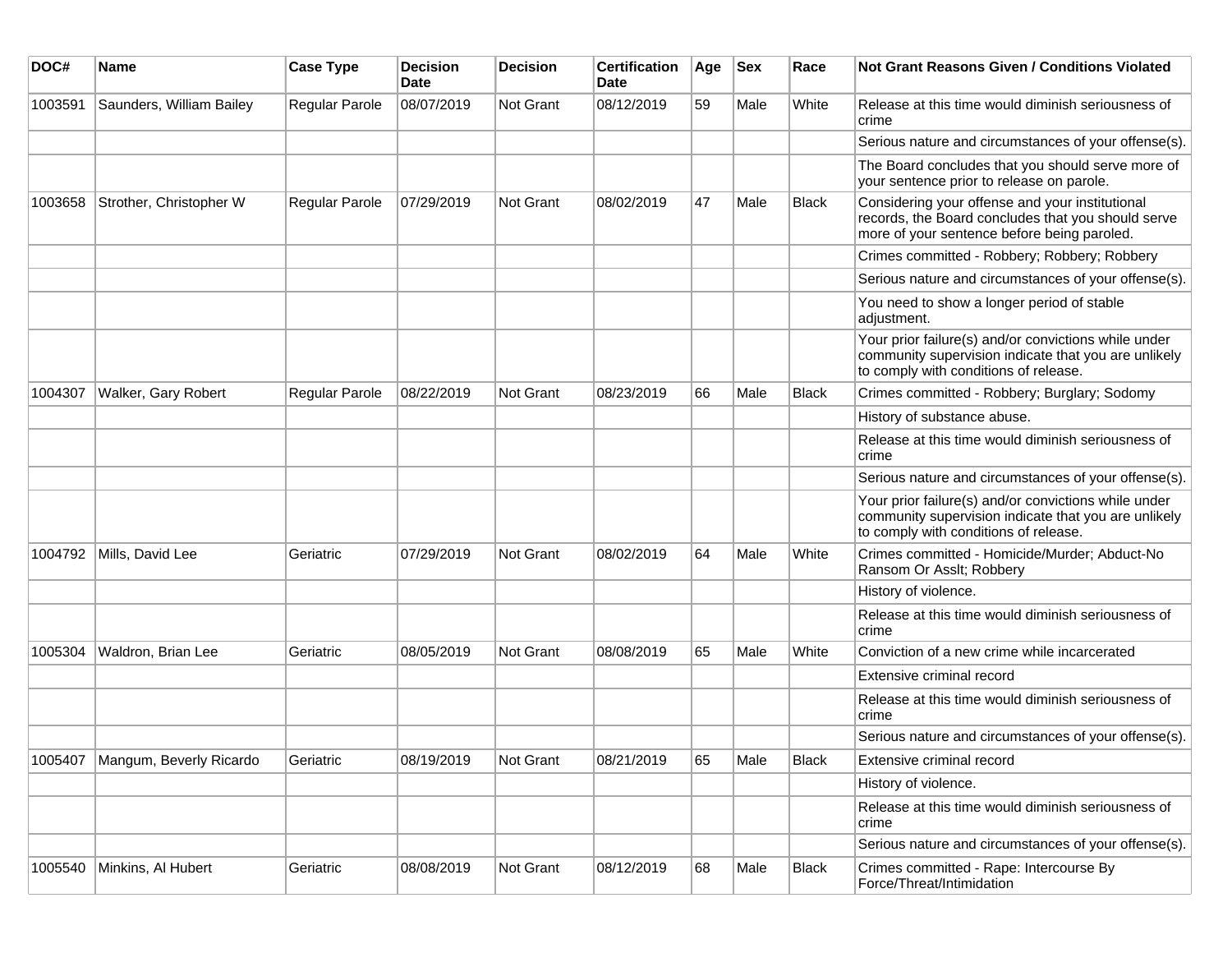| DOC#    | <b>Name</b>                               | <b>Case Type</b>      | <b>Decision</b><br><b>Date</b> | <b>Decision</b>  | <b>Certification</b><br><b>Date</b> | Age | <b>Sex</b> | Race         | <b>Not Grant Reasons Given / Conditions Violated</b>                                                                                                  |
|---------|-------------------------------------------|-----------------------|--------------------------------|------------------|-------------------------------------|-----|------------|--------------|-------------------------------------------------------------------------------------------------------------------------------------------------------|
| 1005540 | Minkins, Al Hubert                        | Geriatric             | 08/08/2019                     | <b>Not Grant</b> | 08/12/2019                          | 68  | Male       | <b>Black</b> | Extensive criminal record                                                                                                                             |
|         |                                           |                       |                                |                  |                                     |     |            |              | History of substance abuse.                                                                                                                           |
|         |                                           |                       |                                |                  |                                     |     |            |              | History of violence.                                                                                                                                  |
|         |                                           |                       |                                |                  |                                     |     |            |              | Release at this time would diminish seriousness of<br>crime                                                                                           |
|         |                                           |                       |                                |                  |                                     |     |            |              | Serious nature and circumstances of your offense(s).                                                                                                  |
|         |                                           |                       |                                |                  |                                     |     |            |              | Your prior failure(s) and/or convictions while under<br>community supervision indicate that you are unlikely<br>to comply with conditions of release. |
| 1006000 | Chisman, Darrion                          | <b>Regular Parole</b> | 08/06/2019                     | <b>Not Grant</b> | 08/06/2019                          | 46  | Male       | <b>Black</b> | Extensive criminal record                                                                                                                             |
|         |                                           |                       |                                |                  |                                     |     |            |              | Release at this time would diminish seriousness of<br>crime                                                                                           |
|         |                                           |                       |                                |                  |                                     |     |            |              | Serious nature and circumstances of your offense(s).                                                                                                  |
|         |                                           |                       |                                |                  |                                     |     |            |              | The Board concludes that you should serve more of<br>your sentence prior to release on parole.                                                        |
| 1006978 | Offutt, William Lee                       | Regular Parole        | 08/22/2019                     | Not Grant        | 08/23/2019                          | 63  | Male       | White        | No Interest in Parole                                                                                                                                 |
| 1007097 | Copeland, Robert J III                    | Regular Parole        | 08/17/2019                     | <b>Not Grant</b> | 08/19/2019                          | 68  | Male       | <b>Black</b> | Crimes committed - Homicide-Capital; Robbery                                                                                                          |
|         |                                           |                       |                                |                  |                                     |     |            |              | Release at this time would diminish seriousness of<br>crime                                                                                           |
|         |                                           |                       |                                |                  |                                     |     |            |              | Serious nature and circumstances of your offense(s).                                                                                                  |
| 1007197 | Johnson, Jack Wilson                      | <b>Regular Parole</b> | 08/30/2019                     | Not Grant        | 08/30/2019                          | 64  | Male       | <b>Black</b> | Crimes committed - Sex Assault, Rape; Sex Assault,<br>Rape; Sex Asslt-Sodomy-Girl                                                                     |
|         |                                           |                       |                                |                  |                                     |     |            |              | Release at this time would diminish seriousness of<br>crime                                                                                           |
|         |                                           |                       |                                |                  |                                     |     |            |              | Serious nature and circumstances of your offense(s).                                                                                                  |
|         |                                           |                       |                                |                  |                                     |     |            |              | The Board considers you to be a risk to the<br>community.                                                                                             |
| 1007273 | Copeland, Randolph Rernard Regular Parole |                       | 08/19/2019                     | Not Grant        | 08/21/2019                          | 65  | Male       | Black        | Release at this time would diminish seriousness of<br>crime                                                                                           |
|         |                                           |                       |                                |                  |                                     |     |            |              | Serious nature and circumstances of your offense(s).                                                                                                  |
| 1007770 | Paradiso, Peter                           | <b>Regular Parole</b> | 08/26/2019                     | <b>Not Grant</b> | 08/27/2019                          | 59  | Male       | White        | Crimes committed - Sex Assault, Rape; Sex Assault,<br>Rape; Sex Assault, Rape                                                                         |
|         |                                           |                       |                                |                  |                                     |     |            |              | History of violence.                                                                                                                                  |
|         |                                           |                       |                                |                  |                                     |     |            |              | Release at this time would diminish seriousness of<br>crime                                                                                           |
|         |                                           |                       |                                |                  |                                     |     |            |              | Serious nature and circumstances of your offense(s).                                                                                                  |
|         |                                           |                       |                                |                  |                                     |     |            |              | The Board considers you to be a risk to the<br>community.                                                                                             |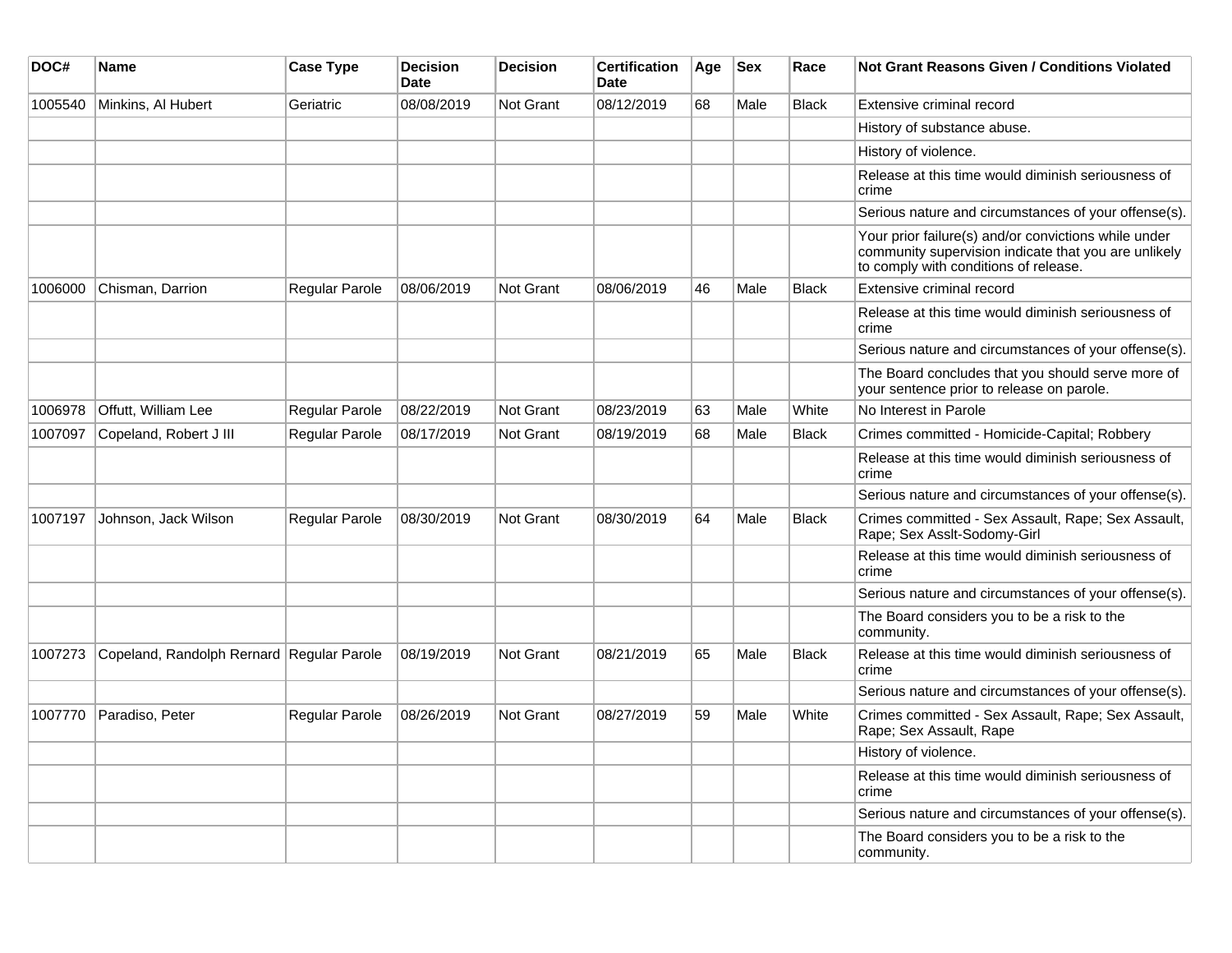| DOC#    | Name                                              | <b>Case Type</b> | <b>Decision</b><br><b>Date</b> | <b>Decision</b> | <b>Certification</b><br>Date | Age | <b>Sex</b>   | Race         | <b>Not Grant Reasons Given / Conditions Violated</b>                                                                                                  |
|---------|---------------------------------------------------|------------------|--------------------------------|-----------------|------------------------------|-----|--------------|--------------|-------------------------------------------------------------------------------------------------------------------------------------------------------|
| 1008165 | Cosby, Lorenzo Jr.                                | Regular Parole   | 07/27/2019                     | Not Grant       | 08/02/2019                   | 45  | Male         | <b>Black</b> | Considering your offense and your institutional<br>records, the Board concludes that you should serve<br>more of your sentence before being paroled.  |
|         |                                                   |                  |                                |                 |                              |     |              |              | History of violence.                                                                                                                                  |
|         |                                                   |                  |                                |                 |                              |     |              |              | Poor institutional adjustment (for example,<br>motivation/attitude, unfavorable reports, lack of<br>program involvement, etc.)                        |
|         |                                                   |                  |                                |                 |                              |     |              |              | Serious nature and circumstances of your offense(s).                                                                                                  |
|         |                                                   |                  |                                |                 |                              |     |              |              | You need to show a longer period of stable<br>adjustment.                                                                                             |
|         |                                                   |                  |                                |                 |                              |     |              |              | Your record of institutional infractions indicates a<br>disregard for rules and that you are not ready to<br>conform to society.                      |
| 1008673 | Jordan, Lucy Ann                                  | Geriatric        | 07/29/2019                     | Not Grant       | 08/02/2019                   | 76  | Female White |              | Crimes committed - Sex Assault, Rape; Sex Assault,<br>Rape; Aggravated Sexual Battery                                                                 |
|         |                                                   |                  |                                |                 |                              |     |              |              | Release at this time would diminish seriousness of<br>crime                                                                                           |
|         |                                                   |                  |                                |                 |                              |     |              |              | Serious nature and circumstances of your offense(s).                                                                                                  |
| 1008730 | Williams, Harry Junians                           | Regular Parole   | 08/05/2019                     | Not Grant       | 08/08/2019                   | 71  | Male         | Black        | History of substance abuse.                                                                                                                           |
|         |                                                   |                  |                                |                 |                              |     |              |              | Serious nature and circumstances of your offense(s).                                                                                                  |
|         |                                                   |                  |                                |                 |                              |     |              |              | Your prior failure(s) and/or convictions while under<br>community supervision indicate that you are unlikely<br>to comply with conditions of release. |
| 1010619 | Mcdonough, Frank Arthur Jr.                       | Regular Parole   | 08/07/2019                     | Not Grant       | 08/08/2019                   | 62  | Male         | White        | Considering your offense and your institutional<br>records, the Board concludes that you should serve<br>more of your sentence before being paroled.  |
|         |                                                   |                  |                                |                 |                              |     |              |              | Crimes committed - Sex Assault, Rape; Burglary;<br><b>Burglary</b>                                                                                    |
|         |                                                   |                  |                                |                 |                              |     |              |              | History of violence.                                                                                                                                  |
|         |                                                   |                  |                                |                 |                              |     |              |              | Release at this time would diminish seriousness of<br>crime                                                                                           |
|         |                                                   |                  |                                |                 |                              |     |              |              | Serious nature and circumstances of your offense(s).                                                                                                  |
|         |                                                   |                  |                                |                 |                              |     |              |              | The Board considers you to be a risk to the<br>community.                                                                                             |
|         | 1011358 Reynolds, Howard Wayne Jr. Regular Parole |                  | 07/28/2019                     | Not Grant       | 08/02/2019                   | 52  | Male         | <b>Black</b> | Extensive criminal record                                                                                                                             |
|         |                                                   |                  |                                |                 |                              |     |              |              | Release at this time would diminish seriousness of<br>crime                                                                                           |
|         |                                                   |                  |                                |                 |                              |     |              |              | Your prior failure(s) and/or convictions while under<br>community supervision indicate that you are unlikely<br>to comply with conditions of release. |
| 1011525 | Finch, William Wesley III                         | Geriatric        | 08/12/2019                     | Not Grant       | 08/13/2019                   | 71  | Male         | White        | Crimes committed -                                                                                                                                    |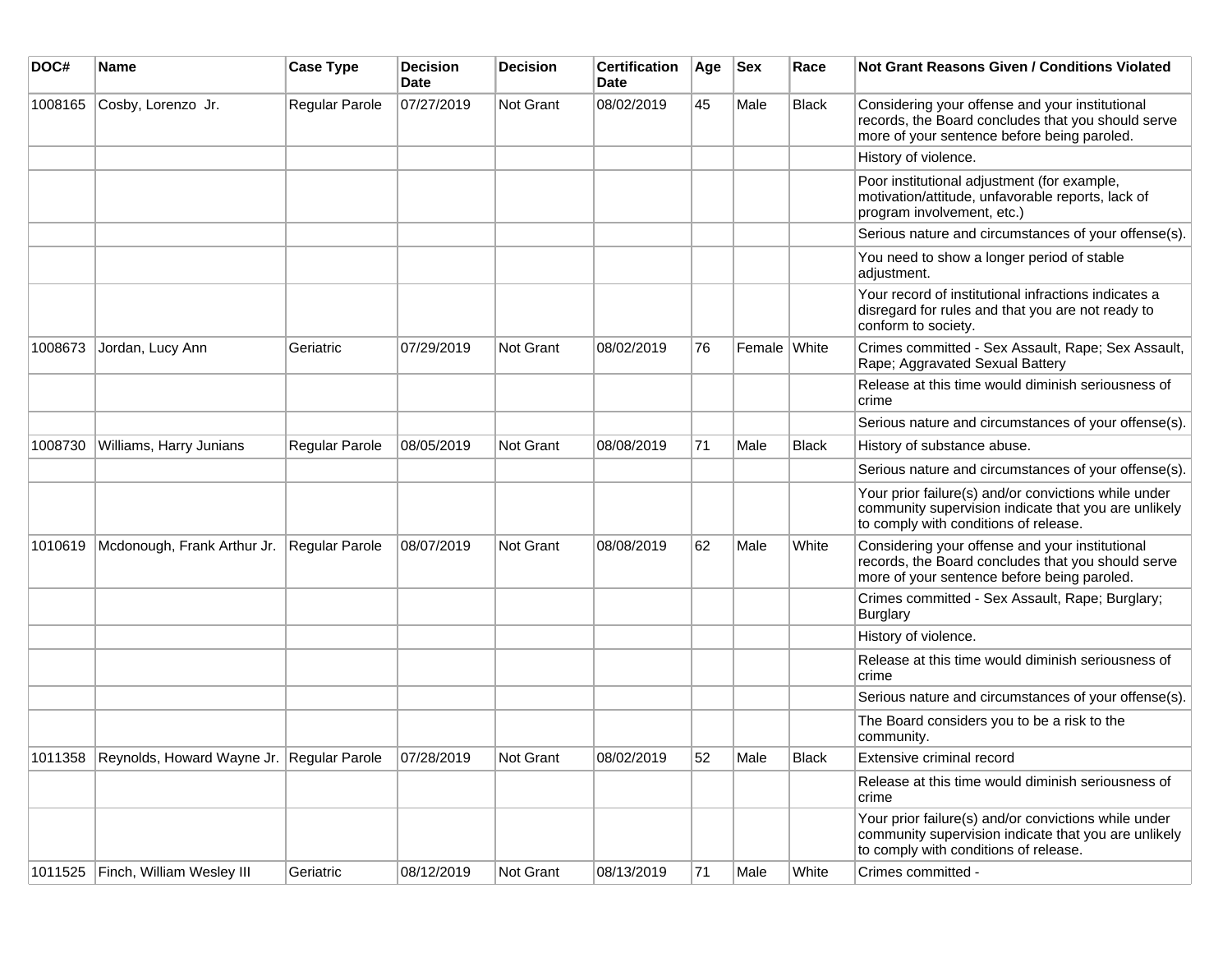| DOC#    | Name                      | <b>Case Type</b>      | <b>Decision</b><br><b>Date</b> | <b>Decision</b>  | <b>Certification</b><br><b>Date</b> | Age | <b>Sex</b> | Race         | <b>Not Grant Reasons Given / Conditions Violated</b>                                                                                                  |
|---------|---------------------------|-----------------------|--------------------------------|------------------|-------------------------------------|-----|------------|--------------|-------------------------------------------------------------------------------------------------------------------------------------------------------|
| 1011525 | Finch, William Wesley III | Geriatric             | 08/12/2019                     | Not Grant        | 08/13/2019                          | 71  | Male       | White        | History of substance abuse.                                                                                                                           |
|         |                           |                       |                                |                  |                                     |     |            |              | Release at this time would diminish seriousness of<br>crime                                                                                           |
|         |                           |                       |                                |                  |                                     |     |            |              | Serious nature and circumstances of your offense(s).                                                                                                  |
|         |                           |                       |                                |                  |                                     |     |            |              | The Board considers you to be a risk to the<br>community.                                                                                             |
| 1012686 | Campbell, Charles Manuel  | Regular Parole        | 08/14/2019                     | <b>Not Grant</b> | 08/16/2019                          | 79  | Male       | White        | No Interest in Parole                                                                                                                                 |
| 1012860 | Scott, Lee W              | <b>Regular Parole</b> | 08/24/2019                     | <b>Not Grant</b> | 08/26/2019                          | 58  | Male       | White        | Release at this time would diminish seriousness of<br>crime                                                                                           |
|         |                           |                       |                                |                  |                                     |     |            |              | Serious nature and circumstances of your offense(s).                                                                                                  |
| 1012966 | Baker, Joe Nathion        | Geriatric             | 08/18/2019                     | <b>Not Grant</b> | 08/19/2019                          | 68  | Male       | <b>Black</b> | Release at this time would diminish seriousness of<br>crime                                                                                           |
|         |                           |                       |                                |                  |                                     |     |            |              | Serious nature and circumstances of your offense(s).                                                                                                  |
| 1014866 | Wright, Johnny Alfred     | Geriatric             | 07/27/2019                     | <b>Not Grant</b> | 08/02/2019                          | 69  | Male       | <b>Black</b> | Crimes committed - Robbery; Robbery                                                                                                                   |
|         |                           |                       |                                |                  |                                     |     |            |              | Extensive criminal record                                                                                                                             |
|         |                           |                       |                                |                  |                                     |     |            |              | Release at this time would diminish seriousness of<br>crime                                                                                           |
|         |                           |                       |                                |                  |                                     |     |            |              | The Board concludes that you should serve more of<br>your sentence prior to release on parole.                                                        |
|         |                           |                       |                                |                  |                                     |     |            |              | You need to show a longer period of stable<br>adjustment.                                                                                             |
|         |                           |                       |                                |                  |                                     |     |            |              | Your prior failure(s) and/or convictions while under<br>community supervision indicate that you are unlikely<br>to comply with conditions of release. |
|         |                           |                       |                                |                  |                                     |     |            |              | Your record of institutional infractions indicates a<br>disregard for rules and that you are not ready to<br>conform to society.                      |
| 1015064 | Frye, Raymond Roy         | Regular Parole        | 08/04/2019                     | <b>Not Grant</b> | 08/05/2019                          | 55  | Male       | White        | History of substance abuse.                                                                                                                           |
|         |                           |                       |                                |                  |                                     |     |            |              | History of violence.                                                                                                                                  |
|         |                           |                       |                                |                  |                                     |     |            |              | Serious nature and circumstances of your offense(s).                                                                                                  |
|         |                           |                       |                                |                  |                                     |     |            |              | The Board considers you to be a risk to the<br>community.                                                                                             |
|         |                           |                       |                                |                  |                                     |     |            |              | Your prior failure(s) and/or convictions while under<br>community supervision indicate that you are unlikely<br>to comply with conditions of release. |
| 1015590 | Parker, James Anderson    | Regular Parole        | 07/28/2019                     | <b>Not Grant</b> | 08/02/2019                          | 64  | Male       | <b>Black</b> | Crimes committed - Homicide/Murder;<br>Kidnap/Abduct; Robbery                                                                                         |
|         |                           |                       |                                |                  |                                     |     |            |              | Release at this time would diminish seriousness of<br>crime                                                                                           |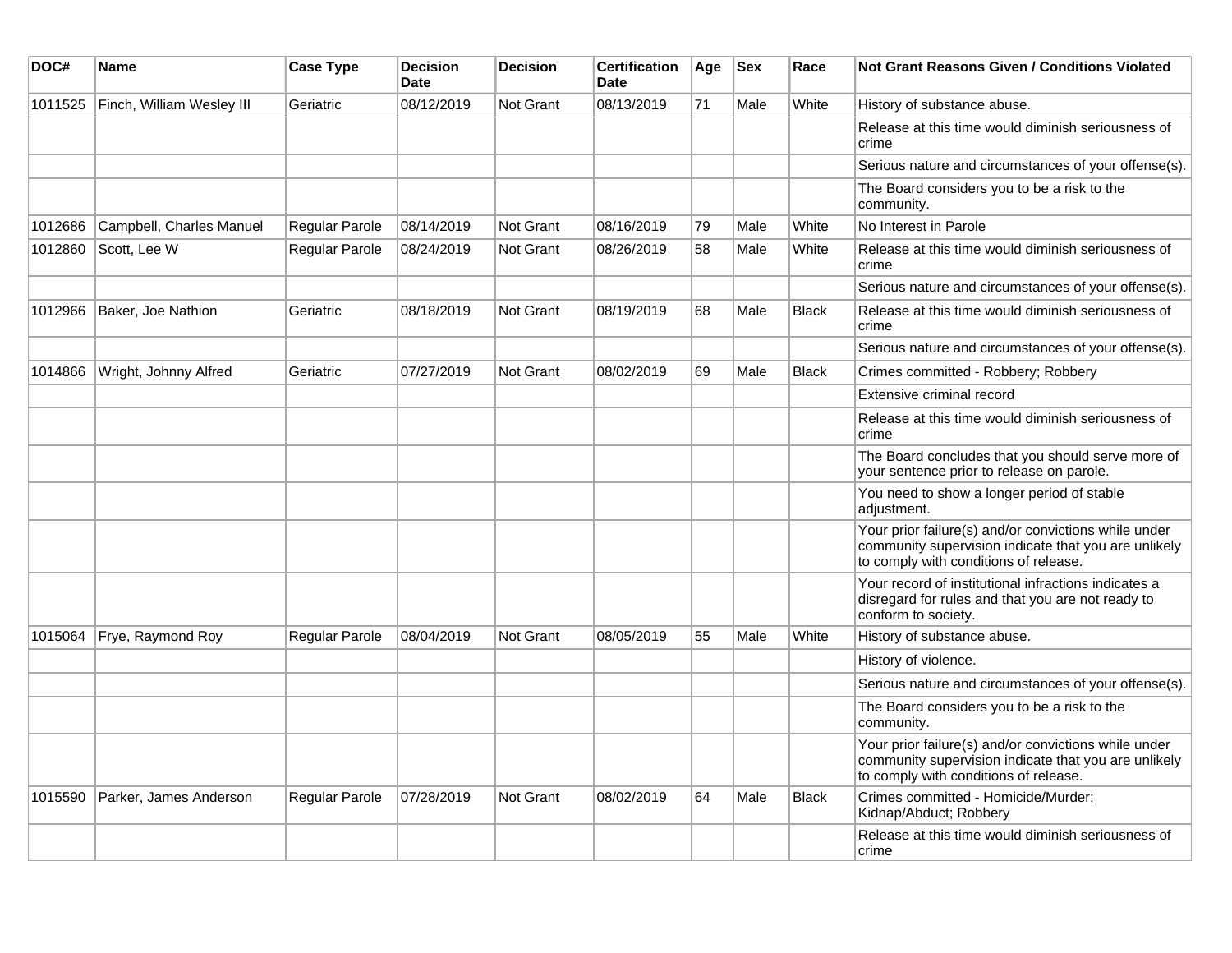| DOC#    | <b>Name</b>                         | <b>Case Type</b> | <b>Decision</b><br><b>Date</b> | <b>Decision</b>  | <b>Certification</b><br>Date | Age | <b>Sex</b> | Race         | <b>Not Grant Reasons Given / Conditions Violated</b>                                                                                                  |
|---------|-------------------------------------|------------------|--------------------------------|------------------|------------------------------|-----|------------|--------------|-------------------------------------------------------------------------------------------------------------------------------------------------------|
| 1015590 | Parker, James Anderson              | Regular Parole   | 07/28/2019                     | Not Grant        | 08/02/2019                   | 64  | Male       | Black        | The Board considers you to be a risk to the<br>community.                                                                                             |
| 1015897 | Mourton, William Richard            | Regular Parole   | 08/29/2019                     | Not Grant        | 08/30/2019                   | 66  | Male       | White        | Extensive criminal record                                                                                                                             |
|         |                                     |                  |                                |                  |                              |     |            |              | Release at this time would diminish seriousness of<br>crime                                                                                           |
|         |                                     |                  |                                |                  |                              |     |            |              | Serious nature and circumstances of your offense(s).                                                                                                  |
|         |                                     |                  |                                |                  |                              |     |            |              | The Board concludes that you should serve more of<br>your sentence prior to release on parole.                                                        |
|         |                                     |                  |                                |                  |                              |     |            |              | The Board considers you to be a risk to the<br>community.                                                                                             |
| 1015956 | Caffee, Clyde L                     | Geriatric        | 08/05/2019                     | Not Grant        | 08/08/2019                   | 66  | Male       | <b>Black</b> | Crimes committed - Homicide-1st Degree; Homicide-<br>1st Degree; Malicious Wounding                                                                   |
|         |                                     |                  |                                |                  |                              |     |            |              | Release at this time would diminish seriousness of<br>crime                                                                                           |
|         |                                     |                  |                                |                  |                              |     |            |              | Serious nature and circumstances of your offense(s).                                                                                                  |
| 1020312 | Arrington, William Andrew           | Regular Parole   | 07/27/2019                     | <b>Not Grant</b> | 08/02/2019                   | 68  | Male       | Black        | Extensive criminal record                                                                                                                             |
|         |                                     |                  |                                |                  |                              |     |            |              | Release at this time would diminish seriousness of<br>crime                                                                                           |
|         |                                     |                  |                                |                  |                              |     |            |              | Serious nature and circumstances of your offense(s).                                                                                                  |
|         |                                     |                  |                                |                  |                              |     |            |              | The Board concludes that you should serve more of<br>your sentence prior to release on parole.                                                        |
|         |                                     |                  |                                |                  |                              |     |            |              | The Board considers you to be a risk to the<br>community.                                                                                             |
|         |                                     |                  |                                |                  |                              |     |            |              | Your prior failure(s) and/or convictions while under<br>community supervision indicate that you are unlikely<br>to comply with conditions of release. |
| 1021077 | Hebner, Darryl                      | Regular Parole   | 08/02/2019                     | <b>Not Grant</b> | 08/02/2019                   | 60  | Male       | White        | Crimes committed - Sex Assault, Rape; Robbery -<br>Attempted; Larc-Grand                                                                              |
|         |                                     |                  |                                |                  |                              |     |            |              | Extensive criminal record                                                                                                                             |
|         |                                     |                  |                                |                  |                              |     |            |              | History of violence.                                                                                                                                  |
|         |                                     |                  |                                |                  |                              |     |            |              | Release at this time would diminish seriousness of<br>crime                                                                                           |
|         |                                     |                  |                                |                  |                              |     |            |              | Serious nature and circumstances of your offense(s).                                                                                                  |
|         | 1021115   Bloomfield, Shon De-mario | Regular Parole   | 08/30/2019                     | ∣Not Grant       | 08/30/2019                   | 45  | Male       | Black        | Considering your offense and your institutional<br>records, the Board concludes that you should serve<br>more of your sentence before being paroled.  |
|         |                                     |                  |                                |                  |                              |     |            |              | Conviction of a new crime while incarcerated                                                                                                          |
|         |                                     |                  |                                |                  |                              |     |            |              | Serious nature and circumstances of your offense(s).                                                                                                  |
|         |                                     |                  |                                |                  |                              |     |            |              | The Board concludes that you should serve more of<br>your sentence prior to release on parole.                                                        |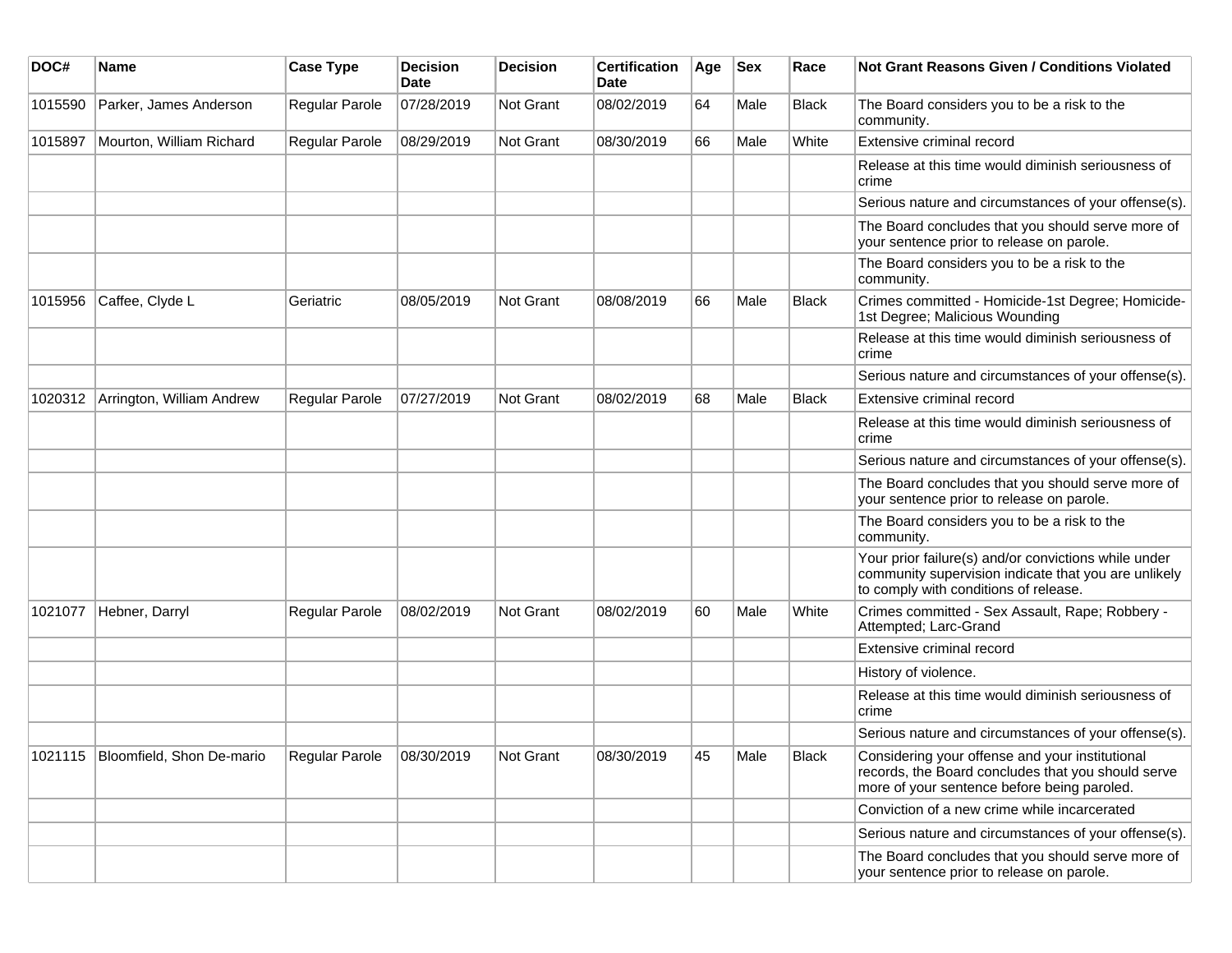| DOC#    | <b>Name</b>               | <b>Case Type</b> | <b>Decision</b><br>Date | <b>Decision</b>  | <b>Certification</b><br>Date | Age | <b>Sex</b> | Race         | Not Grant Reasons Given / Conditions Violated                                                                                                            |
|---------|---------------------------|------------------|-------------------------|------------------|------------------------------|-----|------------|--------------|----------------------------------------------------------------------------------------------------------------------------------------------------------|
| 1021115 | Bloomfield, Shon De-mario | Regular Parole   | 08/30/2019              | Not Grant        | 08/30/2019                   | 45  | Male       | <b>Black</b> | You need to show a longer period of stable<br>adjustment.                                                                                                |
| 1021638 | Gould, Kelvin             | Geriatric        | 07/30/2019              | Not Grant        | 08/02/2019                   | 65  | Male       | <b>Black</b> | Crimes committed - Aggravated Sexual Battery:<br>Victim <13 Yrs; Object Sexual Penetration: Victim<br><13 Yrs; Indecent Liberties: W/Child By Parent/Etc |
|         |                           |                  |                         |                  |                              |     |            |              | Extensive criminal record                                                                                                                                |
|         |                           |                  |                         |                  |                              |     |            |              | Release at this time would diminish seriousness of<br>crime                                                                                              |
|         |                           |                  |                         |                  |                              |     |            |              | Serious nature and circumstances of your offense(s).                                                                                                     |
| 1021770 | Randolph, Nathan Olette   | Geriatric        | 08/19/2019              | Not Grant        | 08/21/2019                   | 65  | Male       | <b>Black</b> | History of violence.                                                                                                                                     |
|         |                           |                  |                         |                  |                              |     |            |              | Release at this time would diminish seriousness of<br>crime                                                                                              |
|         |                           |                  |                         |                  |                              |     |            |              | The Board considers you to be a risk to the<br>community.                                                                                                |
|         |                           |                  |                         |                  |                              |     |            |              | Your prior failure(s) and/or convictions while under<br>community supervision indicate that you are unlikely<br>to comply with conditions of release.    |
| 1022150 | Thorn, Shorn              | Regular Parole   | 08/23/2019              | Not Grant        | 08/26/2019                   | 46  | Male       | <b>Black</b> | Crimes committed - Robbery; Tampering With Auto;<br>Drugs: Possess W/Intent To Manuf/Sell Sch I, Ii                                                      |
|         |                           |                  |                         |                  |                              |     |            |              | History of violence.                                                                                                                                     |
|         |                           |                  |                         |                  |                              |     |            |              | Release at this time would diminish seriousness of<br>crime                                                                                              |
|         |                           |                  |                         |                  |                              |     |            |              | Your prior failure(s) and/or convictions while under<br>community supervision indicate that you are unlikely<br>to comply with conditions of release.    |
| 1022934 | Unroe, Calvin Wayne       | Regular Parole   | 08/13/2019              | <b>Not Grant</b> | 08/13/2019                   | 56  | Male       | White        | Crimes committed - Forcible Sodomy; Cocaine-<br>Possess; Trespassing                                                                                     |
|         |                           |                  |                         |                  |                              |     |            |              | Serious nature and circumstances of your offense(s).                                                                                                     |
|         |                           |                  |                         |                  |                              |     |            |              | Your prior failure(s) and/or convictions while under<br>community supervision indicate that you are unlikely<br>to comply with conditions of release.    |
| 1024369 | Reedy, Claude Junior      | Regular Parole   | 08/29/2019              | <b>Not Grant</b> | 08/30/2019                   | 55  | Male       | White        | History of substance abuse.                                                                                                                              |
|         |                           |                  |                         |                  |                              |     |            |              | History of violence.                                                                                                                                     |
|         |                           |                  |                         |                  |                              |     |            |              | Release at this time would diminish seriousness of<br>crime                                                                                              |
|         |                           |                  |                         |                  |                              |     |            |              | Serious nature and circumstances of your offense(s).                                                                                                     |
|         |                           |                  |                         |                  |                              |     |            |              | The Board considers you to be a risk to the<br>community.                                                                                                |
| 1024526 | Mitchell, Danny Leon      | Regular Parole   | 08/08/2019              | Not Grant        | 08/12/2019                   | 57  | Male       | <b>Black</b> | Extensive criminal record                                                                                                                                |
|         |                           |                  |                         |                  |                              |     |            |              | History of substance abuse.                                                                                                                              |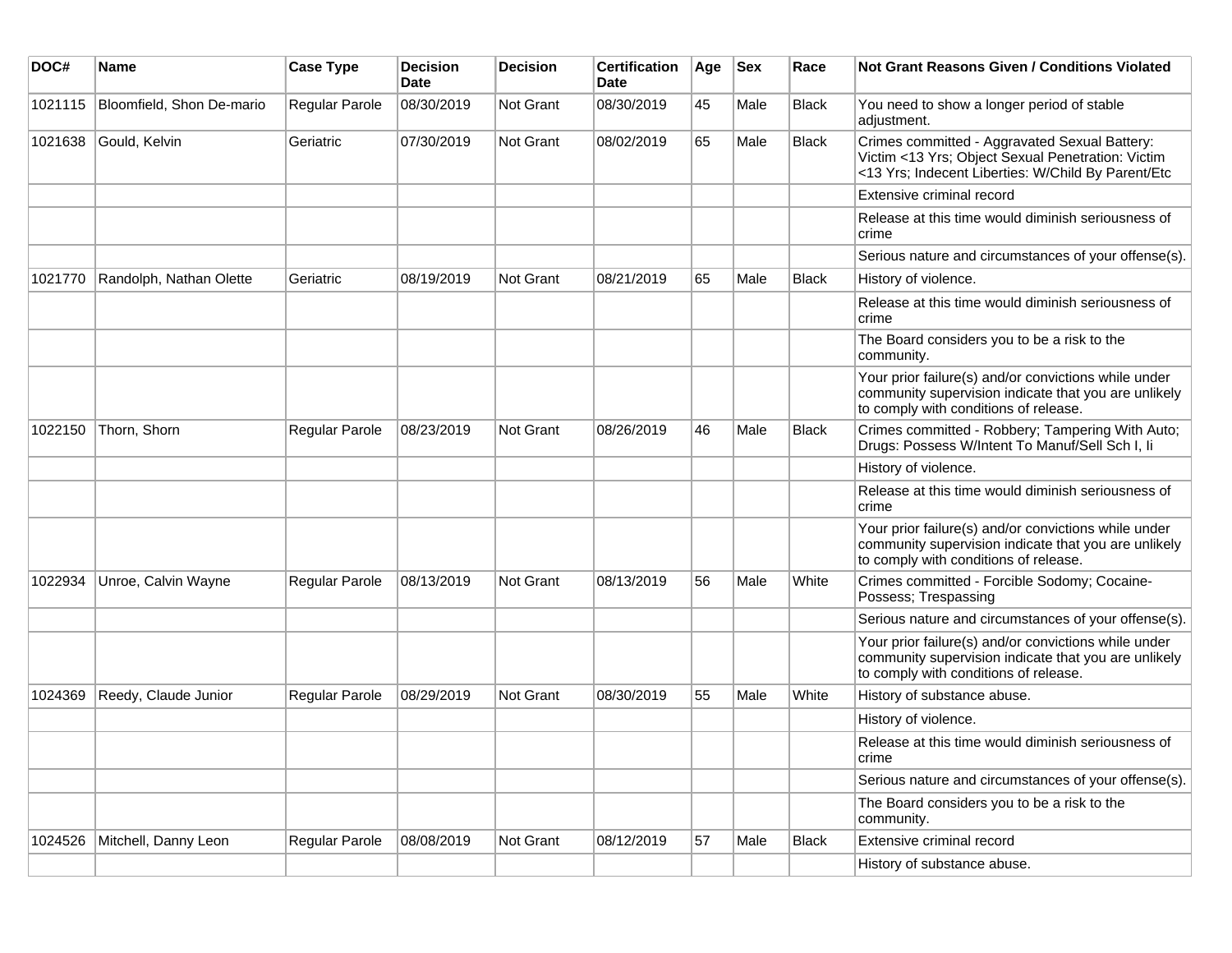| DOC#    | <b>Name</b>             | <b>Case Type</b>      | <b>Decision</b><br><b>Date</b> | <b>Decision</b>  | <b>Certification</b><br><b>Date</b> | Age | <b>Sex</b> | Race         | <b>Not Grant Reasons Given / Conditions Violated</b>                                                                                                        |
|---------|-------------------------|-----------------------|--------------------------------|------------------|-------------------------------------|-----|------------|--------------|-------------------------------------------------------------------------------------------------------------------------------------------------------------|
| 1024526 | Mitchell, Danny Leon    | Regular Parole        | 08/08/2019                     | <b>Not Grant</b> | 08/12/2019                          | 57  | Male       | <b>Black</b> | History of violence.                                                                                                                                        |
|         |                         |                       |                                |                  |                                     |     |            |              | Serious nature and circumstances of your offense(s).                                                                                                        |
|         |                         |                       |                                |                  |                                     |     |            |              | The Board concludes that you should serve more of<br>your sentence prior to release on parole.                                                              |
|         |                         |                       |                                |                  |                                     |     |            |              | The Board considers you to be a risk to the<br>community.                                                                                                   |
|         |                         |                       |                                |                  |                                     |     |            |              | Your prior failure(s) and/or convictions while under<br>community supervision indicate that you are unlikely<br>to comply with conditions of release.       |
| 1025925 | Bland, William          | <b>Regular Parole</b> | 08/24/2019                     | Not Grant        | 08/26/2019                          | 64  | Male       | <b>Black</b> | Conviction of a new crime while incarcerated                                                                                                                |
|         |                         |                       |                                |                  |                                     |     |            |              | Crimes committed - Robbery-Banking-Type Inst;<br>Larc-Grand; Paraphernalia: Type Not Clear                                                                  |
|         |                         |                       |                                |                  |                                     |     |            |              | Extensive criminal record                                                                                                                                   |
|         |                         |                       |                                |                  |                                     |     |            |              | Release at this time would diminish seriousness of<br>crime                                                                                                 |
|         |                         |                       |                                |                  |                                     |     |            |              | You need further participation in institutional work<br>and/or educational programs to indicate your positive<br>progression towards re-entry into society. |
|         |                         |                       |                                |                  |                                     |     |            |              | Your prior failure(s) and/or convictions while under<br>community supervision indicate that you are unlikely<br>to comply with conditions of release.       |
| 1026223 | Wiglusz, Keith          | Regular Parole        | 08/12/2019                     | <b>Not Grant</b> | 08/13/2019                          | 58  | Male       | White        | Crimes committed - Kidnap/Abduct; Aggravated<br>Sexual Battery; Aggravated Sexual Battery                                                                   |
|         |                         |                       |                                |                  |                                     |     |            |              | Extensive criminal record                                                                                                                                   |
|         |                         |                       |                                |                  |                                     |     |            |              | Serious nature and circumstances of your offense(s).                                                                                                        |
| 1026746 | Watson, Jeffrey Deshawn | <b>Regular Parole</b> | 08/09/2019                     | Not Grant        | 08/13/2019                          | 46  | Male       | <b>Black</b> | Crimes committed - Homicide-1st Degree; Use Of A<br>Sawed-Off Shotgun                                                                                       |
|         |                         |                       |                                |                  |                                     |     |            |              | Release at this time would diminish seriousness of<br>crime                                                                                                 |
|         |                         |                       |                                |                  |                                     |     |            |              | Serious nature and circumstances of your offense(s).                                                                                                        |
|         |                         |                       |                                |                  |                                     |     |            |              | The Board concludes that you should serve more of<br>your sentence prior to release on parole.                                                              |
| 1029567 | Valentine, Jeffrey      | Regular Parole        | 08/10/2019                     | <b>Not Grant</b> | 08/13/2019                          | 53  | Male       | <b>Black</b> | Release at this time would diminish seriousness of<br>crime                                                                                                 |
|         |                         |                       |                                |                  |                                     |     |            |              | Serious nature and circumstances of your offense(s).                                                                                                        |
|         |                         |                       |                                |                  |                                     |     |            |              | The Board considers you to be a risk to the<br>community.                                                                                                   |
| 1029679 | Dawson, Johnny Doranzo  | Regular Parole        | 08/26/2019                     | <b>Not Grant</b> | 08/27/2019                          | 55  | Male       | White        | Considering your offense and your institutional<br>records, the Board concludes that you should serve<br>more of your sentence before being paroled.        |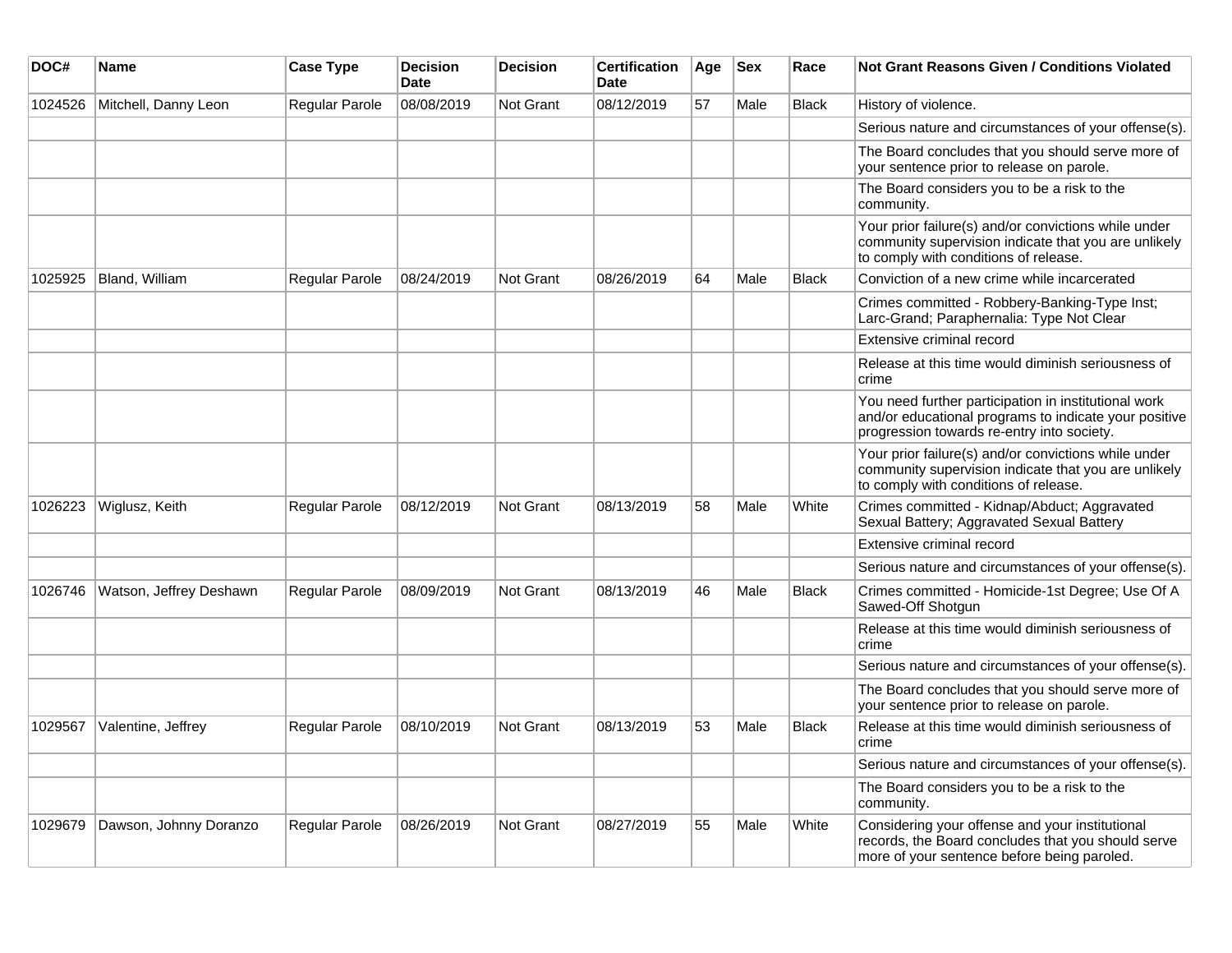| DOC#    | Name                    | <b>Case Type</b>      | <b>Decision</b><br>Date | Decision  | <b>Certification</b><br><b>Date</b> | Age | <b>Sex</b> | Race                            | <b>Not Grant Reasons Given / Conditions Violated</b>                                                                                                  |
|---------|-------------------------|-----------------------|-------------------------|-----------|-------------------------------------|-----|------------|---------------------------------|-------------------------------------------------------------------------------------------------------------------------------------------------------|
| 1029679 | Dawson, Johnny Doranzo  | Regular Parole        | 08/26/2019              | Not Grant | 08/27/2019                          | 55  | Male       | White                           | Release at this time would diminish seriousness of<br>crime                                                                                           |
|         |                         |                       |                         |           |                                     |     |            |                                 | Serious nature and circumstances of your offense(s).                                                                                                  |
|         |                         |                       |                         |           |                                     |     |            |                                 | Your prior failure(s) and/or convictions while under<br>community supervision indicate that you are unlikely<br>to comply with conditions of release. |
| 1031345 | Xayapheth, Somchith     | Geriatric             | 07/30/2019              | Not Grant | 08/02/2019                          | 61  | Male       | Asian or<br>Pacific<br>Islander | Crimes committed - Homicide/Murder;<br>Homicide/Murder; Use Of Firearm In Felony                                                                      |
|         |                         |                       |                         |           |                                     |     |            |                                 | Extensive criminal record                                                                                                                             |
|         |                         |                       |                         |           |                                     |     |            |                                 | Release at this time would diminish seriousness of<br>crime                                                                                           |
|         |                         |                       |                         |           |                                     |     |            |                                 | The Board concludes that you should serve more of<br>your sentence prior to release on parole.                                                        |
|         |                         |                       |                         |           |                                     |     |            |                                 | The Board considers you to be a risk to the<br>community.                                                                                             |
| 1033790 | Gay, William Steven     | Regular Parole        | 08/07/2019              | Not Grant | 08/12/2019                          | 68  | Male       | <b>Black</b>                    | History of violence.                                                                                                                                  |
|         |                         |                       |                         |           |                                     |     |            |                                 | Release at this time would diminish seriousness of<br>crime                                                                                           |
|         |                         |                       |                         |           |                                     |     |            |                                 | Serious nature and circumstances of your offense(s).                                                                                                  |
|         |                         |                       |                         |           |                                     |     |            |                                 | Your prior failure(s) and/or convictions while under<br>community supervision indicate that you are unlikely<br>to comply with conditions of release. |
| 1033869 | Crawley, Marcellus Leon | Geriatric             | 07/29/2019              | Not Grant | 08/02/2019                          | 61  | Male       | <b>Black</b>                    | Crimes committed - Kidnap/Abduct; Forcible Sodomy                                                                                                     |
|         |                         |                       |                         |           |                                     |     |            |                                 | Release at this time would diminish seriousness of<br>crime                                                                                           |
|         |                         |                       |                         |           |                                     |     |            |                                 | The Board considers you to be a risk to the<br>community.                                                                                             |
| 1034333 | Roberts, Jupiter        | Geriatric             | 08/05/2019              | Not Grant | 08/08/2019                          | 69  | Male       | <b>Black</b>                    | Extensive criminal record                                                                                                                             |
|         |                         |                       |                         |           |                                     |     |            |                                 | Release at this time would diminish seriousness of<br>crime                                                                                           |
|         |                         |                       |                         |           |                                     |     |            |                                 | Serious nature and circumstances of your offense(s).                                                                                                  |
|         |                         |                       |                         |           |                                     |     |            |                                 | The Board considers you to be a risk to the<br>community.                                                                                             |
|         |                         |                       |                         |           |                                     |     |            |                                 | Your prior failure(s) and/or convictions while under<br>community supervision indicate that you are unlikely<br>to comply with conditions of release. |
| 1035754 | Yeary, Robert Steven    | <b>Regular Parole</b> | 08/13/2019              | Not Grant | 08/16/2019                          | 72  | Male       | White                           | Crimes committed - Homicide/Murder; Kidnap Adult<br>To Sexually Asslt; Sex Assault, Rape                                                              |
|         |                         |                       |                         |           |                                     |     |            |                                 | Extensive criminal record                                                                                                                             |
|         |                         |                       |                         |           |                                     |     |            |                                 | Serious nature and circumstances of your offense(s).                                                                                                  |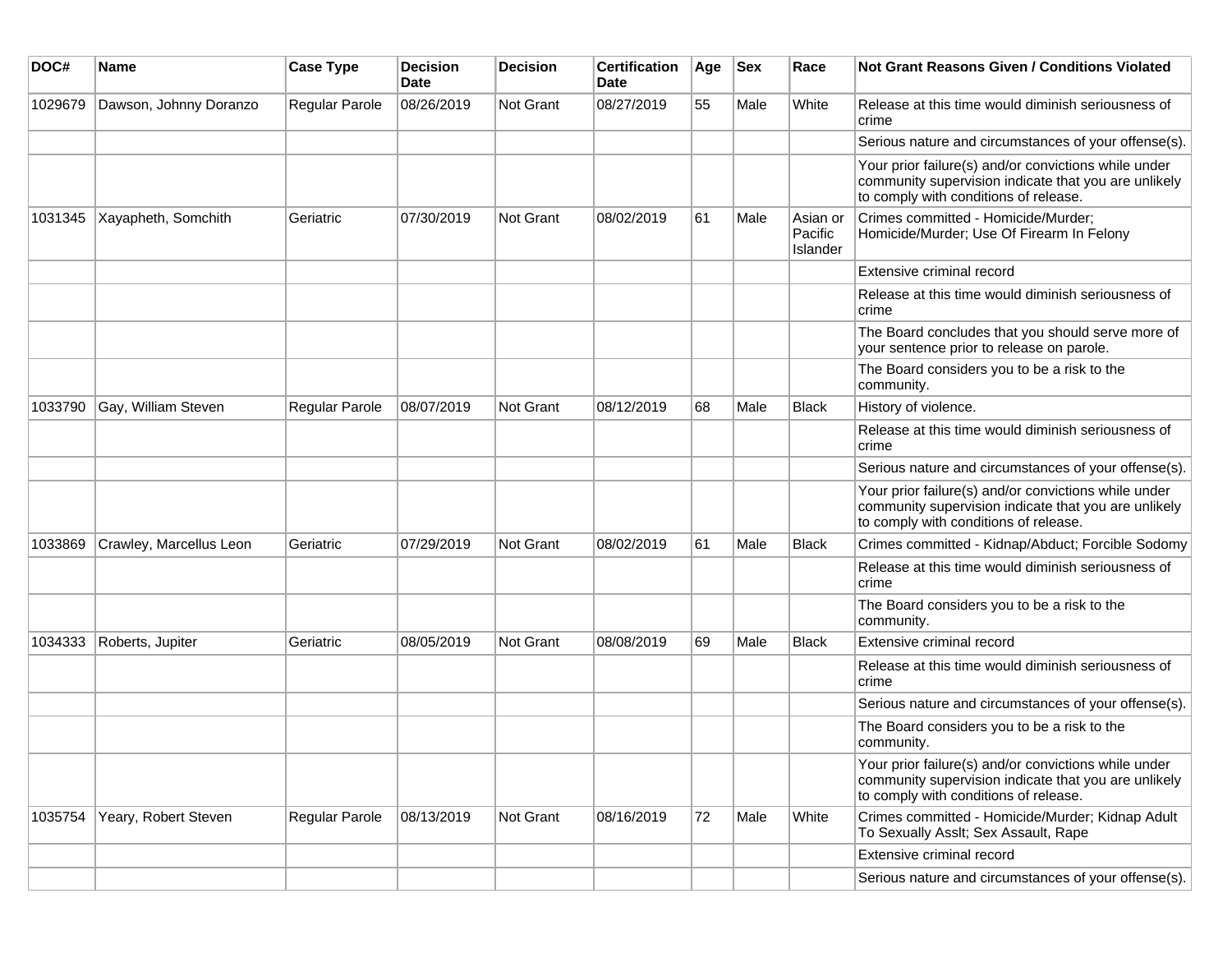| DOC#    | <b>Name</b>            | <b>Case Type</b> | <b>Decision</b><br><b>Date</b> | <b>Decision</b> | <b>Certification</b><br>Date | Age | <b>Sex</b> | Race         | Not Grant Reasons Given / Conditions Violated                                                                                                         |
|---------|------------------------|------------------|--------------------------------|-----------------|------------------------------|-----|------------|--------------|-------------------------------------------------------------------------------------------------------------------------------------------------------|
| 1035754 | Yeary, Robert Steven   | Regular Parole   | 08/13/2019                     | Not Grant       | 08/16/2019                   | 72  | Male       | White        | The Board concludes that you should serve more of<br>your sentence prior to release on parole.                                                        |
| 1035901 | Chapman, Torrey Lamont | Regular Parole   | 07/29/2019                     | Not Grant       | 08/02/2019                   | 42  | Male       | <b>Black</b> | Release at this time would diminish seriousness of<br>crime                                                                                           |
|         |                        |                  |                                |                 |                              |     |            |              | Serious nature and circumstances of your offense(s).                                                                                                  |
|         |                        |                  |                                |                 |                              |     |            |              | The Board concludes that you should serve more of<br>your sentence prior to release on parole.                                                        |
|         |                        |                  |                                |                 |                              |     |            |              | The Board considers you to be a risk to the<br>community.                                                                                             |
|         |                        |                  |                                |                 |                              |     |            |              | You need to show a longer period of stable<br>adjustment.                                                                                             |
| 1036459 | Gross, Prentis Dwayne  | Regular Parole   | 08/02/2019                     | Not Grant       | 08/02/2019                   | 66  | Male       | White        | Crimes committed - Homicide-1st Degree; Breaking<br>And Entering                                                                                      |
|         |                        |                  |                                |                 |                              |     |            |              | Release at this time would diminish seriousness of<br>crime                                                                                           |
|         |                        |                  |                                |                 |                              |     |            |              | Serious nature and circumstances of your offense(s).                                                                                                  |
|         |                        |                  |                                |                 |                              |     |            |              | Your prior failure(s) and/or convictions while under<br>community supervision indicate that you are unlikely<br>to comply with conditions of release. |
| 1037888 | Hale, Jessie Mcdonald  | Regular Parole   | 08/03/2019                     | Not Grant       | 08/05/2019                   | 58  | Male       | White        | Conviction of a new crime while incarcerated                                                                                                          |
|         |                        |                  |                                |                 |                              |     |            |              | Crimes committed - Homicide/Murder; Homicide-<br>Capital; Abduct-No Ransom Or Asslt                                                                   |
|         |                        |                  |                                |                 |                              |     |            |              | Extensive criminal record                                                                                                                             |
|         |                        |                  |                                |                 |                              |     |            |              | History of violence.                                                                                                                                  |
| 1038382 | Rankin, Kim Novel      | Regular Parole   | 07/31/2019                     | Not Grant       | 08/02/2019                   | 61  | Male       | White        | Crimes committed - Sex Assault, Rape; Sex Assault,<br>Rape                                                                                            |
|         |                        |                  |                                |                 |                              |     |            |              | Serious nature and circumstances of your offense(s).                                                                                                  |
| 1039177 | Warrick, Alfred D      | Geriatric        | 08/28/2019                     | Not Grant       | 08/28/2019                   | 74  | Male       | Black        | Crimes committed - Robbery; Weapon Offense;<br>Possess Sawed-Off Shotgun                                                                              |
|         |                        |                  |                                |                 |                              |     |            |              | The Board concludes that you should serve more of<br>your sentence prior to release on parole.                                                        |
| 1039474 | Benjamin, Alejardo     | Regular Parole   | 07/28/2019                     | Not Grant       | 08/02/2019                   | 49  | Male       | Black        | Considering your offense and your institutional<br>records, the Board concludes that you should serve<br>more of your sentence before being paroled.  |
|         |                        |                  |                                |                 |                              |     |            |              | Extensive criminal record                                                                                                                             |
|         |                        |                  |                                |                 |                              |     |            |              | Serious nature and circumstances of your offense(s).                                                                                                  |
|         |                        |                  |                                |                 |                              |     |            |              | The Board considers you to be a risk to the<br>community.                                                                                             |
| 1039767 | Lapolice, Fred Denman  | Regular Parole   | 08/07/2019                     | Not Grant       | 08/08/2019                   | 55  | Male       | White        | Crimes committed - Sex Assault, Rape; Forcible<br>Sodomy; Forcible Sodomy                                                                             |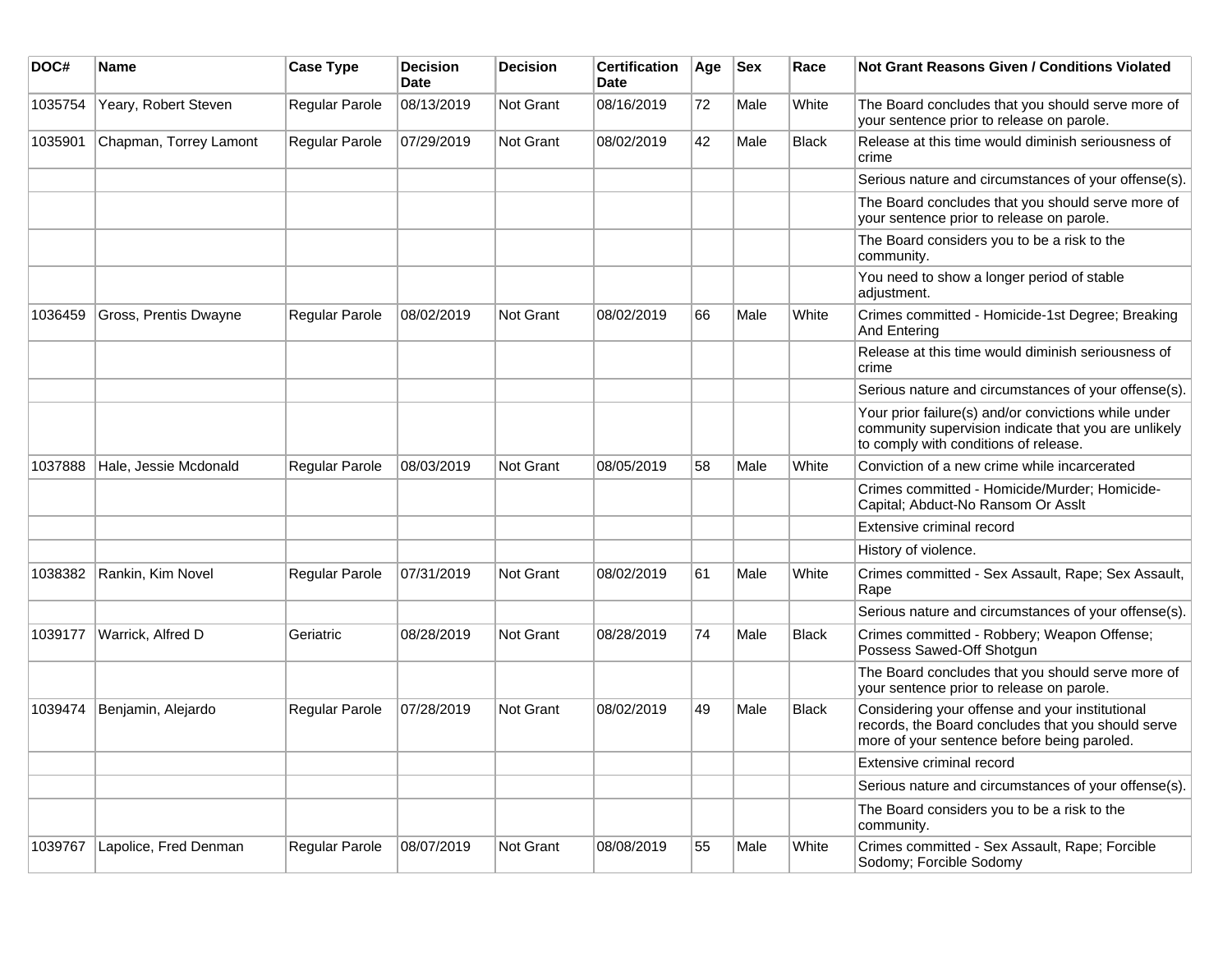| DOC#    | <b>Name</b>              | <b>Case Type</b>      | <b>Decision</b><br>Date | <b>Decision</b> | <b>Certification</b><br>Date | Age | <b>Sex</b>     | Race         | Not Grant Reasons Given / Conditions Violated                                                                                                               |
|---------|--------------------------|-----------------------|-------------------------|-----------------|------------------------------|-----|----------------|--------------|-------------------------------------------------------------------------------------------------------------------------------------------------------------|
| 1039767 | Lapolice, Fred Denman    | Regular Parole        | 08/07/2019              | Not Grant       | 08/08/2019                   | 55  | Male           | White        | Release at this time would diminish seriousness of<br>crime                                                                                                 |
|         |                          |                       |                         |                 |                              |     |                |              | Serious nature and circumstances of your offense(s).                                                                                                        |
|         |                          |                       |                         |                 |                              |     |                |              | The Board concludes that you should serve more of<br>your sentence prior to release on parole.                                                              |
|         |                          |                       |                         |                 |                              |     |                |              | The Board considers you to be a risk to the<br>community.                                                                                                   |
| 1040055 | Carroll, David Jerome    | Regular Parole        | 08/01/2019              | Not Grant       | 08/02/2019                   | 70  | Male           | <b>Black</b> | Crimes committed - Sex Assault, Rape; Robbery;<br><b>Malicious Wounding</b>                                                                                 |
|         |                          |                       |                         |                 |                              |     |                |              | Release at this time would diminish seriousness of<br>crime                                                                                                 |
|         |                          |                       |                         |                 |                              |     |                |              | Serious nature and circumstances of your offense(s).                                                                                                        |
|         |                          |                       |                         |                 |                              |     |                |              | The Board considers you to be a risk to the<br>community.                                                                                                   |
| 1042033 | Reeves, Markeithia Reene | <b>Regular Parole</b> | 07/28/2019              | Not Grant       | 08/02/2019                   | 53  | Female   Black |              | Crimes committed - Homicide-1st Degree                                                                                                                      |
|         |                          |                       |                         |                 |                              |     |                |              | Release at this time would diminish seriousness of<br>crime                                                                                                 |
|         |                          |                       |                         |                 |                              |     |                |              | The Board concludes that you should serve more of<br>your sentence prior to release on parole.                                                              |
| 1043272 | Wilson, Thomas Leon      | <b>Regular Parole</b> | 08/24/2019              | Not Grant       | 08/26/2019                   | 68  | Male           | Black        | Crimes committed - Robbery; Robbery; Robbery                                                                                                                |
|         |                          |                       |                         |                 |                              |     |                |              | Extensive criminal record                                                                                                                                   |
|         |                          |                       |                         |                 |                              |     |                |              | Release at this time would diminish seriousness of<br>crime                                                                                                 |
|         |                          |                       |                         |                 |                              |     |                |              | Serious nature and circumstances of your offense(s).                                                                                                        |
|         |                          |                       |                         |                 |                              |     |                |              | You need further participation in institutional work<br>and/or educational programs to indicate your positive<br>progression towards re-entry into society. |
|         |                          |                       |                         |                 |                              |     |                |              | Your prior failure(s) and/or convictions while under<br>community supervision indicate that you are unlikely<br>to comply with conditions of release.       |
| 1043498 | Davis, Robert Earl       | <b>Regular Parole</b> | 08/11/2019              | Not Grant       | 08/13/2019                   | 54  | Male           | <b>Black</b> | Extensive criminal record                                                                                                                                   |
|         |                          |                       |                         |                 |                              |     |                |              | Release at this time would diminish seriousness of<br>crime                                                                                                 |
|         |                          |                       |                         |                 |                              |     |                |              | Your prior failure(s) and/or convictions while under<br>community supervision indicate that you are unlikely<br>to comply with conditions of release.       |
| 1044281 | Medici, Lawrence P       | Geriatric             | 08/17/2019              | Not Grant       | 08/19/2019                   | 65  | Male           | White        | Crimes committed - Sex Assault, Rape; Forcible<br>Sodomy; Forcible Sodomy                                                                                   |
|         |                          |                       |                         |                 |                              |     |                |              | History of violence.                                                                                                                                        |
|         |                          |                       |                         |                 |                              |     |                |              | Release at this time would diminish seriousness of<br>crime                                                                                                 |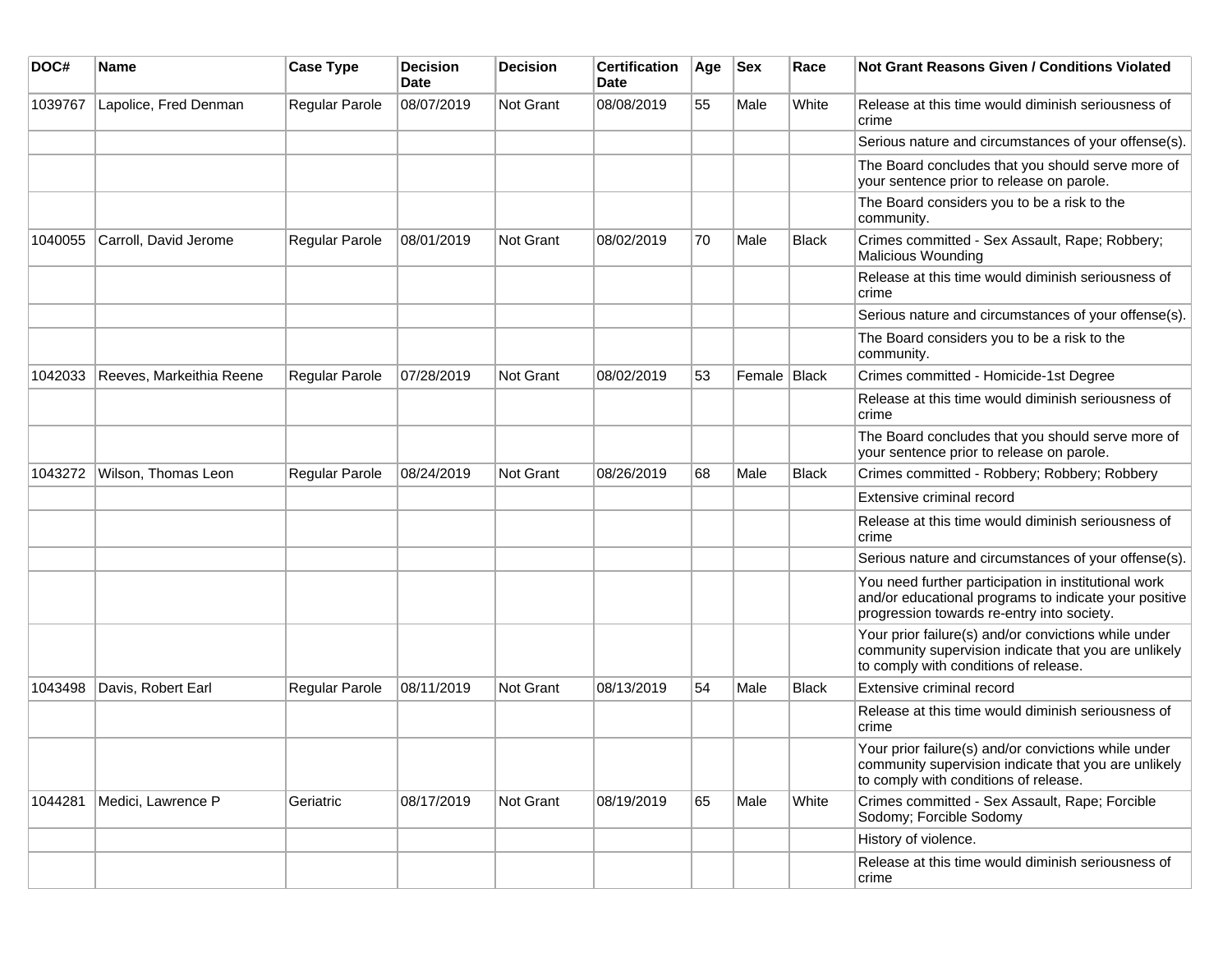| DOC#    | <b>Name</b>            | <b>Case Type</b>      | <b>Decision</b><br><b>Date</b> | <b>Decision</b>  | <b>Certification</b><br><b>Date</b> | Age | $ $ Sex | Race         | Not Grant Reasons Given / Conditions Violated                                                  |
|---------|------------------------|-----------------------|--------------------------------|------------------|-------------------------------------|-----|---------|--------------|------------------------------------------------------------------------------------------------|
| 1044281 | Medici, Lawrence P     | Geriatric             | 08/17/2019                     | <b>Not Grant</b> | 08/19/2019                          | 65  | Male    | White        | Serious nature and circumstances of your offense(s).                                           |
|         |                        |                       |                                |                  |                                     |     |         |              | The Board concludes that you should serve more of<br>your sentence prior to release on parole. |
|         |                        |                       |                                |                  |                                     |     |         |              | The Board considers you to be a risk to the<br>community.                                      |
| 1044325 | Gibson, James H        | Regular Parole        | 07/29/2019                     | Not Grant        | 08/02/2019                          | 57  | Male    | White        | History of substance abuse.                                                                    |
|         |                        |                       |                                |                  |                                     |     |         |              | History of violence.                                                                           |
|         |                        |                       |                                |                  |                                     |     |         |              | Release at this time would diminish seriousness of<br>crime                                    |
|         |                        |                       |                                |                  |                                     |     |         |              | Serious nature and circumstances of your offense(s).                                           |
|         |                        |                       |                                |                  |                                     |     |         |              | The Board considers you to be a risk to the<br>community.                                      |
| 1045911 | Brenner, Elliot        | <b>Regular Parole</b> | 08/17/2019                     | Not Grant        | 08/19/2019                          | 75  | Male    | White        | Crimes committed - Homicide-1st Degree; Robbery                                                |
|         |                        |                       |                                |                  |                                     |     |         |              | History of violence.                                                                           |
|         |                        |                       |                                |                  |                                     |     |         |              | Release at this time would diminish seriousness of<br>crime                                    |
|         |                        |                       |                                |                  |                                     |     |         |              | Serious nature and circumstances of your offense(s).                                           |
| 1047569 | Smith, James Timothy   | Regular Parole        | 08/08/2019                     | <b>Not Grant</b> | 08/13/2019                          | 72  | Male    | Black        | Extensive criminal record                                                                      |
|         |                        |                       |                                |                  |                                     |     |         |              | History of violence.                                                                           |
|         |                        |                       |                                |                  |                                     |     |         |              | Release at this time would diminish seriousness of<br>crime                                    |
|         |                        |                       |                                |                  |                                     |     |         |              | Serious nature and circumstances of your offense(s).                                           |
| 1047671 | Foster, Cleandrew      | Regular Parole        | 07/29/2019                     | <b>Not Grant</b> | 08/02/2019                          | 56  | Male    | <b>Black</b> | Release at this time would diminish seriousness of<br>crime                                    |
|         |                        |                       |                                |                  |                                     |     |         |              | Serious nature and circumstances of your offense(s).                                           |
| 1048367 | Lamb, Roger Wayne      | <b>Regular Parole</b> | 08/03/2019                     | Not Grant        | 08/05/2019                          | 52  | Male    | White        | Crimes committed - Sex Assault, Rape; Penetrate<br>W/Inanimate Object; Forcible Sodomy         |
|         |                        |                       |                                |                  |                                     |     |         |              | Release at this time would diminish seriousness of<br>crime                                    |
|         |                        |                       |                                |                  |                                     |     |         |              | The Board concludes that you should serve more of<br>your sentence prior to release on parole. |
| 1049064 | Amenta, Redeem Anthony | Regular Parole        | 08/29/2019                     | <b>Not Grant</b> | 08/30/2019                          | 61  | Male    | <b>Black</b> | Extensive criminal record                                                                      |
|         |                        |                       |                                |                  |                                     |     |         |              | History of substance abuse.                                                                    |
|         |                        |                       |                                |                  |                                     |     |         |              | History of violence.                                                                           |
|         |                        |                       |                                |                  |                                     |     |         |              | Release at this time would diminish seriousness of<br>crime                                    |
|         |                        |                       |                                |                  |                                     |     |         |              | Serious nature and circumstances of your offense(s).                                           |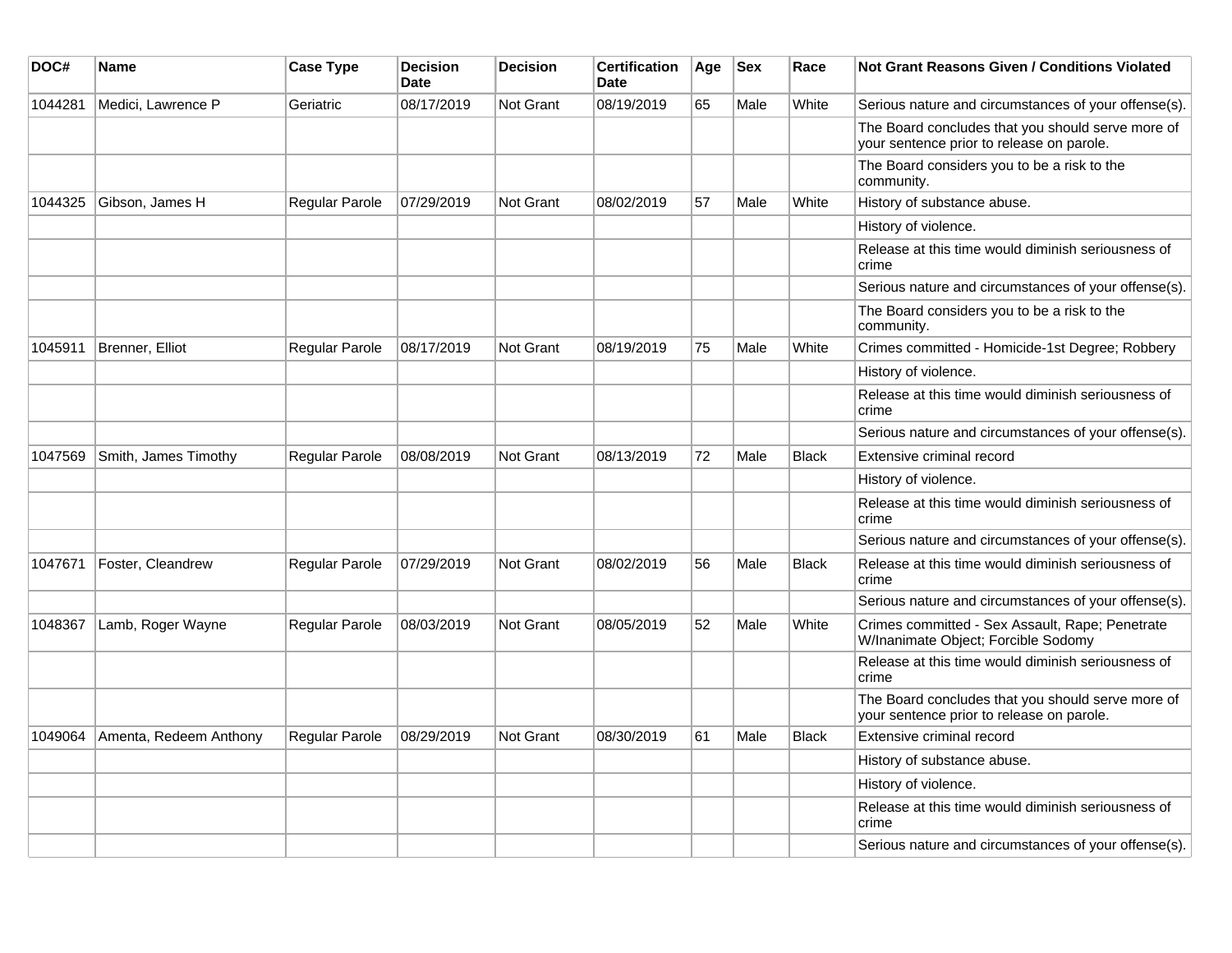| DOC#    | <b>Name</b>                | <b>Case Type</b> | <b>Decision</b><br><b>Date</b> | <b>Decision</b> | <b>Certification</b><br>Date | Age | <b>Sex</b>   | Race         | Not Grant Reasons Given / Conditions Violated                                                                                                         |
|---------|----------------------------|------------------|--------------------------------|-----------------|------------------------------|-----|--------------|--------------|-------------------------------------------------------------------------------------------------------------------------------------------------------|
| 1049064 | Amenta, Redeem Anthony     | Regular Parole   | 08/29/2019                     | Not Grant       | 08/30/2019                   | 61  | Male         | <b>Black</b> | Your prior failure(s) and/or convictions while under<br>community supervision indicate that you are unlikely<br>to comply with conditions of release. |
| 1049704 | Perry, Clarence Joseph Jr. | Geriatric        | 08/21/2019                     | Not Grant       | 08/22/2019                   | 67  | Male         | Black        | Extensive criminal record                                                                                                                             |
|         |                            |                  |                                |                 |                              |     |              |              | History of substance abuse.                                                                                                                           |
|         |                            |                  |                                |                 |                              |     |              |              | Other                                                                                                                                                 |
|         |                            |                  |                                |                 |                              |     |              |              | Release at this time would diminish seriousness of<br>crime                                                                                           |
|         |                            |                  |                                |                 |                              |     |              |              | Your prior failure(s) and/or convictions while under<br>community supervision indicate that you are unlikely<br>to comply with conditions of release. |
|         |                            |                  |                                |                 |                              |     |              |              | Your record indicates a serious disregard for the<br>property rights of others.                                                                       |
| 1050391 | Hutson, Robert E Jr.       | Regular Parole   | 08/13/2019                     | Not Grant       | 08/16/2019                   | 48  | Male         | White        | Release at this time would diminish seriousness of<br>crime                                                                                           |
|         |                            |                  |                                |                 |                              |     |              |              | Serious nature and circumstances of your offense(s).                                                                                                  |
| 1050624 | Hartlove, Toni Nanette     | Geriatric        | 08/17/2019                     | Not Grant       | 08/19/2019                   | 70  | Female Black |              | Release at this time would diminish seriousness of<br>crime                                                                                           |
|         |                            |                  |                                |                 |                              |     |              |              | Serious nature and circumstances of your offense(s).                                                                                                  |
|         |                            |                  |                                |                 |                              |     |              |              | The Board concludes that you should serve more of<br>your sentence prior to release on parole.                                                        |
| 1050898 | Warren, Artivisus Stack    | Regular Parole   | 08/16/2019                     | Not Grant       | 08/19/2019                   | 45  | Male         | <b>Black</b> | Considering your offense and your institutional<br>records, the Board concludes that you should serve<br>more of your sentence before being paroled.  |
|         |                            |                  |                                |                 |                              |     |              |              | Extensive criminal record                                                                                                                             |
|         |                            |                  |                                |                 |                              |     |              |              | History of violence.                                                                                                                                  |
|         |                            |                  |                                |                 |                              |     |              |              | Release at this time would diminish seriousness of<br>crime                                                                                           |
|         |                            |                  |                                |                 |                              |     |              |              | Serious nature and circumstances of your offense(s).                                                                                                  |
|         |                            |                  |                                |                 |                              |     |              |              | The Board concludes that you should serve more of<br>your sentence prior to release on parole.                                                        |
|         |                            |                  |                                |                 |                              |     |              |              | You need to show a longer period of stable<br>adjustment.                                                                                             |
|         |                            |                  |                                |                 |                              |     |              |              | Your prior failure(s) and/or convictions while under<br>community supervision indicate that you are unlikely<br>to comply with conditions of release. |
|         |                            |                  |                                |                 |                              |     |              |              | Your record of institutional infractions indicates a<br>disregard for rules and that you are not ready to<br>conform to society.                      |
| 1053072 | Underwood, Jeffrey Lynn    | Regular Parole   | 07/29/2019                     | Not Grant       | 08/02/2019                   | 52  | Male         | White        | Crimes committed - Homicide-1st Degree; Robbery;<br><b>Statutory Burglary</b>                                                                         |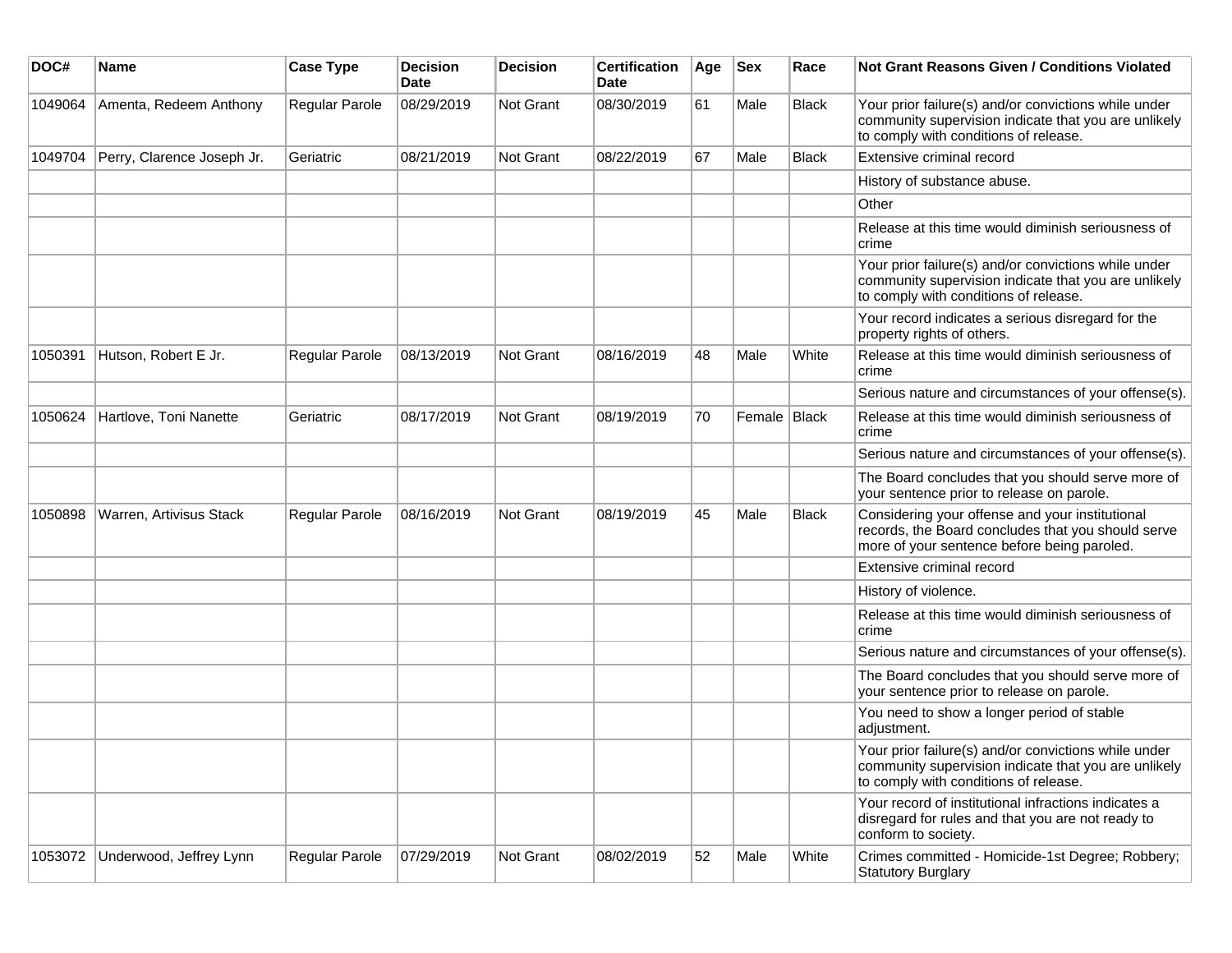| DOC#    | Name                    | <b>Case Type</b> | <b>Decision</b><br>Date | <b>Decision</b> | <b>Certification</b><br>Date | Age | <b>Sex</b> | Race         | Not Grant Reasons Given / Conditions Violated                                                                                                                |
|---------|-------------------------|------------------|-------------------------|-----------------|------------------------------|-----|------------|--------------|--------------------------------------------------------------------------------------------------------------------------------------------------------------|
| 1053072 | Underwood, Jeffrey Lynn | Regular Parole   | 07/29/2019              | Not Grant       | 08/02/2019                   | 52  | Male       | White        | Release at this time would diminish seriousness of<br>crime                                                                                                  |
|         |                         |                  |                         |                 |                              |     |            |              | Serious nature and circumstances of your offense(s).                                                                                                         |
|         |                         |                  |                         |                 |                              |     |            |              | You need to show a longer period of stable<br>adjustment.                                                                                                    |
| 1053433 | Sand, Earl              | Regular Parole   | 08/26/2019              | Not Grant       | 08/27/2019                   | 56  | Male       | <b>Black</b> | Extensive criminal record                                                                                                                                    |
|         |                         |                  |                         |                 |                              |     |            |              | History of substance abuse.                                                                                                                                  |
|         |                         |                  |                         |                 |                              |     |            |              | History of violence.                                                                                                                                         |
|         |                         |                  |                         |                 |                              |     |            |              | Release at this time would diminish seriousness of<br>crime                                                                                                  |
|         |                         |                  |                         |                 |                              |     |            |              | Serious nature and circumstances of your offense(s).                                                                                                         |
|         |                         |                  |                         |                 |                              |     |            |              | The Board concludes that you should serve more of<br>your sentence prior to release on parole.                                                               |
|         |                         |                  |                         |                 |                              |     |            |              | Your record of institutional infractions indicates a<br>disregard for rules and that you are not ready to<br>conform to society.                             |
| 1053512 | Childers, Thomas Hugh   | Regular Parole   | 08/19/2019              | Not Grant       | 08/21/2019                   | 59  | Male       | White        | Crimes committed - Abduct-No Ransom Or Asslt;<br>Abduct-No Ransom Or Asslt; Abduct-No Ransom Or<br>Asslt                                                     |
|         |                         |                  |                         |                 |                              |     |            |              | Extensive criminal record                                                                                                                                    |
|         |                         |                  |                         |                 |                              |     |            |              | History of violence.                                                                                                                                         |
|         |                         |                  |                         |                 |                              |     |            |              | Serious nature and circumstances of your offense(s).                                                                                                         |
| 1054077 | Goins, Milan Rube       | Regular Parole   | 08/29/2019              | Not Grant       | 08/30/2019                   | 63  | Male       | White        | Crimes committed - Homicide-2Nd-Degree; Asslt<br>Battery/Felony Law Enfor; Flight-Escape - Attempted                                                         |
|         |                         |                  |                         |                 |                              |     |            |              | Release at this time would diminish seriousness of<br>crime                                                                                                  |
|         |                         |                  |                         |                 |                              |     |            |              | The Board considers you to be a risk to the<br>community.                                                                                                    |
| 1054418 | Anderson, Kirk          | Geriatric        | 07/30/2019              | Not Grant       | 08/02/2019                   | 62  | Male       | <b>Black</b> | Crimes committed - Rape: Intercourse By<br>Force/Threat/Intimidation; Rape: Intercourse By<br>Force/Threat/Intimidation; Indecent Liberties:<br>W/Child <15Y |
|         |                         |                  |                         |                 |                              |     |            |              | Release at this time would diminish seriousness of<br>crime                                                                                                  |
|         |                         |                  |                         |                 |                              |     |            |              | Serious nature and circumstances of your offense(s).                                                                                                         |
|         |                         |                  |                         |                 |                              |     |            |              | The Board considers you to be a risk to the<br>community.                                                                                                    |
| 1054568 | Cross, Earl J           | Regular Parole   | 08/02/2019              | Not Grant       | 08/05/2019                   | 79  | Male       | <b>Black</b> | Crimes committed - Homicide-1st Degree; Burglary                                                                                                             |
|         |                         |                  |                         |                 |                              |     |            |              | Extensive criminal record                                                                                                                                    |
|         |                         |                  |                         |                 |                              |     |            |              | History of substance abuse.                                                                                                                                  |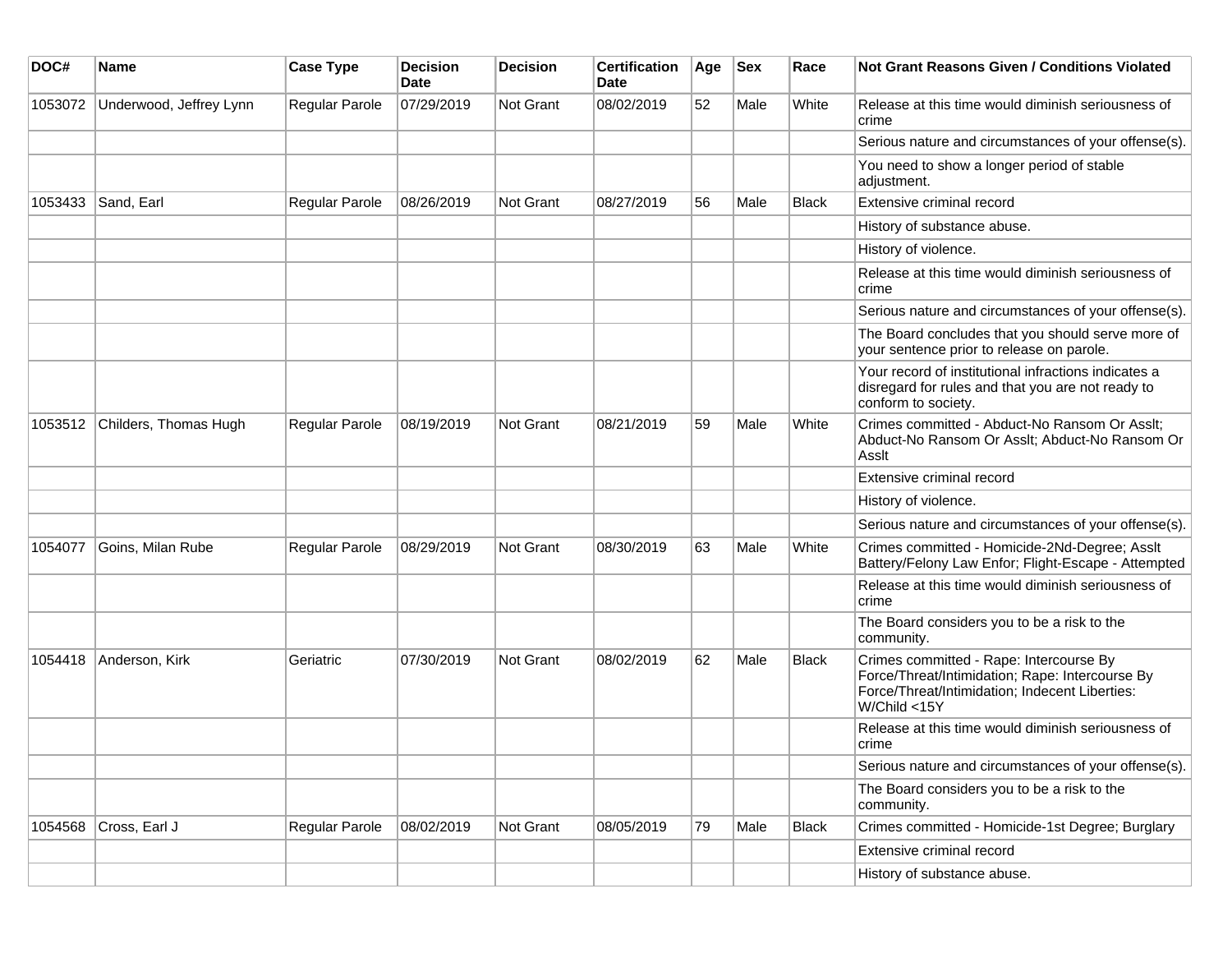| DOC#    | <b>Name</b>              | <b>Case Type</b>      | <b>Decision</b><br><b>Date</b> | <b>Decision</b>  | <b>Certification</b><br>Date | Age | <b>Sex</b> | Race                            | <b>Not Grant Reasons Given / Conditions Violated</b>                                                                                                        |
|---------|--------------------------|-----------------------|--------------------------------|------------------|------------------------------|-----|------------|---------------------------------|-------------------------------------------------------------------------------------------------------------------------------------------------------------|
| 1054568 | Cross, Earl J            | Regular Parole        | 08/02/2019                     | <b>Not Grant</b> | 08/05/2019                   | 79  | Male       | Black                           | History of violence.                                                                                                                                        |
|         |                          |                       |                                |                  |                              |     |            |                                 | Release at this time would diminish seriousness of<br>crime                                                                                                 |
|         |                          |                       |                                |                  |                              |     |            |                                 | Serious nature and circumstances of your offense(s).                                                                                                        |
| 1057405 | Ho, Phuong Ngoc          | Geriatric             | 08/18/2019                     | Not Grant        | 08/19/2019                   | 66  | Male       | Asian or<br>Pacific<br>Islander | Crimes committed - Homicide/Murder                                                                                                                          |
|         |                          |                       |                                |                  |                              |     |            |                                 | Extensive criminal record                                                                                                                                   |
|         |                          |                       |                                |                  |                              |     |            |                                 | Release at this time would diminish seriousness of<br>crime                                                                                                 |
| 1058043 | Wade, Samuel David Jr.   | <b>Regular Parole</b> | 08/14/2019                     | <b>Not Grant</b> | 08/16/2019                   | 62  | Male       | White                           | Crimes committed - Homicide/Murder; Robbery;<br>Weapon Offense                                                                                              |
|         |                          |                       |                                |                  |                              |     |            |                                 | The Board considers you to be a risk to the<br>community.                                                                                                   |
|         |                          |                       |                                |                  |                              |     |            |                                 | You need further participation in institutional work<br>and/or educational programs to indicate your positive<br>progression towards re-entry into society. |
| 1059475 | Browder, Tony Irvin      | Regular Parole        | 08/21/2019                     | Not Grant        | 08/21/2019                   | 54  | Male       | Black                           | Considering your offense and your institutional<br>records, the Board concludes that you should serve<br>more of your sentence before being paroled.        |
|         |                          |                       |                                |                  |                              |     |            |                                 | Crimes committed - Homicide-Attempted; Assault;<br>Statutory Burglary                                                                                       |
|         |                          |                       |                                |                  |                              |     |            |                                 | Extensive criminal record                                                                                                                                   |
|         |                          |                       |                                |                  |                              |     |            |                                 | History of substance abuse.                                                                                                                                 |
|         |                          |                       |                                |                  |                              |     |            |                                 | Poor institutional adjustment (for example,<br>motivation/attitude, unfavorable reports, lack of<br>program involvement, etc.)                              |
|         |                          |                       |                                |                  |                              |     |            |                                 | The Board concludes that you should serve more of<br>your sentence prior to release on parole.                                                              |
|         |                          |                       |                                |                  |                              |     |            |                                 | You need to show a longer period of stable<br>adjustment.                                                                                                   |
|         |                          |                       |                                |                  |                              |     |            |                                 | Your prior failure(s) and/or convictions while under<br>community supervision indicate that you are unlikely<br>to comply with conditions of release.       |
|         |                          |                       |                                |                  |                              |     |            |                                 | Your record of institutional infractions indicates a<br>disregard for rules and that you are not ready to<br>conform to society.                            |
| 1060112 | Ashley, Benjamin Charles | Geriatric             | 08/30/2019                     | Not Grant        | 08/30/2019                   | 68  | Male       | Black                           | Crimes committed - Forcible Sodomy                                                                                                                          |
|         |                          |                       |                                |                  |                              |     |            |                                 | Extensive criminal record                                                                                                                                   |
|         |                          |                       |                                |                  |                              |     |            |                                 | Release at this time would diminish seriousness of<br>crime                                                                                                 |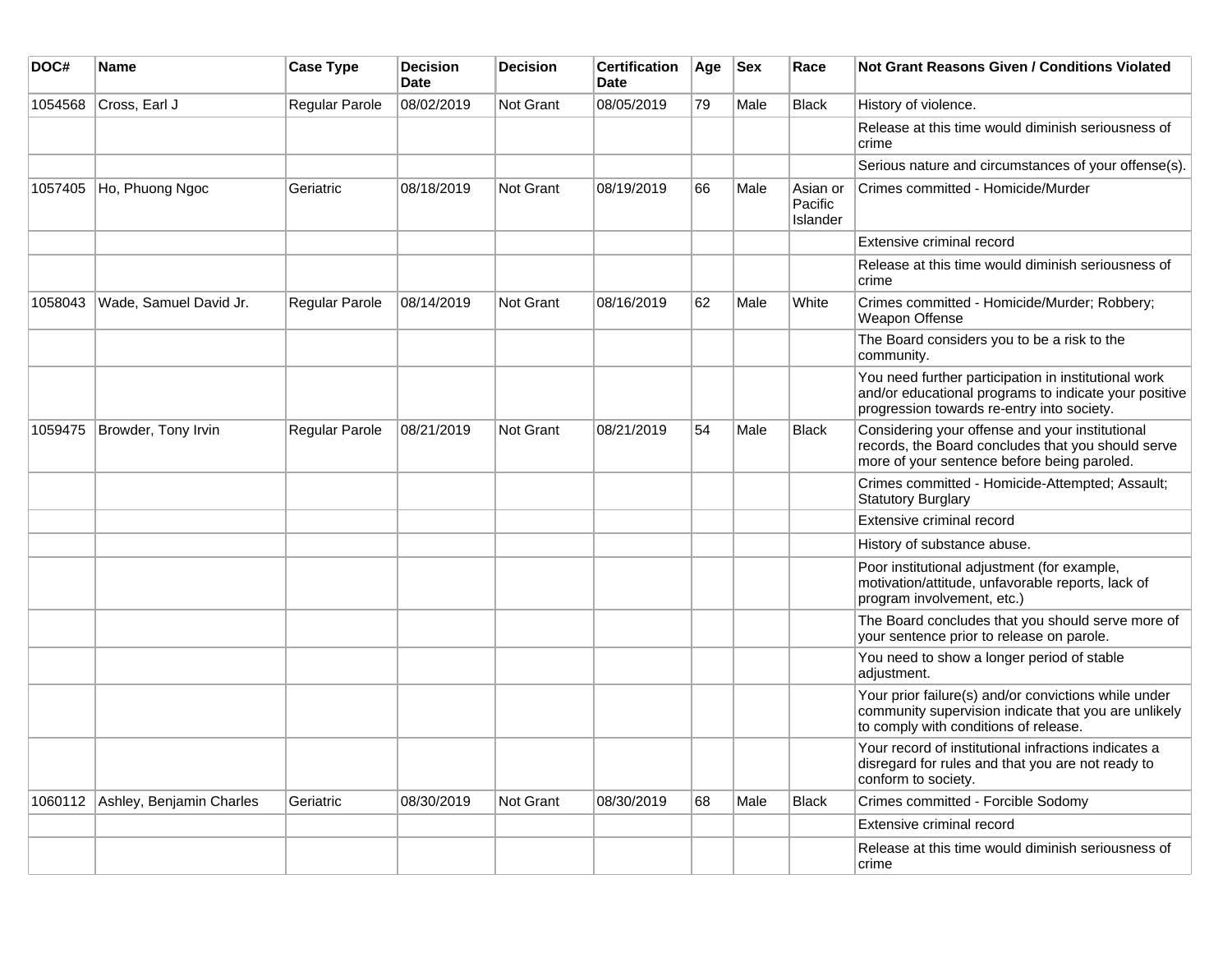| DOC#    | <b>Name</b>              | <b>Case Type</b> | <b>Decision</b><br>Date | <b>Decision</b>  | <b>Certification</b><br>Date | Age | <b>Sex</b> | Race         | <b>Not Grant Reasons Given / Conditions Violated</b>                                                                                                        |
|---------|--------------------------|------------------|-------------------------|------------------|------------------------------|-----|------------|--------------|-------------------------------------------------------------------------------------------------------------------------------------------------------------|
| 1060112 | Ashley, Benjamin Charles | Geriatric        | 08/30/2019              | <b>Not Grant</b> | 08/30/2019                   | 68  | Male       | Black        | Serious nature and circumstances of your offense(s).                                                                                                        |
|         |                          |                  |                         |                  |                              |     |            |              | The Board considers you to be a risk to the<br>community.                                                                                                   |
| 1060281 | Freeman, John Austin Jr. | Regular Parole   | 08/11/2019              | Not Grant        | 08/13/2019                   | 58  | Male       | <b>Black</b> | No Interest in Parole                                                                                                                                       |
| 1060723 | Filby, Mark Douglas      | Geriatric        | 08/05/2019              | Not Grant        | 08/08/2019                   | 62  | Male       | White        | Crimes committed - Rape: Intercourse By<br>Force/Threat/Intimidation; Burglarious Tools:<br>Possession Of                                                   |
|         |                          |                  |                         |                  |                              |     |            |              | Extensive criminal record                                                                                                                                   |
|         |                          |                  |                         |                  |                              |     |            |              | Release at this time would diminish seriousness of<br>crime                                                                                                 |
|         |                          |                  |                         |                  |                              |     |            |              | Serious nature and circumstances of your offense(s).                                                                                                        |
|         |                          |                  |                         |                  |                              |     |            |              | The Board considers you to be a risk to the<br>community.                                                                                                   |
|         |                          |                  |                         |                  |                              |     |            |              | You need further participation in institutional work<br>and/or educational programs to indicate your positive<br>progression towards re-entry into society. |
| 1061238 | Atkins, Anthony Goble    | Regular Parole   | 08/13/2019              | <b>Not Grant</b> | 08/16/2019                   | 58  | Male       | White        | No Interest in Parole                                                                                                                                       |
| 1061398 | Brown, Erland A          | Regular Parole   | 07/29/2019              | <b>Not Grant</b> | 08/02/2019                   | 56  | Male       | <b>Black</b> | Crimes committed - Homicide-Capital; Kidnap Adult<br>To Sexually Asslt; Forcible Sodomy                                                                     |
|         |                          |                  |                         |                  |                              |     |            |              | History of substance abuse.                                                                                                                                 |
|         |                          |                  |                         |                  |                              |     |            |              | History of violence.                                                                                                                                        |
|         |                          |                  |                         |                  |                              |     |            |              | Release at this time would diminish seriousness of<br>crime                                                                                                 |
|         |                          |                  |                         |                  |                              |     |            |              | Serious nature and circumstances of your offense(s).                                                                                                        |
| 1061482 | Petruska, David E        | Regular Parole   | 08/08/2019              | Not Grant        | 08/13/2019                   | 54  | Male       | White        | Considering your offense and your institutional<br>records, the Board concludes that you should serve<br>more of your sentence before being paroled.        |
|         |                          |                  |                         |                  |                              |     |            |              | Extensive criminal record                                                                                                                                   |
|         |                          |                  |                         |                  |                              |     |            |              | Release at this time would diminish seriousness of<br>crime                                                                                                 |
|         |                          |                  |                         |                  |                              |     |            |              | Serious nature and circumstances of your offense(s).                                                                                                        |
|         |                          |                  |                         |                  |                              |     |            |              | Your prior failure(s) and/or convictions while under<br>community supervision indicate that you are unlikely<br>to comply with conditions of release.       |
| 1062505 | Honeyman, Jerome Michael | Regular Parole   | 08/26/2019              | Not Grant        | 08/27/2019                   | 59  | Male       | White        | Crimes committed - Forcible Sodomy; Forcible<br>Sodomy; Indecent Liberties                                                                                  |
|         |                          |                  |                         |                  |                              |     |            |              | History of substance abuse.                                                                                                                                 |
|         |                          |                  |                         |                  |                              |     |            |              | Release at this time would diminish seriousness of<br>crime                                                                                                 |
|         |                          |                  |                         |                  |                              |     |            |              | Serious nature and circumstances of your offense(s).                                                                                                        |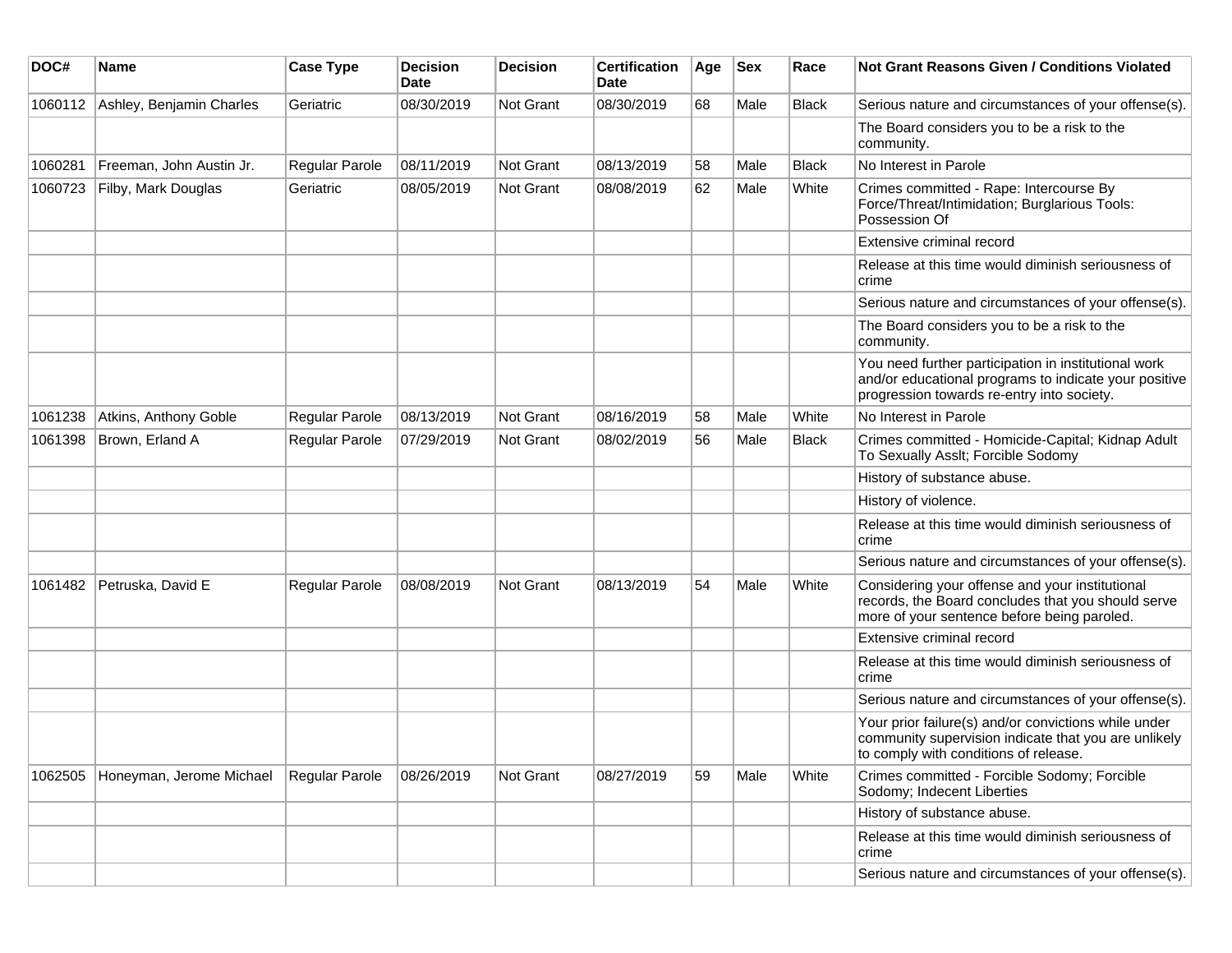| DOC#    | <b>Name</b>              | <b>Case Type</b> | <b>Decision</b><br>Date | <b>Decision</b> | <b>Certification</b><br>Date | Age | Sex  | Race         | <b>Not Grant Reasons Given / Conditions Violated</b>                                                                           |
|---------|--------------------------|------------------|-------------------------|-----------------|------------------------------|-----|------|--------------|--------------------------------------------------------------------------------------------------------------------------------|
| 1062505 | Honeyman, Jerome Michael | Regular Parole   | 08/26/2019              | Not Grant       | 08/27/2019                   | 59  | Male | White        | The Board considers you to be a risk to the<br>community.                                                                      |
| 1063343 | Cummings, Randy          | Regular Parole   | 08/17/2019              | Not Grant       | 08/19/2019                   | 57  | Male | <b>Black</b> | History of violence.                                                                                                           |
|         |                          |                  |                         |                 |                              |     |      |              | Release at this time would diminish seriousness of<br>crime                                                                    |
|         |                          |                  |                         |                 |                              |     |      |              | Serious nature and circumstances of your offense(s).                                                                           |
|         |                          |                  |                         |                 |                              |     |      |              | The Board concludes that you should serve more of<br>your sentence prior to release on parole.                                 |
| 1064482 | Davis, Melvin Lee        | Geriatric        | 08/09/2019              | Not Grant       | 08/12/2019                   | 74  | Male | <b>Black</b> | Crimes committed - Robbery; Larc-Grand                                                                                         |
|         |                          |                  |                         |                 |                              |     |      |              | Poor institutional adjustment (for example,<br>motivation/attitude, unfavorable reports, lack of<br>program involvement, etc.) |
|         |                          |                  |                         |                 |                              |     |      |              | Release at this time would diminish seriousness of<br>crime                                                                    |
|         |                          |                  |                         |                 |                              |     |      |              | Serious nature and circumstances of your offense(s).                                                                           |
| 1066412 | Waddell, George Clevelan | Regular Parole   | 08/29/2019              | Not Grant       | 08/30/2019                   | 66  | Male | White        | Crimes committed - Kidnap/Abduct; Sex Assault,<br>Rape; Sex Asslt-Sodomy-Woman                                                 |
|         |                          |                  |                         |                 |                              |     |      |              | Serious nature and circumstances of your offense(s).                                                                           |
|         |                          |                  |                         |                 |                              |     |      |              | The Board considers you to be a risk to the<br>community.                                                                      |
| 1066434 | Brooking, Ronnie Keith   | Regular Parole   | 08/19/2019              | Not Grant       | 08/21/2019                   | 62  | Male | White        | Crimes committed - Forcible Sodomy; Marijuana-<br>Possess; Carnal Knowledge                                                    |
|         |                          |                  |                         |                 |                              |     |      |              | Release at this time would diminish seriousness of<br>crime                                                                    |
|         |                          |                  |                         |                 |                              |     |      |              | Serious nature and circumstances of your offense(s).                                                                           |
| 1066819 | Deloach, William Ray     | Geriatric        | 08/02/2019              | Not Grant       | 08/02/2019                   | 67  | Male | Black        | Extensive criminal record                                                                                                      |
|         |                          |                  |                         |                 |                              |     |      |              | History of substance abuse.                                                                                                    |
|         |                          |                  |                         |                 |                              |     |      |              | Release at this time would diminish seriousness of<br>crime                                                                    |
|         |                          |                  |                         |                 |                              |     |      |              | Serious nature and circumstances of your offense(s).                                                                           |
|         |                          |                  |                         |                 |                              |     |      |              | The Board concludes that you should serve more of<br>your sentence prior to release on parole.                                 |
| 1067553 | Hogan, Justin Ed         | Geriatric        | 08/19/2019              | Not Grant       | 08/21/2019                   | 61  | Male | White        | Crimes committed - Aggravated Sexual Battery;<br>Aggravated Sexual Battery; Forcible Sodomy                                    |
|         |                          |                  |                         |                 |                              |     |      |              | The Board considers you to be a risk to the<br>community.                                                                      |
| 1067853 | Thompson, Mark Allen     | Regular Parole   | 08/06/2019              | Not Grant       | 08/12/2019                   | 52  | Male | White        | No Interest in Parole                                                                                                          |
| 1068191 | Ryland, Shelton Trent    | Geriatric        | 08/29/2019              | Not Grant       | 08/30/2019                   | 61  | Male | <b>Black</b> | Crimes committed - Sodomy: Victim <13 Yrs                                                                                      |
|         |                          |                  |                         |                 |                              |     |      |              | History of substance abuse.                                                                                                    |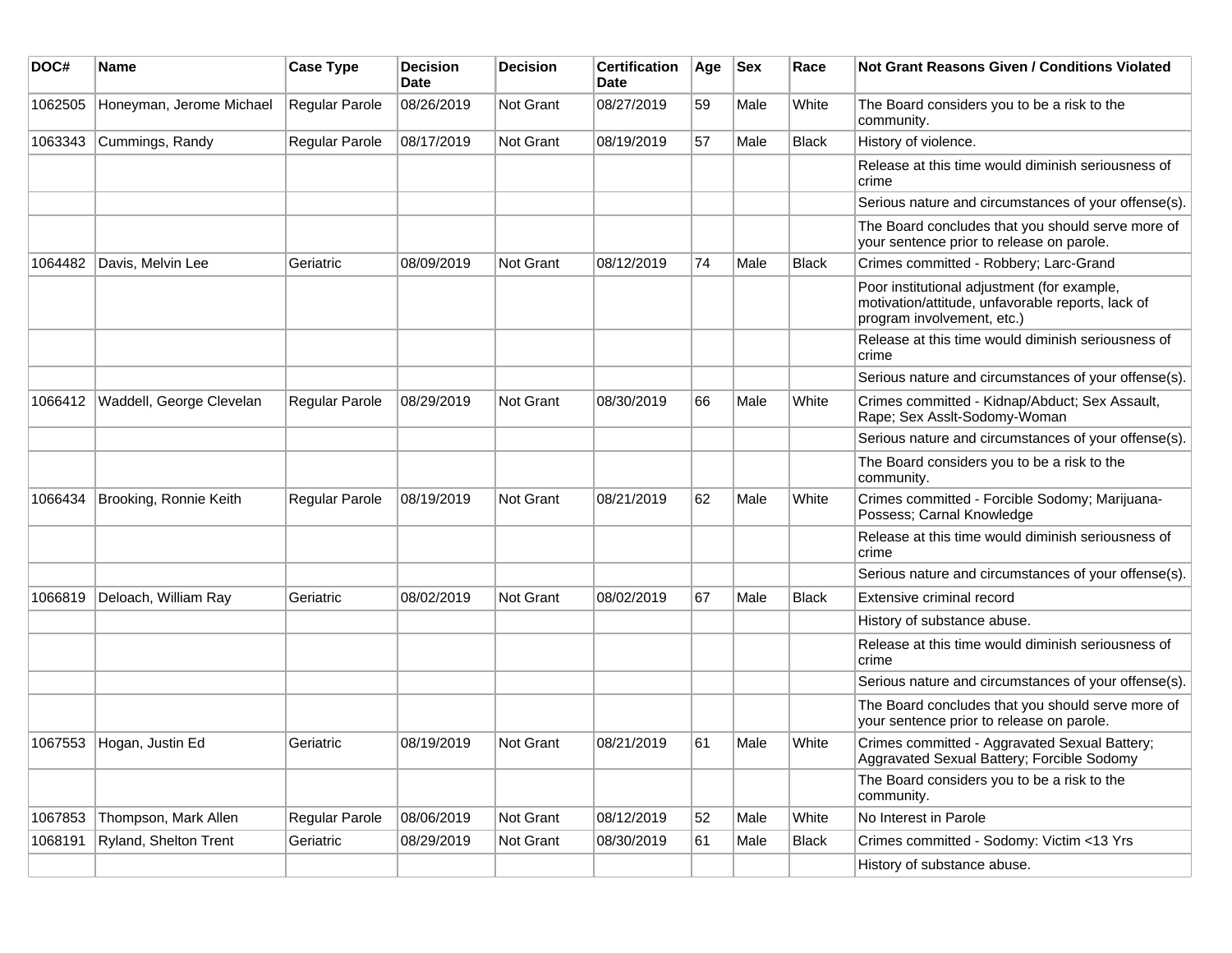| DOC#    | <b>Name</b>                 | <b>Case Type</b>      | <b>Decision</b><br><b>Date</b> | Decision  | <b>Certification</b><br><b>Date</b> | Age | <b>Sex</b>     | Race  | Not Grant Reasons Given / Conditions Violated                                                                                                               |
|---------|-----------------------------|-----------------------|--------------------------------|-----------|-------------------------------------|-----|----------------|-------|-------------------------------------------------------------------------------------------------------------------------------------------------------------|
| 1068191 | Ryland, Shelton Trent       | Geriatric             | 08/29/2019                     | Not Grant | 08/30/2019                          | 61  | Male           | Black | Release at this time would diminish seriousness of<br>crime                                                                                                 |
|         |                             |                       |                                |           |                                     |     |                |       | Serious nature and circumstances of your offense(s).                                                                                                        |
|         |                             |                       |                                |           |                                     |     |                |       | The Board concludes that you should serve more of<br>your sentence prior to release on parole.                                                              |
|         |                             |                       |                                |           |                                     |     |                |       | The Board considers you to be a risk to the<br>community.                                                                                                   |
|         |                             |                       |                                |           |                                     |     |                |       | You need further participation in institutional work<br>and/or educational programs to indicate your positive<br>progression towards re-entry into society. |
|         |                             |                       |                                |           |                                     |     |                |       | Your prior failure(s) and/or convictions while under<br>community supervision indicate that you are unlikely<br>to comply with conditions of release.       |
| 1070051 | Hopkins, George Lincoln Jr. | Geriatric             | 07/30/2019                     | Not Grant | 08/02/2019                          | 71  | Male           | White | Crimes committed - Homicide-2Nd-Degree                                                                                                                      |
|         |                             |                       |                                |           |                                     |     |                |       | Release at this time would diminish seriousness of<br>crime                                                                                                 |
|         |                             |                       |                                |           |                                     |     |                |       | Serious nature and circumstances of your offense(s).                                                                                                        |
| 1070148 | Winston, Connie Renee       | <b>Regular Parole</b> | 07/30/2019                     | Not Grant | 08/02/2019                          | 54  | Female   Black |       | Crimes committed - Robbery; Malicious Wounding;<br>Use Of Firearm In Felony                                                                                 |
|         |                             |                       |                                |           |                                     |     |                |       | Extensive criminal record                                                                                                                                   |
|         |                             |                       |                                |           |                                     |     |                |       | Release at this time would diminish seriousness of<br>crime                                                                                                 |
| 1071206 | Sumrell, Darnell Craig      | Regular Parole        | 07/30/2019                     | Not Grant | 08/02/2019                          | 56  | Male           | White | Crimes committed - Homicide-Capital; Homicide-1st<br>Degree; Robbery                                                                                        |
|         |                             |                       |                                |           |                                     |     |                |       | Extensive criminal record                                                                                                                                   |
|         |                             |                       |                                |           |                                     |     |                |       | Release at this time would diminish seriousness of<br>crime                                                                                                 |
|         |                             |                       |                                |           |                                     |     |                |       | Serious nature and circumstances of your offense(s).                                                                                                        |
| 1072408 | Worrell, Horace Wilson Jr.  | <b>Regular Parole</b> | 08/11/2019                     | Not Grant | 08/13/2019                          | 55  | Male           | White | Crimes committed - Burglary; Burglary; Breaking And<br>Entering                                                                                             |
|         |                             |                       |                                |           |                                     |     |                |       | Extensive criminal record                                                                                                                                   |
|         |                             |                       |                                |           |                                     |     |                |       | Your prior failure(s) and/or convictions while under<br>community supervision indicate that you are unlikely<br>to comply with conditions of release.       |
|         |                             |                       |                                |           |                                     |     |                |       | Your record indicates a serious disregard for the<br>property rights of others.                                                                             |
| 1072559 | Chapman, Louis Roy          | Geriatric             | 08/17/2019                     | Not Grant | 08/19/2019                          | 67  | Male           | White | Release at this time would diminish seriousness of<br>crime                                                                                                 |
|         |                             |                       |                                |           |                                     |     |                |       | Serious nature and circumstances of your offense(s).                                                                                                        |
|         |                             |                       |                                |           |                                     |     |                |       | The Board concludes that you should serve more of<br>your sentence prior to release on parole.                                                              |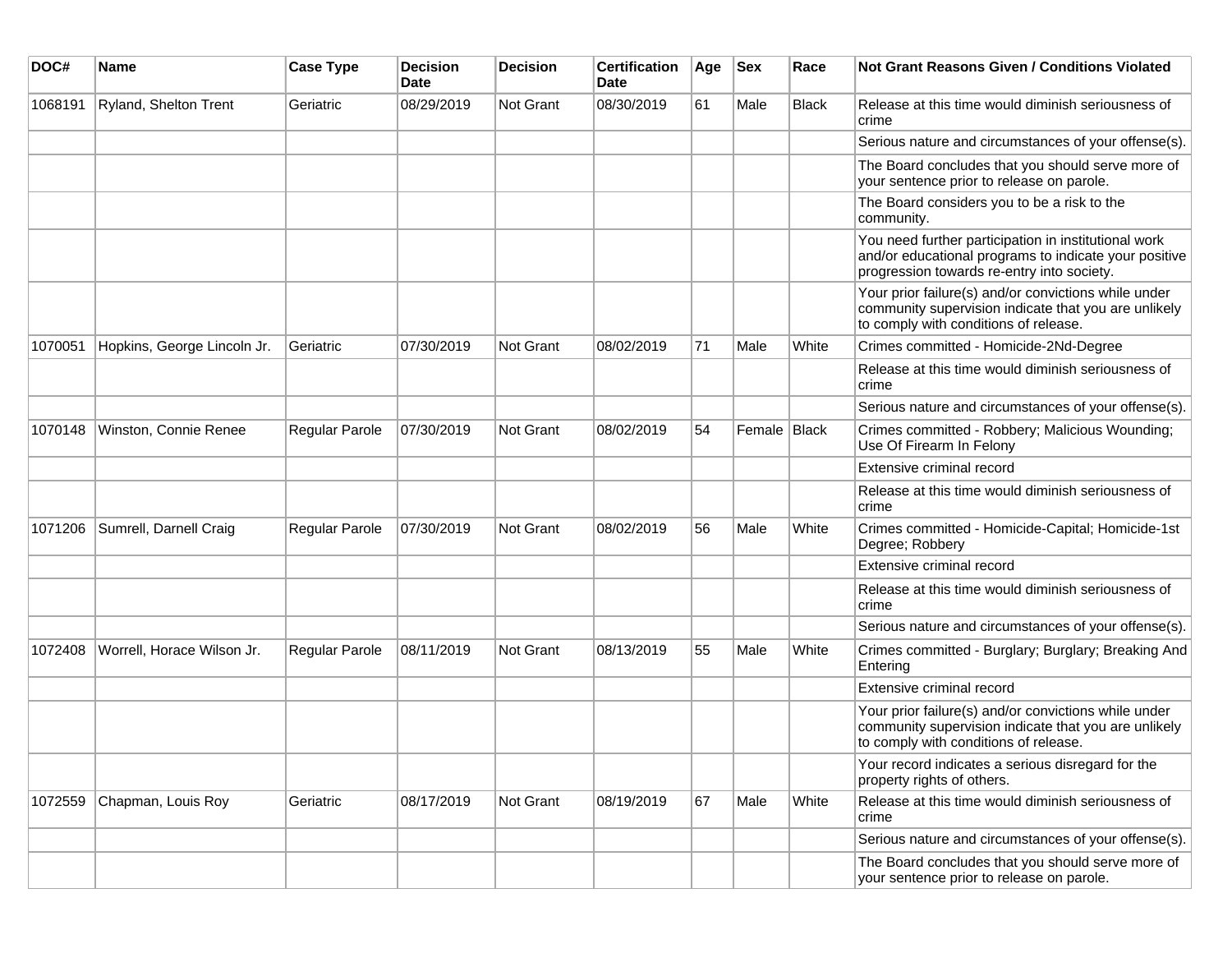| DOC#    | <b>Name</b>           | <b>Case Type</b> | <b>Decision</b><br><b>Date</b> | <b>Decision</b> | <b>Certification</b><br>Date | Age | <b>Sex</b> | Race         | <b>Not Grant Reasons Given / Conditions Violated</b>                                                                                                  |
|---------|-----------------------|------------------|--------------------------------|-----------------|------------------------------|-----|------------|--------------|-------------------------------------------------------------------------------------------------------------------------------------------------------|
| 1072559 | Chapman, Louis Roy    | Geriatric        | 08/17/2019                     | Not Grant       | 08/19/2019                   | 67  | Male       | White        | The Board considers you to be a risk to the<br>community.                                                                                             |
| 1075054 | Morgan, Billy Ray     | Regular Parole   | 08/17/2019                     | Not Grant       | 08/19/2019                   | 69  | Male       | White        | Crimes committed - Homicide-1st Degree; Larc-<br>Grand; Weapon Offense                                                                                |
|         |                       |                  |                                |                 |                              |     |            |              | Release at this time would diminish seriousness of<br>crime                                                                                           |
|         |                       |                  |                                |                 |                              |     |            |              | Serious nature and circumstances of your offense(s).                                                                                                  |
|         |                       |                  |                                |                 |                              |     |            |              | The Board concludes that you should serve more of<br>your sentence prior to release on parole.                                                        |
| 1075380 | Berlin, John Joseph   | Regular Parole   | 07/29/2019                     | Not Grant       | 08/02/2019                   | 73  | Male       | White        | Extensive criminal record                                                                                                                             |
|         |                       |                  |                                |                 |                              |     |            |              | History of substance abuse.                                                                                                                           |
|         |                       |                  |                                |                 |                              |     |            |              | The Board considers you to be a risk to the<br>community.                                                                                             |
|         |                       |                  |                                |                 |                              |     |            |              | You need to show a longer period of stable<br>adjustment.                                                                                             |
|         |                       |                  |                                |                 |                              |     |            |              | Your prior failure(s) and/or convictions while under<br>community supervision indicate that you are unlikely<br>to comply with conditions of release. |
| 1076024 | Cotton, Elgene        | Geriatric        | 08/27/2019                     | Not Grant       | 08/28/2019                   | 71  | Male       | <b>Black</b> | Crimes committed - Aggravated Sexual Battery:<br>Victim <13 Yrs                                                                                       |
|         |                       |                  |                                |                 |                              |     |            |              | Release at this time would diminish seriousness of<br>crime                                                                                           |
|         |                       |                  |                                |                 |                              |     |            |              | Serious nature and circumstances of your offense(s).                                                                                                  |
|         |                       |                  |                                |                 |                              |     |            |              | The Board concludes that you should serve more of<br>your sentence prior to release on parole.                                                        |
|         |                       |                  |                                |                 |                              |     |            |              | The Board considers you to be a risk to the<br>community.                                                                                             |
| 1076582 | Freas, Michael Howard | Regular Parole   | 08/09/2019                     | Not Grant       | 08/13/2019                   | 58  | Male       | White        | Crimes committed - Kidnap/Abduct; Robbery;<br>Robbery                                                                                                 |
|         |                       |                  |                                |                 |                              |     |            |              | Release at this time would diminish seriousness of<br>crime                                                                                           |
|         |                       |                  |                                |                 |                              |     |            |              | Serious nature and circumstances of your offense(s).                                                                                                  |
|         |                       |                  |                                |                 |                              |     |            |              | The Board concludes that you should serve more of<br>your sentence prior to release on parole.                                                        |
| 1076682 | Smith, Tobias Anthony | Regular Parole   | 08/23/2019                     | Not Grant       | 08/23/2019                   | 61  | Male       | <b>Black</b> | Conviction of a new crime while incarcerated                                                                                                          |
|         |                       |                  |                                |                 |                              |     |            |              | Extensive criminal record                                                                                                                             |
|         |                       |                  |                                |                 |                              |     |            |              | History of substance abuse.                                                                                                                           |
|         |                       |                  |                                |                 |                              |     |            |              | History of violence.                                                                                                                                  |
|         |                       |                  |                                |                 |                              |     |            |              | Release at this time would diminish seriousness of<br>crime                                                                                           |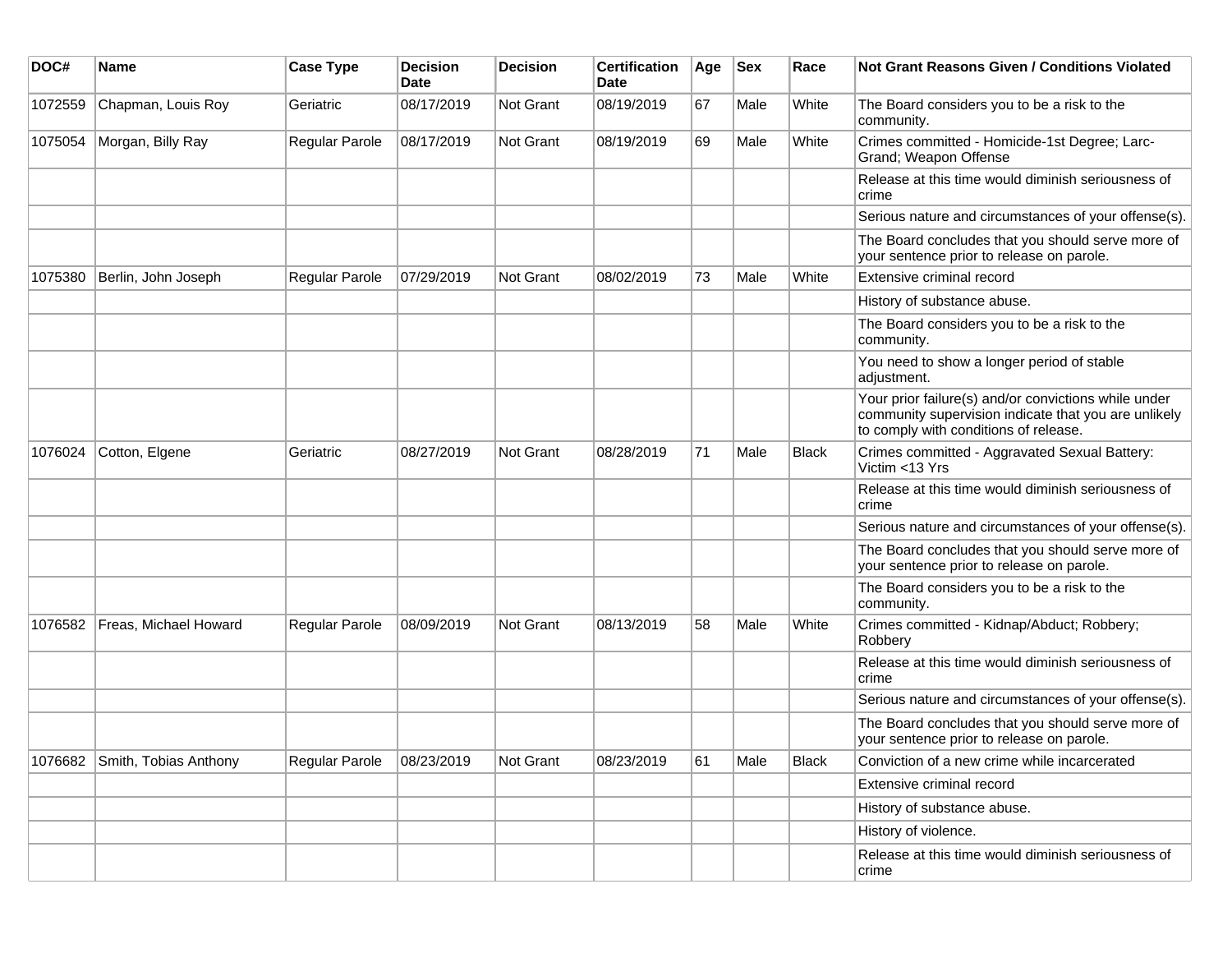| DOC#    | <b>Name</b>                | <b>Case Type</b> | <b>Decision</b><br>Date | <b>Decision</b>  | <b>Certification</b><br>Date | Age | <b>Sex</b>   | Race         | Not Grant Reasons Given / Conditions Violated                                                                                                               |
|---------|----------------------------|------------------|-------------------------|------------------|------------------------------|-----|--------------|--------------|-------------------------------------------------------------------------------------------------------------------------------------------------------------|
| 1076682 | Smith, Tobias Anthony      | Regular Parole   | 08/23/2019              | <b>Not Grant</b> | 08/23/2019                   | 61  | Male         | <b>Black</b> | Serious nature and circumstances of your offense(s).                                                                                                        |
|         |                            |                  |                         |                  |                              |     |              |              | The Board considers you to be a risk to the<br>community.                                                                                                   |
|         |                            |                  |                         |                  |                              |     |              |              | Your prior failure(s) and/or convictions while under<br>community supervision indicate that you are unlikely<br>to comply with conditions of release.       |
| 1077991 | Cumbee, Darrell W          | Regular Parole   | 08/21/2019              | <b>Not Grant</b> | 08/21/2019                   | 48  | Male         | White        | Crimes committed - Homicide-1st Degree; Larc-<br>Grand                                                                                                      |
|         |                            |                  |                         |                  |                              |     |              |              | Release at this time would diminish seriousness of<br>crime                                                                                                 |
|         |                            |                  |                         |                  |                              |     |              |              | Serious nature and circumstances of your offense(s).                                                                                                        |
| 1078399 | Tillery, Donnell           | Regular Parole   | 08/21/2019              | <b>Not Grant</b> | 08/22/2019                   | 60  | Male         | <b>Black</b> | History of substance abuse.                                                                                                                                 |
|         |                            |                  |                         |                  |                              |     |              |              | Release at this time would diminish seriousness of<br>crime                                                                                                 |
|         |                            |                  |                         |                  |                              |     |              |              | Serious nature and circumstances of your offense(s).                                                                                                        |
|         |                            |                  |                         |                  |                              |     |              |              | You need further participation in institutional work<br>and/or educational programs to indicate your positive<br>progression towards re-entry into society. |
| 1079381 | Marshall, Michaela         | Regular Parole   | 08/19/2019              | <b>Not Grant</b> | 08/21/2019                   | 59  | Female Black |              | Crimes committed - Homicide-1st Degree; Homicide-<br>1st Degree; Homicide-1st Degree                                                                        |
|         |                            |                  |                         |                  |                              |     |              |              | Serious nature and circumstances of your offense(s).                                                                                                        |
| 1080329 | Dillard, William           | Regular Parole   | 08/24/2019              | Not Grant        | 08/26/2019                   | 60  | Male         | <b>Black</b> | Crimes committed - Sex Assault, Rape; Sex Asslt-<br>Carnal Abuse; Robbery                                                                                   |
|         |                            |                  |                         |                  |                              |     |              |              | History of violence.                                                                                                                                        |
|         |                            |                  |                         |                  |                              |     |              |              | Serious nature and circumstances of your offense(s).                                                                                                        |
|         |                            |                  |                         |                  |                              |     |              |              | The Board concludes that you should serve more of<br>your sentence prior to release on parole.                                                              |
|         |                            |                  |                         |                  |                              |     |              |              | The Board considers you to be a risk to the<br>community.                                                                                                   |
|         |                            |                  |                         |                  |                              |     |              |              | Your prior failure(s) and/or convictions while under<br>community supervision indicate that you are unlikely<br>to comply with conditions of release.       |
| 1081269 | Hartman, William Eugene    | Regular Parole   | 08/01/2019              | <b>Not Grant</b> | 08/02/2019                   | 54  | Male         | White        | Extensive criminal record                                                                                                                                   |
|         |                            |                  |                         |                  |                              |     |              |              | Serious nature and circumstances of your offense(s).                                                                                                        |
|         |                            |                  |                         |                  |                              |     |              |              | Your prior failure(s) and/or convictions while under<br>community supervision indicate that you are unlikely<br>to comply with conditions of release.       |
|         | 1082802 Moran, William Ray | Regular Parole   | 07/28/2019              | Not Grant        | 08/02/2019                   | 70  | Male         | White        | Crimes committed - Homicide-Capital; Homicide-1st<br>Degree; Homicide-Attempted                                                                             |
|         |                            |                  |                         |                  |                              |     |              |              | History of violence.                                                                                                                                        |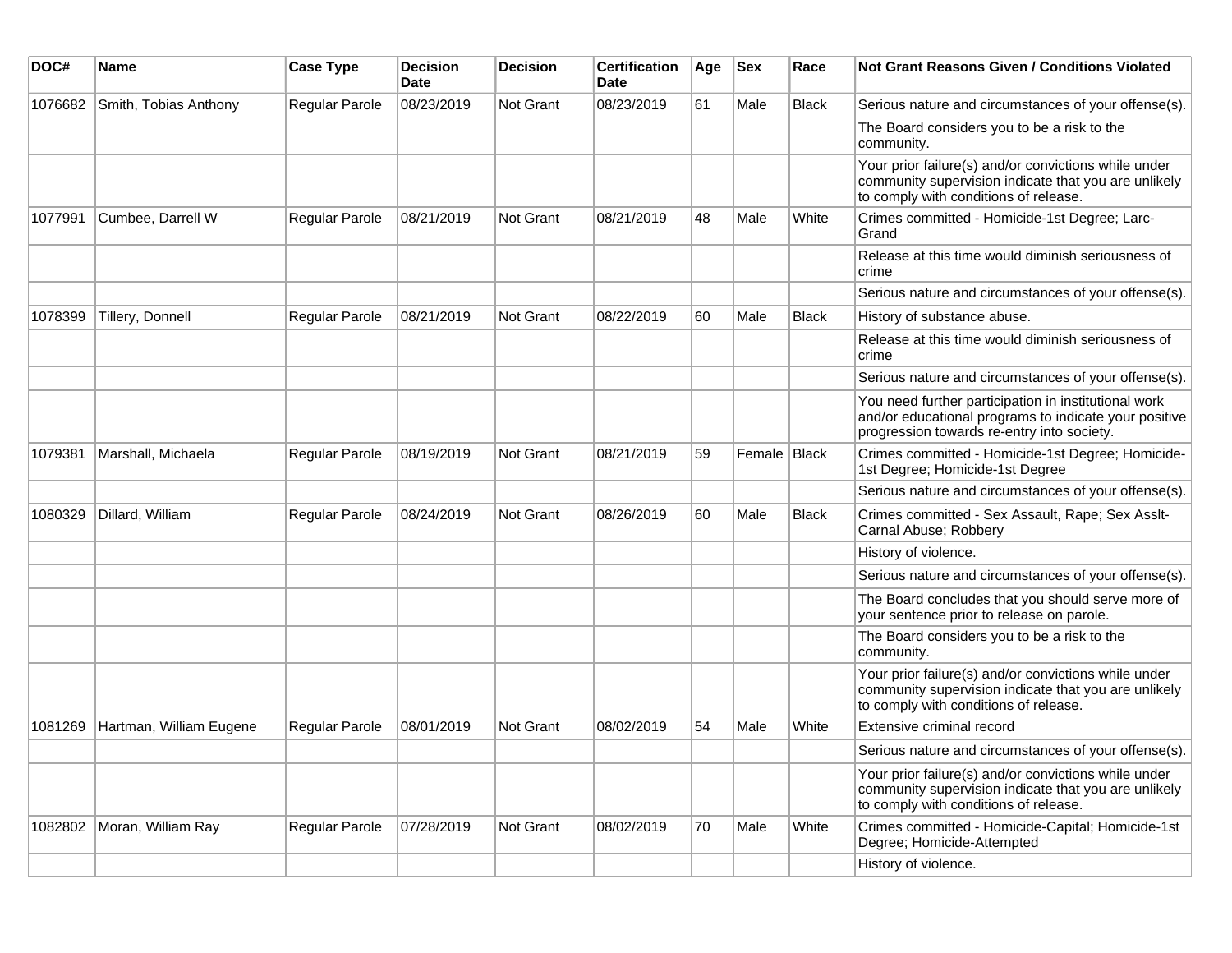| DOC#    | Name                        | <b>Case Type</b>          | <b>Decision</b><br>Date | <b>Decision</b> | <b>Certification</b><br>Date | Age | <b>Sex</b> | Race         | Not Grant Reasons Given / Conditions Violated                                                                                                               |
|---------|-----------------------------|---------------------------|-------------------------|-----------------|------------------------------|-----|------------|--------------|-------------------------------------------------------------------------------------------------------------------------------------------------------------|
| 1082802 | Moran, William Ray          | Regular Parole            | 07/28/2019              | Not Grant       | 08/02/2019                   | 70  | Male       | White        | Release at this time would diminish seriousness of<br>crime                                                                                                 |
|         |                             |                           |                         |                 |                              |     |            |              | Serious nature and circumstances of your offense(s).                                                                                                        |
| 1084036 | Niblett, Obediah Junior     | <b>Regular Parole</b>     | 08/11/2019              | Not Grant       | 08/13/2019                   | 65  | Male       | <b>Black</b> | Crimes committed - Kidnap/Abduct                                                                                                                            |
|         |                             |                           |                         |                 |                              |     |            |              | Release at this time would diminish seriousness of<br>crime                                                                                                 |
|         |                             |                           |                         |                 |                              |     |            |              | Serious nature and circumstances of your offense(s).                                                                                                        |
|         |                             |                           |                         |                 |                              |     |            |              | The Board considers you to be a risk to the<br>community.                                                                                                   |
| 1086642 | Whitfield, Edward Lee       | <b>Regular Parole</b>     | 08/07/2019              | Not Grant       | 08/08/2019                   | 66  | Male       | <b>Black</b> | Crimes committed - Rape: Intercourse W/ Victim <13<br>Yrs                                                                                                   |
|         |                             |                           |                         |                 |                              |     |            |              | Release at this time would diminish seriousness of<br>crime                                                                                                 |
|         |                             |                           |                         |                 |                              |     |            |              | Serious nature and circumstances of your offense(s).                                                                                                        |
|         |                             |                           |                         |                 |                              |     |            |              | The Board considers you to be a risk to the<br>community.                                                                                                   |
|         |                             |                           |                         |                 |                              |     |            |              | Your prior failure(s) and/or convictions while under<br>community supervision indicate that you are unlikely<br>to comply with conditions of release.       |
| 1087680 | Thomas, George Deandre      | <b>Regular Parole</b>     | 08/02/2019              | Not Grant       | 08/02/2019                   | 41  | Male       | <b>Black</b> | Crimes committed - Cocaine-Sell; Drugs: Possess<br>Marijuana, 1st Off; Drugs: Possess Sch I Or li                                                           |
|         |                             |                           |                         |                 |                              |     |            |              | Release at this time would diminish seriousness of<br>crime                                                                                                 |
|         |                             |                           |                         |                 |                              |     |            |              | The Board considers you to be a risk to the<br>community.                                                                                                   |
|         |                             |                           |                         |                 |                              |     |            |              | You need further participation in institutional work<br>and/or educational programs to indicate your positive<br>progression towards re-entry into society. |
| 1088286 | Mccoy, Winston Samuel       | Geriatric                 | 08/12/2019              | Not Grant       | 08/13/2019                   | 69  | Male       | <b>Black</b> | Crimes committed - Sex Assault, Rape; Robbery;<br>Malicious Wounding                                                                                        |
|         |                             |                           |                         |                 |                              |     |            |              | <b>Extensive criminal record</b>                                                                                                                            |
|         |                             |                           |                         |                 |                              |     |            |              | Your prior failure(s) and/or convictions while under<br>community supervision indicate that you are unlikely<br>to comply with conditions of release.       |
|         | 1092966   King, Brandon Lee | Regular Parole 08/24/2019 |                         | Not Grant       | 08/26/2019                   | 41  | Male       | White        | Considering your offense and your institutional<br>records, the Board concludes that you should serve<br>more of your sentence before being paroled.        |
|         |                             |                           |                         |                 |                              |     |            |              | Crimes committed - Malicious Wounding; Use Of<br>Firearm In Felony; Weapon-Firing From Vehicle                                                              |
|         |                             |                           |                         |                 |                              |     |            |              | History of substance abuse.                                                                                                                                 |
|         |                             |                           |                         |                 |                              |     |            |              | History of violence.                                                                                                                                        |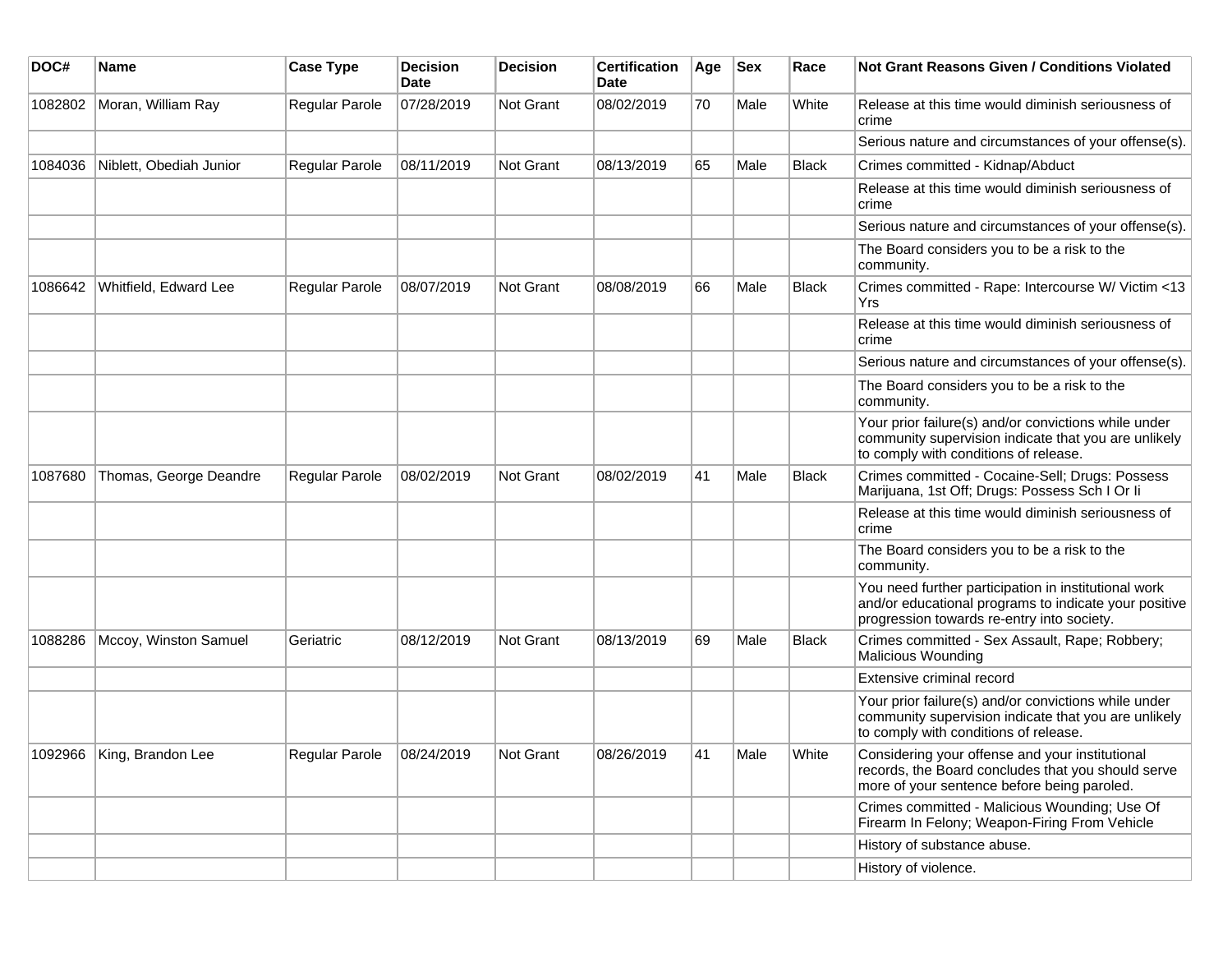| DOC#    | Name                       | <b>Case Type</b>      | <b>Decision</b><br><b>Date</b> | <b>Decision</b>  | <b>Certification</b><br><b>Date</b> | Age | $ $ Sex | Race         | Not Grant Reasons Given / Conditions Violated                                                                                                         |
|---------|----------------------------|-----------------------|--------------------------------|------------------|-------------------------------------|-----|---------|--------------|-------------------------------------------------------------------------------------------------------------------------------------------------------|
| 1092966 | King, Brandon Lee          | Regular Parole        | 08/24/2019                     | Not Grant        | 08/26/2019                          | 41  | Male    | White        | Release at this time would diminish seriousness of<br>crime                                                                                           |
|         |                            |                       |                                |                  |                                     |     |         |              | Serious nature and circumstances of your offense(s).                                                                                                  |
|         |                            |                       |                                |                  |                                     |     |         |              | The Board considers you to be a risk to the<br>community.                                                                                             |
| 1093614 | Scott, Kelvin Lee          | <b>Regular Parole</b> | 08/09/2019                     | Not Grant        | 08/13/2019                          | 57  | Male    | <b>Black</b> | Crimes committed - Sex Assault, Rape; Crimes<br><b>Against Person</b>                                                                                 |
|         |                            |                       |                                |                  |                                     |     |         |              | Poor institutional adjustment (for example,<br>motivation/attitude, unfavorable reports, lack of<br>program involvement, etc.)                        |
|         |                            |                       |                                |                  |                                     |     |         |              | Release at this time would diminish seriousness of<br>crime                                                                                           |
|         |                            |                       |                                |                  |                                     |     |         |              | Serious nature and circumstances of your offense(s).                                                                                                  |
|         |                            |                       |                                |                  |                                     |     |         |              | The Board considers you to be a risk to the<br>community.                                                                                             |
| 1093968 | Smith, Jon Terrill         | <b>Regular Parole</b> | 08/19/2019                     | <b>Not Grant</b> | 08/21/2019                          | 54  | Male    | <b>Black</b> | Conviction of a new crime while incarcerated                                                                                                          |
|         |                            |                       |                                |                  |                                     |     |         |              | Extensive criminal record                                                                                                                             |
|         |                            |                       |                                |                  |                                     |     |         |              | Other                                                                                                                                                 |
|         |                            |                       |                                |                  |                                     |     |         |              | Release at this time would diminish seriousness of<br>crime                                                                                           |
|         |                            |                       |                                |                  |                                     |     |         |              | Your prior failure(s) and/or convictions while under<br>community supervision indicate that you are unlikely<br>to comply with conditions of release. |
| 1095184 | Skates, James Alfred       | <b>Regular Parole</b> | 08/30/2019                     | <b>Not Grant</b> | 08/30/2019                          | 71  | Male    | White        | History of violence.                                                                                                                                  |
|         |                            |                       |                                |                  |                                     |     |         |              | Release at this time would diminish seriousness of<br>crime                                                                                           |
|         |                            |                       |                                |                  |                                     |     |         |              | Serious nature and circumstances of your offense(s).                                                                                                  |
|         |                            |                       |                                |                  |                                     |     |         |              | The Board concludes that you should serve more of<br>your sentence prior to release on parole.                                                        |
|         |                            |                       |                                |                  |                                     |     |         |              | The Board considers you to be a risk to the<br>community.                                                                                             |
| 1095553 | Hutcherson, David Whitehea | Geriatric             | 08/26/2019                     | Not Grant        | 08/27/2019                          | 63  | Male    | White        | Crimes committed - Homicide/Murder; Use Of<br>Firearm In Felony                                                                                       |
|         |                            |                       |                                |                  |                                     |     |         |              | Release at this time would diminish seriousness of<br>crime                                                                                           |
|         |                            |                       |                                |                  |                                     |     |         |              | Serious nature and circumstances of your offense(s).                                                                                                  |
| 1095713 | Wittcop, William John      | <b>Regular Parole</b> | 08/23/2019                     | <b>Not Grant</b> | 08/26/2019                          | 67  | Male    | White        | Crimes committed - Forcible Sodomy; Forcible<br>Sodomy; Forcible Sodomy                                                                               |
|         |                            |                       |                                |                  |                                     |     |         |              | History of violence.                                                                                                                                  |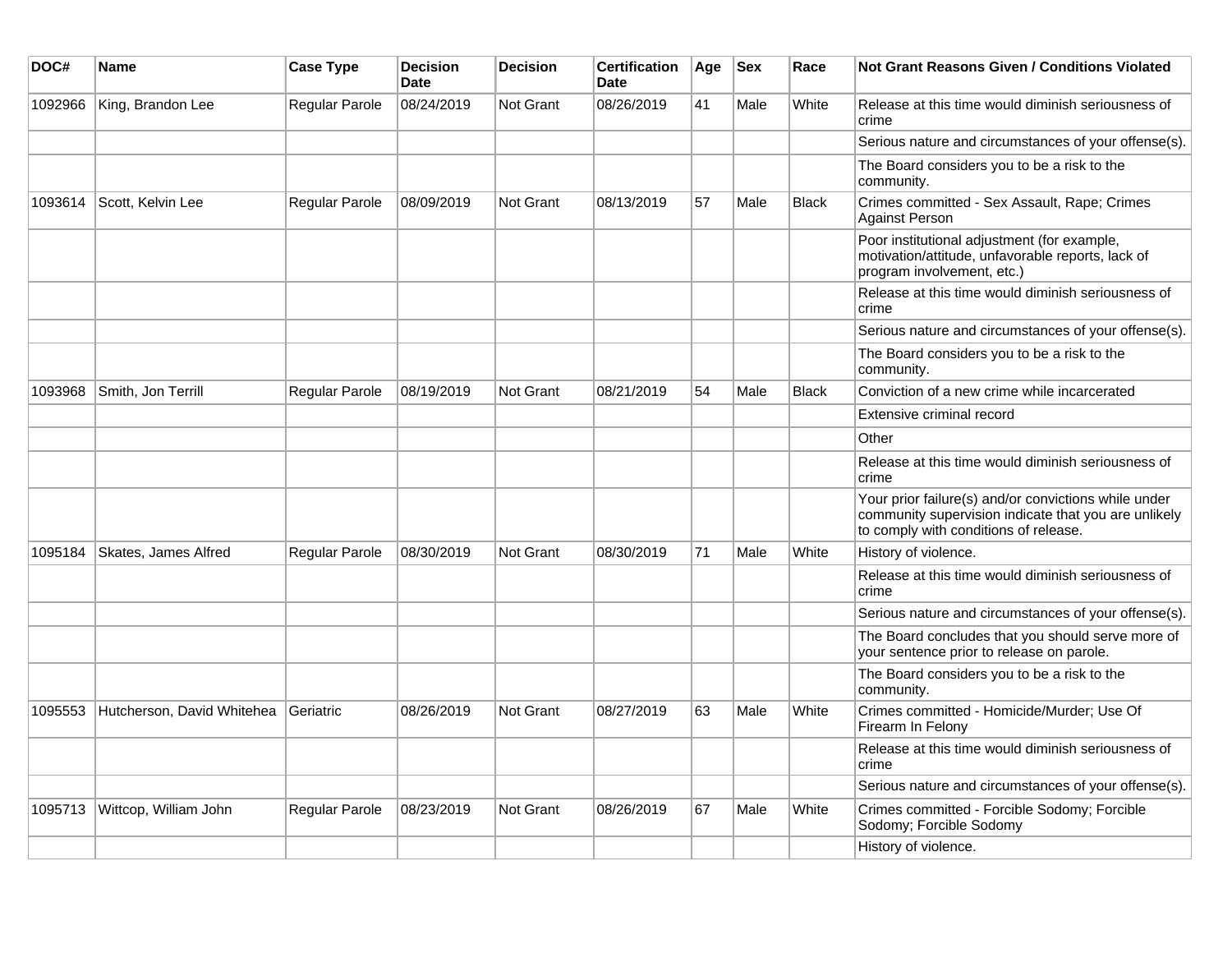| DOC#    | Name                     | <b>Case Type</b> | <b>Decision</b><br><b>Date</b> | <b>Decision</b>  | <b>Certification</b><br><b>Date</b> | Age | <b>Sex</b> | Race         | <b>Not Grant Reasons Given / Conditions Violated</b>                                                                                                  |
|---------|--------------------------|------------------|--------------------------------|------------------|-------------------------------------|-----|------------|--------------|-------------------------------------------------------------------------------------------------------------------------------------------------------|
| 1095713 | Wittcop, William John    | Regular Parole   | 08/23/2019                     | Not Grant        | 08/26/2019                          | 67  | Male       | White        | Release at this time would diminish seriousness of<br>crime                                                                                           |
|         |                          |                  |                                |                  |                                     |     |            |              | Serious nature and circumstances of your offense(s).                                                                                                  |
|         |                          |                  |                                |                  |                                     |     |            |              | The Board concludes that you should serve more of<br>your sentence prior to release on parole.                                                        |
|         |                          |                  |                                |                  |                                     |     |            |              | The Board considers you to be a risk to the<br>community.                                                                                             |
| 1096303 | Sanders, Pinkney Mack    | Geriatric        | 08/29/2019                     | <b>Not Grant</b> | 08/30/2019                          | 80  | Male       | White        | Release at this time would diminish seriousness of<br>crime                                                                                           |
|         |                          |                  |                                |                  |                                     |     |            |              | Serious nature and circumstances of your offense(s).                                                                                                  |
|         |                          |                  |                                |                  |                                     |     |            |              | The Board concludes that you should serve more of<br>your sentence prior to release on parole.                                                        |
|         |                          |                  |                                |                  |                                     |     |            |              | Your prior failure(s) and/or convictions while under<br>community supervision indicate that you are unlikely<br>to comply with conditions of release. |
| 1097138 | Duff, Bobby Lee          | Geriatric        | 08/08/2019                     | Not Grant        | 08/12/2019                          | 69  | Male       | White        | Crimes committed - Penetrate W/Inanimate Object;<br>Penetrate W/Inanimate Object; Sexual<br>Assault/Abuse                                             |
|         |                          |                  |                                |                  |                                     |     |            |              | Release at this time would diminish seriousness of<br>crime                                                                                           |
|         |                          |                  |                                |                  |                                     |     |            |              | Serious nature and circumstances of your offense(s).                                                                                                  |
|         |                          |                  |                                |                  |                                     |     |            |              | The Board considers you to be a risk to the<br>community.                                                                                             |
| 1097600 | Blue, Vincent Russell II | Regular Parole   | 08/14/2019                     | Not Grant        | 08/16/2019                          | 61  | Male       | <b>Black</b> | Other                                                                                                                                                 |
|         |                          |                  |                                |                  |                                     |     |            |              | Release at this time would diminish seriousness of<br>crime                                                                                           |
|         |                          |                  |                                |                  |                                     |     |            |              | You need to show a longer period of stable<br>adjustment.                                                                                             |
|         |                          |                  |                                |                  |                                     |     |            |              | Your prior failure(s) and/or convictions while under<br>community supervision indicate that you are unlikely<br>to comply with conditions of release. |
| 1098881 | Davis, Frank Leon        | Geriatric        | 08/05/2019                     | Not Grant        | 08/08/2019                          | 65  | Male       | <b>Black</b> | Crimes committed - Abduct-No Ransom Or Asslt;<br>Sex Assault, Rape; Sex Assault, Rape                                                                 |
|         |                          |                  |                                |                  |                                     |     |            |              | Extensive criminal record                                                                                                                             |
|         |                          |                  |                                |                  |                                     |     |            |              | History of violence.                                                                                                                                  |
|         |                          |                  |                                |                  |                                     |     |            |              | Release at this time would diminish seriousness of<br>crime                                                                                           |
|         |                          |                  |                                |                  |                                     |     |            |              | Serious nature and circumstances of your offense(s).                                                                                                  |
|         |                          |                  |                                |                  |                                     |     |            |              | The Board considers you to be a risk to the<br>community.                                                                                             |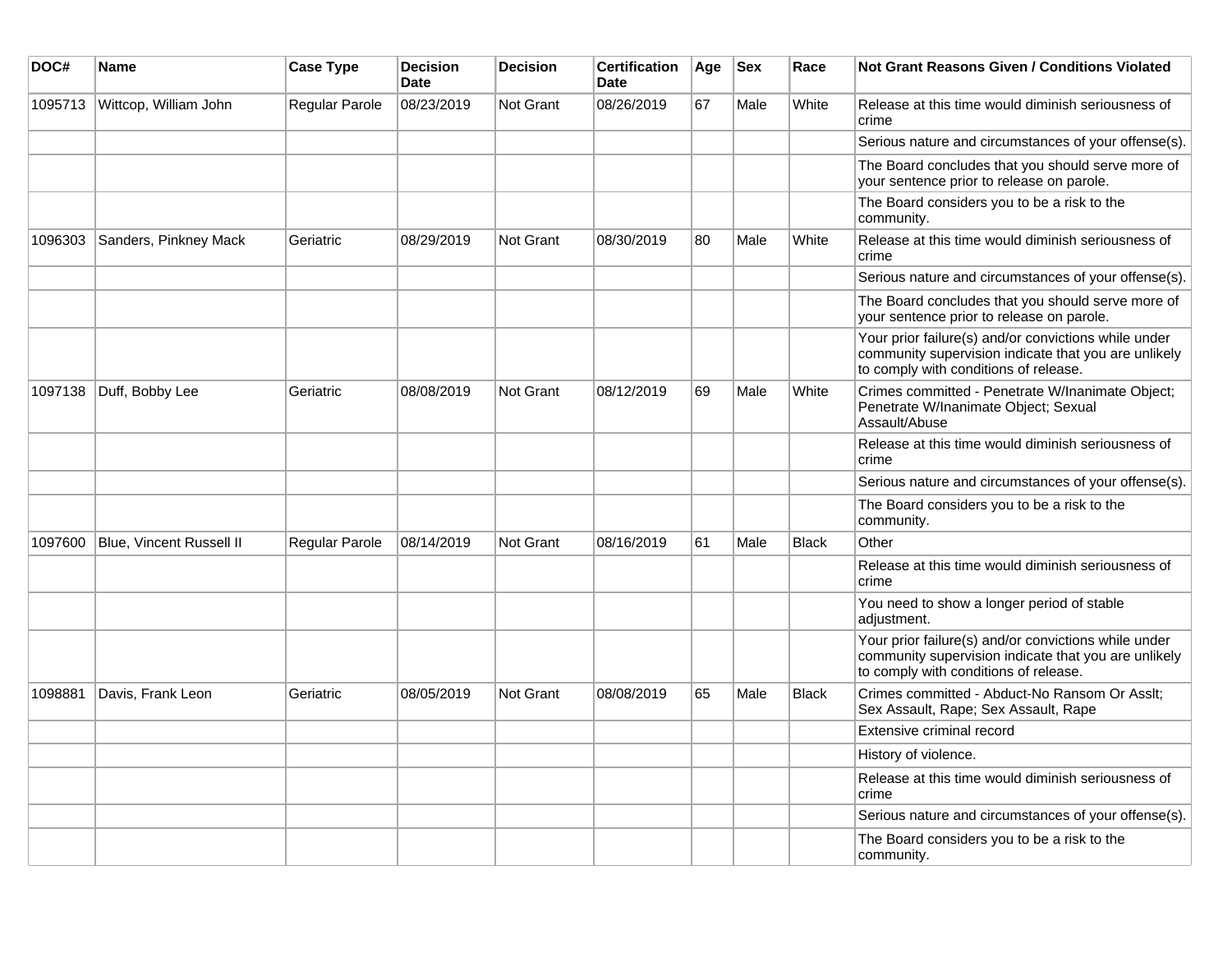| DOC#    | <b>Name</b>                 | <b>Case Type</b>      | <b>Decision</b><br><b>Date</b> | <b>Decision</b>  | <b>Certification</b><br>Date | Age | <b>Sex</b> | Race         | <b>Not Grant Reasons Given / Conditions Violated</b>                                                                                                        |
|---------|-----------------------------|-----------------------|--------------------------------|------------------|------------------------------|-----|------------|--------------|-------------------------------------------------------------------------------------------------------------------------------------------------------------|
| 1098881 | Davis, Frank Leon           | Geriatric             | 08/05/2019                     | <b>Not Grant</b> | 08/08/2019                   | 65  | Male       | <b>Black</b> | Your prior failure(s) and/or convictions while under<br>community supervision indicate that you are unlikely<br>to comply with conditions of release.       |
| 1101740 | Porter, Willie Junior       | Regular Parole        | 07/29/2019                     | Not Grant        | 08/02/2019                   | 55  | Male       | <b>Black</b> | Crimes committed - Homicide/Murder; Sex Asslt-<br>Sodomy-Boy; Unlawful Wound/Bodily Injury                                                                  |
|         |                             |                       |                                |                  |                              |     |            |              | Extensive criminal record                                                                                                                                   |
|         |                             |                       |                                |                  |                              |     |            |              | Release at this time would diminish seriousness of<br>crime                                                                                                 |
|         |                             |                       |                                |                  |                              |     |            |              | Your prior failure(s) and/or convictions while under<br>community supervision indicate that you are unlikely<br>to comply with conditions of release.       |
| 1102404 | Droog, Gerald Teunis        | Regular Parole        | 07/27/2019                     | Not Grant        | 08/02/2019                   | 69  | Male       | White        | Crimes committed - Aggravated Sexual Battery;<br>Aggravated Sexual Battery; Aggravated Sexual<br>Battery                                                    |
|         |                             |                       |                                |                  |                              |     |            |              | Release at this time would diminish seriousness of<br>crime                                                                                                 |
|         |                             |                       |                                |                  |                              |     |            |              | Serious nature and circumstances of your offense(s).                                                                                                        |
|         |                             |                       |                                |                  |                              |     |            |              | The Board concludes that you should serve more of<br>your sentence prior to release on parole.                                                              |
|         |                             |                       |                                |                  |                              |     |            |              | The Board considers you to be a risk to the<br>community.                                                                                                   |
| 1104298 | Jackson, Earl Lee           | Geriatric             | 07/28/2019                     | Not Grant        | 08/02/2019                   | 75  | Male       | <b>Black</b> | Crimes committed - Kidnap/Abduct; Sex Assault,<br>Rape; Sex Assault, Rape                                                                                   |
|         |                             |                       |                                |                  |                              |     |            |              | Serious nature and circumstances of your offense(s).                                                                                                        |
| 1105856 | Jukes, Jonathan Lee         | <b>Regular Parole</b> | 08/12/2019                     | Not Grant        | 08/13/2019                   | 41  | Male       | White        | Release at this time would diminish seriousness of<br>crime                                                                                                 |
|         |                             |                       |                                |                  |                              |     |            |              | Serious nature and circumstances of your offense(s).                                                                                                        |
|         |                             |                       |                                |                  |                              |     |            |              | The Board concludes that you should serve more of<br>your sentence prior to release on parole.                                                              |
|         |                             |                       |                                |                  |                              |     |            |              | The Board considers you to be a risk to the<br>community.                                                                                                   |
|         |                             |                       |                                |                  |                              |     |            |              | You need further participation in institutional work<br>and/or educational programs to indicate your positive<br>progression towards re-entry into society. |
|         | 1106034 Hale, Donald Wesley | Geriatric             | 08/05/2019                     | <b>Not Grant</b> | 08/08/2019                   | 63  | Male       | <b>Black</b> | Crimes committed - Kidnap/Abduct; Statutory<br>Burglary; Statutory Burglary                                                                                 |
|         |                             |                       |                                |                  |                              |     |            |              | Release at this time would diminish seriousness of<br>crime                                                                                                 |
|         |                             |                       |                                |                  |                              |     |            |              | Serious nature and circumstances of your offense(s).                                                                                                        |
| 1106789 | Dillman, Dock Harlow Jr.    | Regular Parole        | 08/11/2019                     | Not Grant        | 08/13/2019                   | 75  | Male       | White        | No Interest in Parole                                                                                                                                       |
| 1106835 | Carr, Jeremiah              | Regular Parole        | 07/28/2019                     | Not Grant        | 08/02/2019                   | 61  | Male       | <b>Black</b> | Release at this time would diminish seriousness of<br>crime                                                                                                 |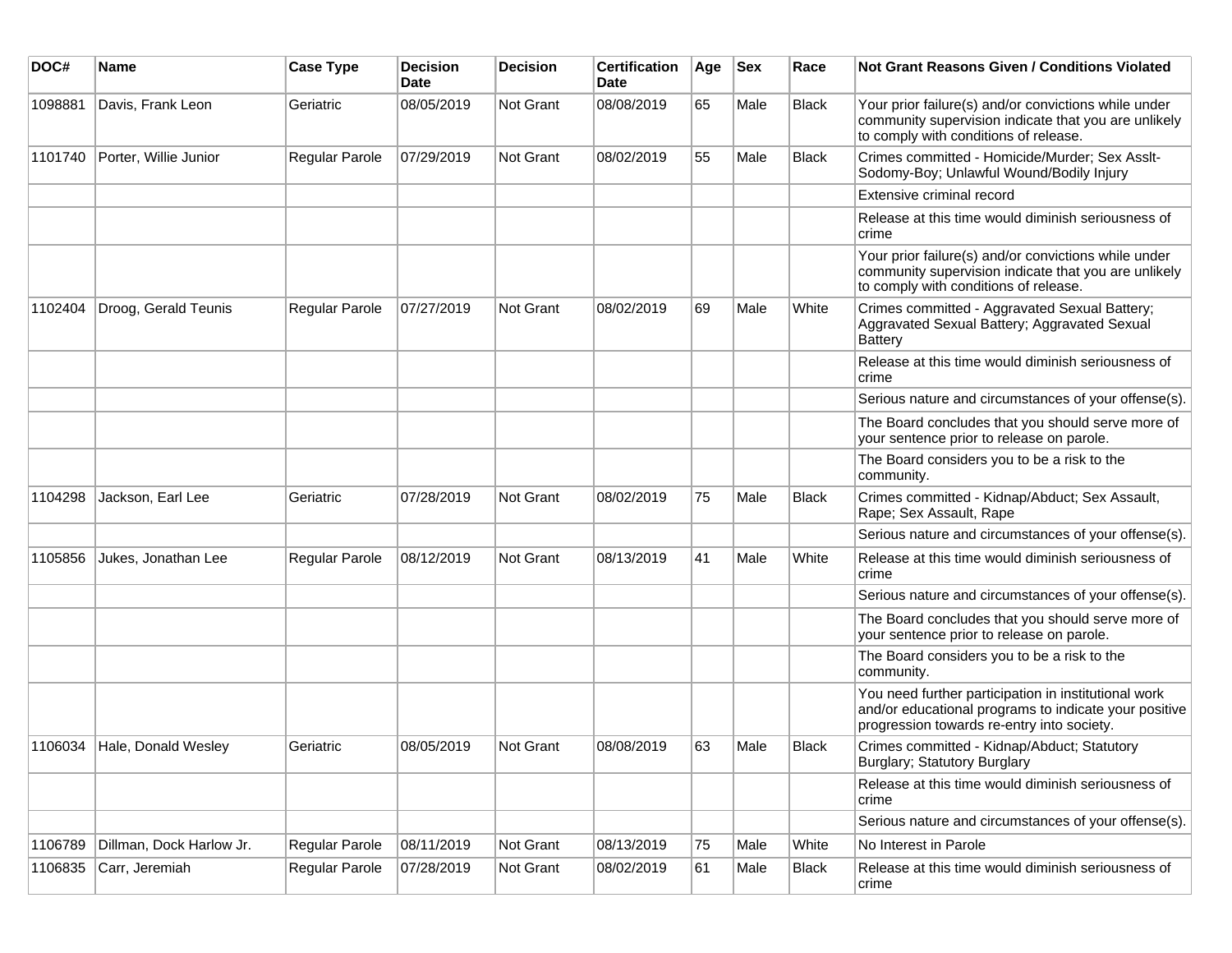| DOC#    | <b>Name</b>                    | <b>Case Type</b>      | <b>Decision</b><br><b>Date</b> | <b>Decision</b>  | <b>Certification</b><br>Date | Age | <b>Sex</b> | Race         | <b>Not Grant Reasons Given / Conditions Violated</b>                                                                                                  |
|---------|--------------------------------|-----------------------|--------------------------------|------------------|------------------------------|-----|------------|--------------|-------------------------------------------------------------------------------------------------------------------------------------------------------|
| 1106835 | Carr, Jeremiah                 | Regular Parole        | 07/28/2019                     | <b>Not Grant</b> | 08/02/2019                   | 61  | Male       | <b>Black</b> | Serious nature and circumstances of your offense(s).                                                                                                  |
| 1108512 | Perry, Lorenzo Lovell          | Regular Parole        | 07/28/2019                     | <b>Not Grant</b> | 08/02/2019                   | 55  | Male       | <b>Black</b> | Release at this time would diminish seriousness of<br>crime                                                                                           |
|         |                                |                       |                                |                  |                              |     |            |              | Serious nature and circumstances of your offense(s).                                                                                                  |
| 1108800 | Laforce, Bradley G             | Geriatric             | 08/16/2019                     | <b>Not Grant</b> | 08/19/2019                   | 62  | Male       | White        | Extensive criminal record                                                                                                                             |
|         |                                |                       |                                |                  |                              |     |            |              | Release at this time would diminish seriousness of<br>crime                                                                                           |
|         |                                |                       |                                |                  |                              |     |            |              | Serious nature and circumstances of your offense(s).                                                                                                  |
|         |                                |                       |                                |                  |                              |     |            |              | The Board considers you to be a risk to the<br>community.                                                                                             |
| 1110265 | Lucas, Danny                   | <b>Regular Parole</b> | 08/17/2019                     | Not Grant        | 08/19/2019                   | 56  | Male       | <b>Black</b> | Considering your offense and your institutional<br>records, the Board concludes that you should serve<br>more of your sentence before being paroled.  |
|         |                                |                       |                                |                  |                              |     |            |              | Extensive criminal record                                                                                                                             |
|         |                                |                       |                                |                  |                              |     |            |              | Release at this time would diminish seriousness of<br>crime                                                                                           |
|         |                                |                       |                                |                  |                              |     |            |              | You need to show a longer period of stable<br>adjustment.                                                                                             |
| 1111032 | Brinkley, Anthony Andra        | Regular Parole        | 08/08/2019                     | Not Grant        | 08/12/2019                   | 54  | Male       | <b>Black</b> | Extensive criminal record                                                                                                                             |
|         |                                |                       |                                |                  |                              |     |            |              | History of substance abuse.                                                                                                                           |
|         |                                |                       |                                |                  |                              |     |            |              | Serious nature and circumstances of your offense(s).                                                                                                  |
|         |                                |                       |                                |                  |                              |     |            |              | The Board concludes that you should serve more of<br>your sentence prior to release on parole.                                                        |
|         |                                |                       |                                |                  |                              |     |            |              | You need to show a longer period of stable<br>adjustment.                                                                                             |
|         |                                |                       |                                |                  |                              |     |            |              | Your prior failure(s) and/or convictions while under<br>community supervision indicate that you are unlikely<br>to comply with conditions of release. |
| 1111197 | Spencer, Donald Lee            | Geriatric             | 08/19/2019                     | <b>Not Grant</b> | 08/21/2019                   | 62  | Male       | White        | Crimes committed - Kidnap/Abduct; Kidnap/Abduct;<br>Aggravated Sexual Battery                                                                         |
|         |                                |                       |                                |                  |                              |     |            |              | Release at this time would diminish seriousness of<br>crime                                                                                           |
|         |                                |                       |                                |                  |                              |     |            |              | Serious nature and circumstances of your offense(s).                                                                                                  |
|         | 1112198 Gilbert, Frank Lee Jr. | Geriatric             | 08/06/2019                     | Not Grant        | 08/08/2019                   | 89  | Male       | White        | Crimes committed - Sex Assault, Rape; Sex Assault,<br>Rape; Sex Assault, Rape                                                                         |
|         |                                |                       |                                |                  |                              |     |            |              | Release at this time would diminish seriousness of<br>crime                                                                                           |
|         |                                |                       |                                |                  |                              |     |            |              | Serious nature and circumstances of your offense(s).                                                                                                  |
|         |                                |                       |                                |                  |                              |     |            |              | The Board considers you to be a risk to the<br>community.                                                                                             |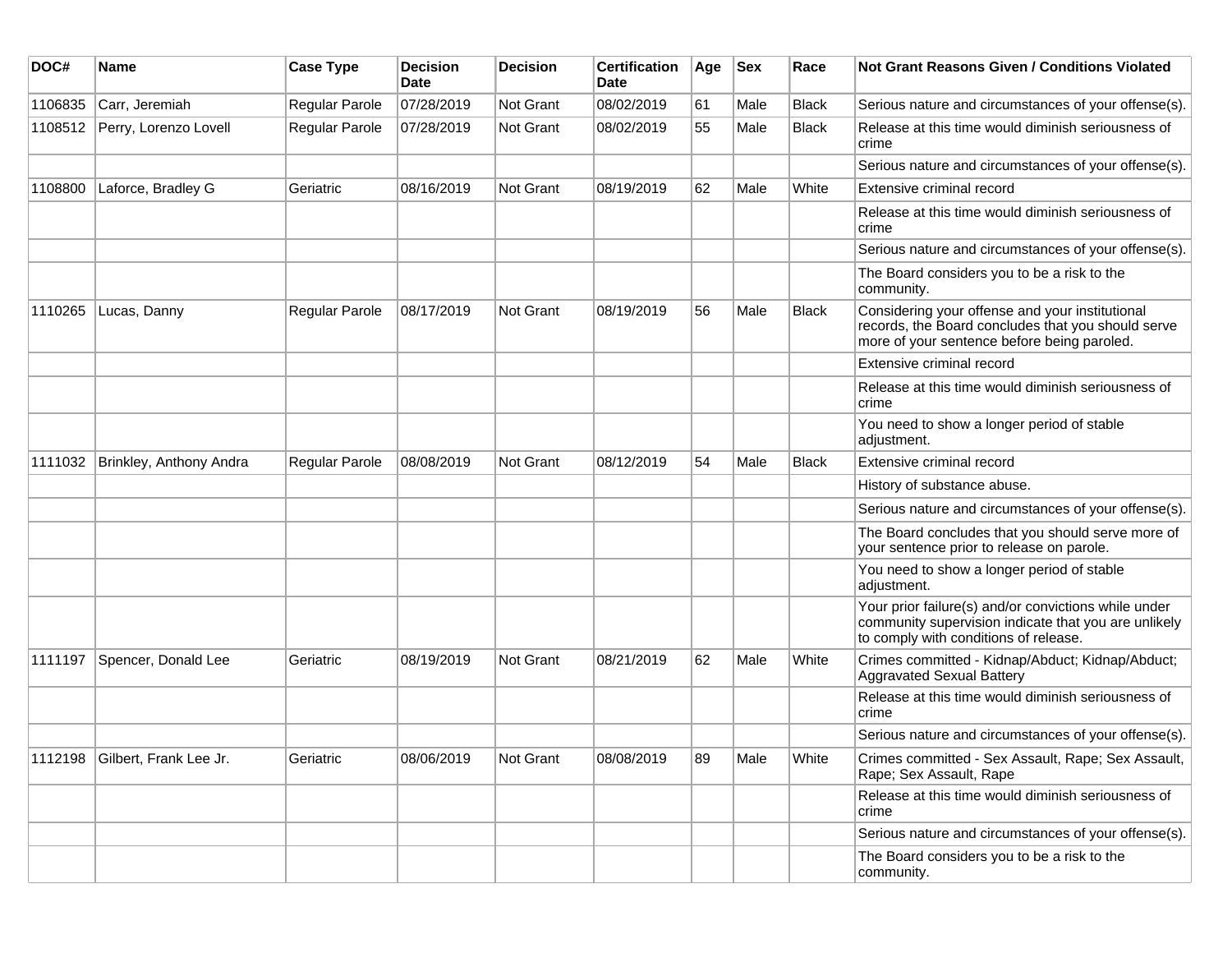| DOC#    | <b>Name</b>                    | <b>Case Type</b>    | <b>Decision</b><br><b>Date</b> | <b>Decision</b>  | <b>Certification</b><br><b>Date</b> | Age | <b>Sex</b> | Race         | Not Grant Reasons Given / Conditions Violated                                                                                                               |
|---------|--------------------------------|---------------------|--------------------------------|------------------|-------------------------------------|-----|------------|--------------|-------------------------------------------------------------------------------------------------------------------------------------------------------------|
| 1112443 | Parks, Gregory                 | Regular Parole      | 08/06/2019                     | Not Grant        | 08/08/2019                          | 57  | Male       | White        | History of substance abuse.                                                                                                                                 |
|         |                                |                     |                                |                  |                                     |     |            |              | Release at this time would diminish seriousness of<br>crime                                                                                                 |
|         |                                |                     |                                |                  |                                     |     |            |              | Serious nature and circumstances of your offense(s).                                                                                                        |
|         |                                |                     |                                |                  |                                     |     |            |              | The Board concludes that you should serve more of<br>your sentence prior to release on parole.                                                              |
|         |                                |                     |                                |                  |                                     |     |            |              | You need further participation in institutional work<br>and/or educational programs to indicate your positive<br>progression towards re-entry into society. |
|         |                                |                     |                                |                  |                                     |     |            |              | Your prior failure(s) and/or convictions while under<br>community supervision indicate that you are unlikely<br>to comply with conditions of release.       |
| 1112627 | Nowell, James Louis III        | <b>Board Review</b> | 08/12/2019                     | <b>Not Grant</b> | 08/13/2019                          | 45  | Male       | <b>Black</b> | Extensive criminal record                                                                                                                                   |
|         |                                |                     |                                |                  |                                     |     |            |              | History of substance abuse.                                                                                                                                 |
|         |                                |                     |                                |                  |                                     |     |            |              | History of violence.                                                                                                                                        |
|         |                                |                     |                                |                  |                                     |     |            |              | Release at this time would diminish seriousness of<br>crime                                                                                                 |
|         |                                |                     |                                |                  |                                     |     |            |              | Serious nature and circumstances of your offense(s).                                                                                                        |
|         |                                |                     |                                |                  |                                     |     |            |              | The Board considers you to be a risk to the<br>community.                                                                                                   |
|         |                                |                     |                                |                  |                                     |     |            |              | Your prior failure(s) and/or convictions while under<br>community supervision indicate that you are unlikely<br>to comply with conditions of release.       |
| 1113356 | Lockner, Patrick Michael       | Regular Parole      | 08/05/2019                     | <b>Not Grant</b> | 08/08/2019                          | 66  | Male       | White        | Crimes committed - Homicide-1st Degree                                                                                                                      |
|         |                                |                     |                                |                  |                                     |     |            |              | Release at this time would diminish seriousness of<br>crime                                                                                                 |
|         |                                |                     |                                |                  |                                     |     |            |              | Serious nature and circumstances of your offense(s).                                                                                                        |
| 1113719 | Bostick, William F Jr.         | Regular Parole      | 08/19/2019                     | <b>Not Grant</b> | 08/21/2019                          | 56  | Male       | <b>Black</b> | Extensive criminal record                                                                                                                                   |
|         |                                |                     |                                |                  |                                     |     |            |              | Release at this time would diminish seriousness of<br>crime                                                                                                 |
|         |                                |                     |                                |                  |                                     |     |            |              | Serious nature and circumstances of your offense(s).                                                                                                        |
|         |                                |                     |                                |                  |                                     |     |            |              | The Board considers you to be a risk to the<br>community.                                                                                                   |
|         |                                |                     |                                |                  |                                     |     |            |              | Your prior failure(s) and/or convictions while under<br>community supervision indicate that you are unlikely<br>to comply with conditions of release.       |
|         |                                |                     |                                |                  |                                     |     |            |              | Your record indicates a serious disregard for the<br>property rights of others.                                                                             |
|         | 1114704 Pinkston, Frank Dwayne | Regular Parole      | 08/23/2019                     | <b>Not Grant</b> | 08/23/2019                          | 58  | Male       | White        | History of violence.                                                                                                                                        |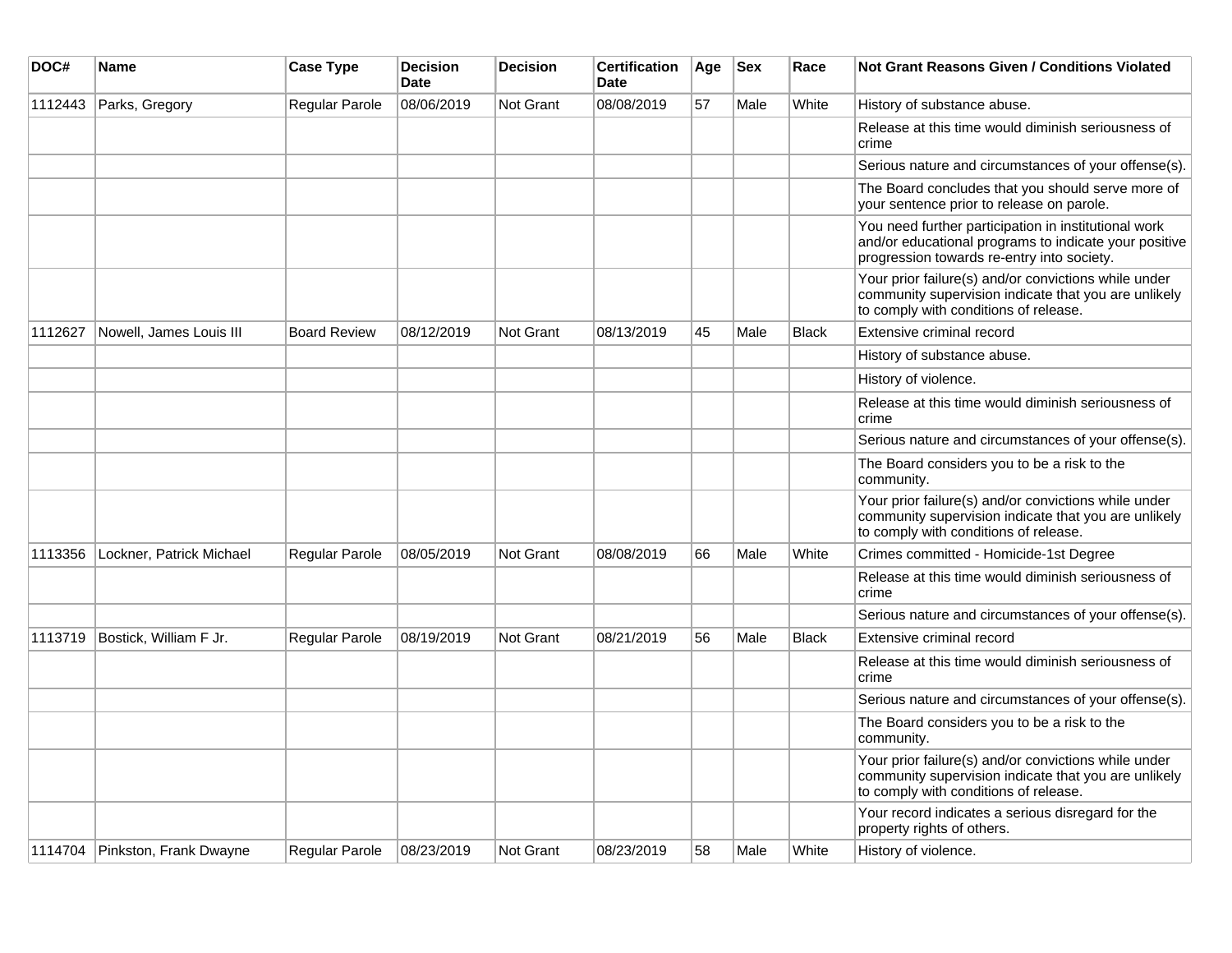| DOC#    | <b>Name</b>               | <b>Case Type</b> | <b>Decision</b><br>Date | Decision  | <b>Certification</b><br><b>Date</b> | Age | <b>Sex</b> | Race         | <b>Not Grant Reasons Given / Conditions Violated</b>                                                                                                        |
|---------|---------------------------|------------------|-------------------------|-----------|-------------------------------------|-----|------------|--------------|-------------------------------------------------------------------------------------------------------------------------------------------------------------|
| 1114704 | Pinkston, Frank Dwayne    | Regular Parole   | 08/23/2019              | Not Grant | 08/23/2019                          | 58  | Male       | White        | Release at this time would diminish seriousness of<br>crime                                                                                                 |
|         |                           |                  |                         |           |                                     |     |            |              | Serious nature and circumstances of your offense(s).                                                                                                        |
|         |                           |                  |                         |           |                                     |     |            |              | The Board considers you to be a risk to the<br>community.                                                                                                   |
|         |                           |                  |                         |           |                                     |     |            |              | Your prior failure(s) and/or convictions while under<br>community supervision indicate that you are unlikely<br>to comply with conditions of release.       |
| 1115264 | Self, Ricky Lee           | Regular Parole   | 08/16/2019              | Not Grant | 08/19/2019                          | 58  | Male       | White        | Extensive criminal record                                                                                                                                   |
|         |                           |                  |                         |           |                                     |     |            |              | History of substance abuse.                                                                                                                                 |
|         |                           |                  |                         |           |                                     |     |            |              | History of violence.                                                                                                                                        |
|         |                           |                  |                         |           |                                     |     |            |              | Release at this time would diminish seriousness of<br>crime                                                                                                 |
|         |                           |                  |                         |           |                                     |     |            |              | Serious nature and circumstances of your offense(s).                                                                                                        |
|         |                           |                  |                         |           |                                     |     |            |              | Your prior failure(s) and/or convictions while under<br>community supervision indicate that you are unlikely<br>to comply with conditions of release.       |
| 1115481 | Purvis, Robert Lee Jr.    | Regular Parole   | 08/07/2019              | Not Grant | 08/13/2019                          | 64  | Male       | <b>Black</b> | Conviction of a new crime while incarcerated                                                                                                                |
|         |                           |                  |                         |           |                                     |     |            |              | Release at this time would diminish seriousness of<br>crime                                                                                                 |
|         |                           |                  |                         |           |                                     |     |            |              | Serious nature and circumstances of your offense(s).                                                                                                        |
|         |                           |                  |                         |           |                                     |     |            |              | You need further participation in institutional work<br>and/or educational programs to indicate your positive<br>progression towards re-entry into society. |
|         |                           |                  |                         |           |                                     |     |            |              | You need to show a longer period of stable<br>adjustment.                                                                                                   |
| 1115651 | Aursby, James R           | Geriatric        | 08/05/2019              | Not Grant | 08/08/2019                          | 70  | Male       | Black        | Crimes committed - Aggravated Sexual Battery;<br><b>Indecent Liberties</b>                                                                                  |
|         |                           |                  |                         |           |                                     |     |            |              | Release at this time would diminish seriousness of<br>crime                                                                                                 |
|         |                           |                  |                         |           |                                     |     |            |              | Serious nature and circumstances of your offense(s).                                                                                                        |
|         |                           |                  |                         |           |                                     |     |            |              | The Board considers you to be a risk to the<br>community.                                                                                                   |
|         | 1116165 Smith, Jeffrey    | Regular Parole   | 08/29/2019              | Not Grant | 08/30/2019                          | 54  | Male       | White        | Crimes committed - (Attempted)Capital Murder:<br>During Rape, Sodomy, Etc.; Kidnap/Abduct; Sex<br>Assault, Rape                                             |
|         |                           |                  |                         |           |                                     |     |            |              | Release at this time would diminish seriousness of<br>crime                                                                                                 |
|         |                           |                  |                         |           |                                     |     |            |              | The Board concludes that you should serve more of<br>your sentence prior to release on parole.                                                              |
|         | 1117673 Evans, Samuel Lee | Regular Parole   | 08/23/2019              | Not Grant | 08/23/2019                          | 57  | Male       | <b>Black</b> | History of violence.                                                                                                                                        |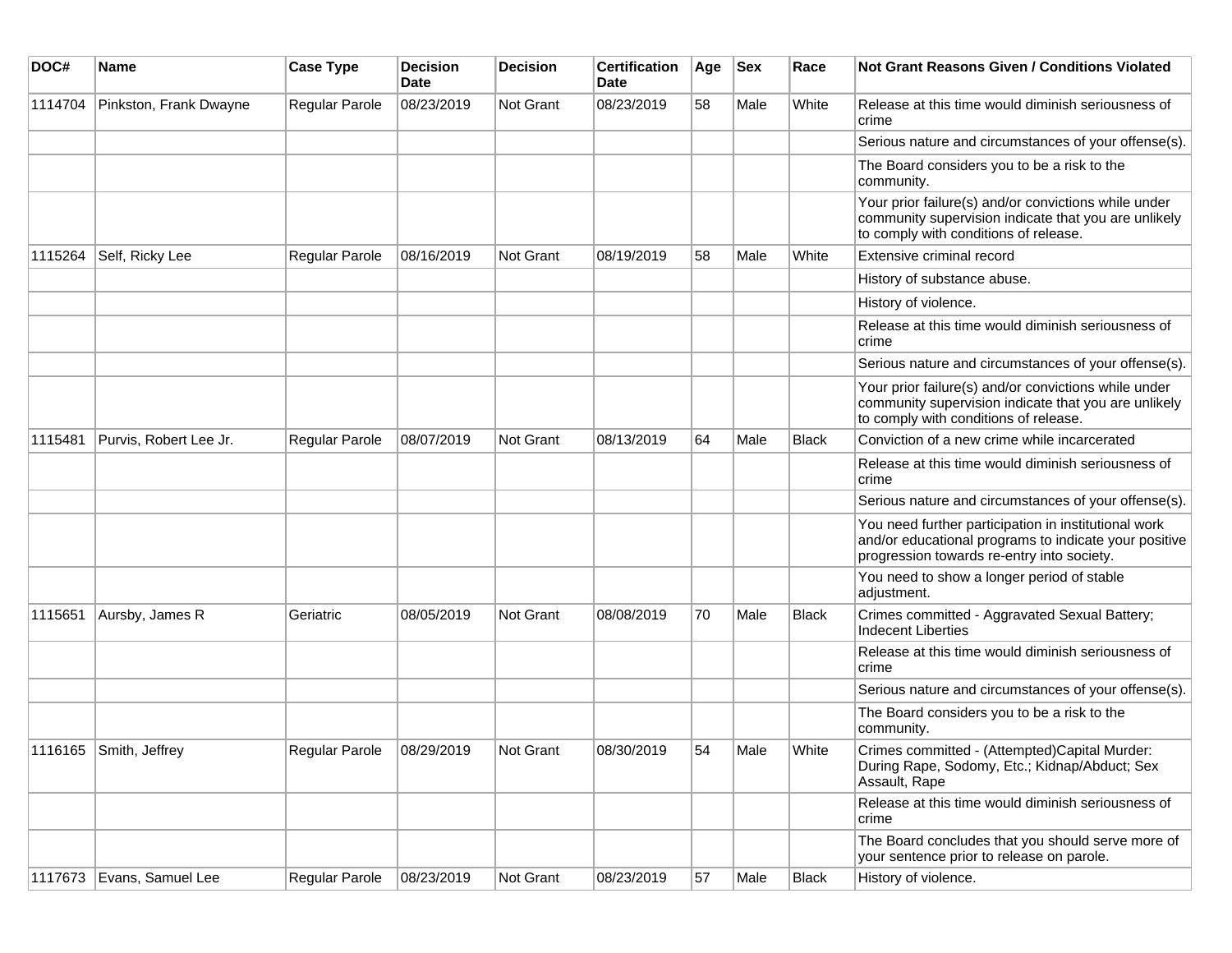| DOC#    | <b>Name</b>                     | <b>Case Type</b> | <b>Decision</b><br><b>Date</b> | <b>Decision</b>  | <b>Certification</b><br><b>Date</b> | Age | <b>Sex</b> | Race         | <b>Not Grant Reasons Given / Conditions Violated</b>                                                                                                  |
|---------|---------------------------------|------------------|--------------------------------|------------------|-------------------------------------|-----|------------|--------------|-------------------------------------------------------------------------------------------------------------------------------------------------------|
| 1117673 | Evans, Samuel Lee               | Regular Parole   | 08/23/2019                     | <b>Not Grant</b> | 08/23/2019                          | 57  | Male       | <b>Black</b> | Release at this time would diminish seriousness of<br>crime                                                                                           |
|         |                                 |                  |                                |                  |                                     |     |            |              | Serious nature and circumstances of your offense(s).                                                                                                  |
|         |                                 |                  |                                |                  |                                     |     |            |              | The Board concludes that you should serve more of<br>your sentence prior to release on parole.                                                        |
|         |                                 |                  |                                |                  |                                     |     |            |              | The Board considers you to be a risk to the<br>community.                                                                                             |
| 1117808 | Liverman, Melvin Allen Jr.      | Regular Parole   | 08/12/2019                     | Not Grant        | 08/13/2019                          | 62  | Male       | White        | Crimes committed - Homicide/Murder; Statutory<br>Burglary; Weapon Offense                                                                             |
|         |                                 |                  |                                |                  |                                     |     |            |              | Release at this time would diminish seriousness of<br>crime                                                                                           |
|         |                                 |                  |                                |                  |                                     |     |            |              | Serious nature and circumstances of your offense(s).                                                                                                  |
| 1119143 | McGlothlin, Christopher<br>Dane | Regular Parole   | 08/16/2019                     | <b>Not Grant</b> | 08/16/2019                          | 45  | Male       | White        | Release at this time would diminish seriousness of<br>crime                                                                                           |
|         |                                 |                  |                                |                  |                                     |     |            |              | Serious nature and circumstances of your offense(s).                                                                                                  |
|         |                                 |                  |                                |                  |                                     |     |            |              | You need to show a longer period of stable<br>adjustment.                                                                                             |
| 1119370 | Jabari, Kamau Cinque            | Geriatric        | 08/20/2019                     | <b>Not Grant</b> | 08/21/2019                          | 73  | Male       | <b>Black</b> | Conviction of a new crime while incarcerated                                                                                                          |
|         |                                 |                  |                                |                  |                                     |     |            |              | Crimes committed - Homicide/Murder; Robbery;<br>Assault                                                                                               |
|         |                                 |                  |                                |                  |                                     |     |            |              | Release at this time would diminish seriousness of<br>crime                                                                                           |
|         |                                 |                  |                                |                  |                                     |     |            |              | Serious nature and circumstances of your offense(s).                                                                                                  |
|         |                                 |                  |                                |                  |                                     |     |            |              | The Board considers you to be a risk to the<br>community.                                                                                             |
| 1119624 | Walker, Gregory                 | Regular Parole   | 07/28/2019                     | Not Grant        | 08/02/2019                          | 63  | Male       | <b>Black</b> | Serious nature and circumstances of your offense(s).                                                                                                  |
|         |                                 |                  |                                |                  |                                     |     |            |              | The Board concludes that you should serve more of<br>your sentence prior to release on parole.                                                        |
|         |                                 |                  |                                |                  |                                     |     |            |              | The Board considers you to be a risk to the<br>community.                                                                                             |
|         |                                 |                  |                                |                  |                                     |     |            |              | Your prior failure(s) and/or convictions while under<br>community supervision indicate that you are unlikely<br>to comply with conditions of release. |
| 1120964 | <b>Collins, Richard Shane</b>   | Regular Parole   | 08/07/2019                     | <b>Not Grant</b> | 08/08/2019                          | 49  | Male       | White        | Conviction of a new crime while incarcerated                                                                                                          |
|         |                                 |                  |                                |                  |                                     |     |            |              | History of violence.                                                                                                                                  |
|         |                                 |                  |                                |                  |                                     |     |            |              | Serious nature and circumstances of your offense(s).                                                                                                  |
|         |                                 |                  |                                |                  |                                     |     |            |              | The Board considers you to be a risk to the<br>community.                                                                                             |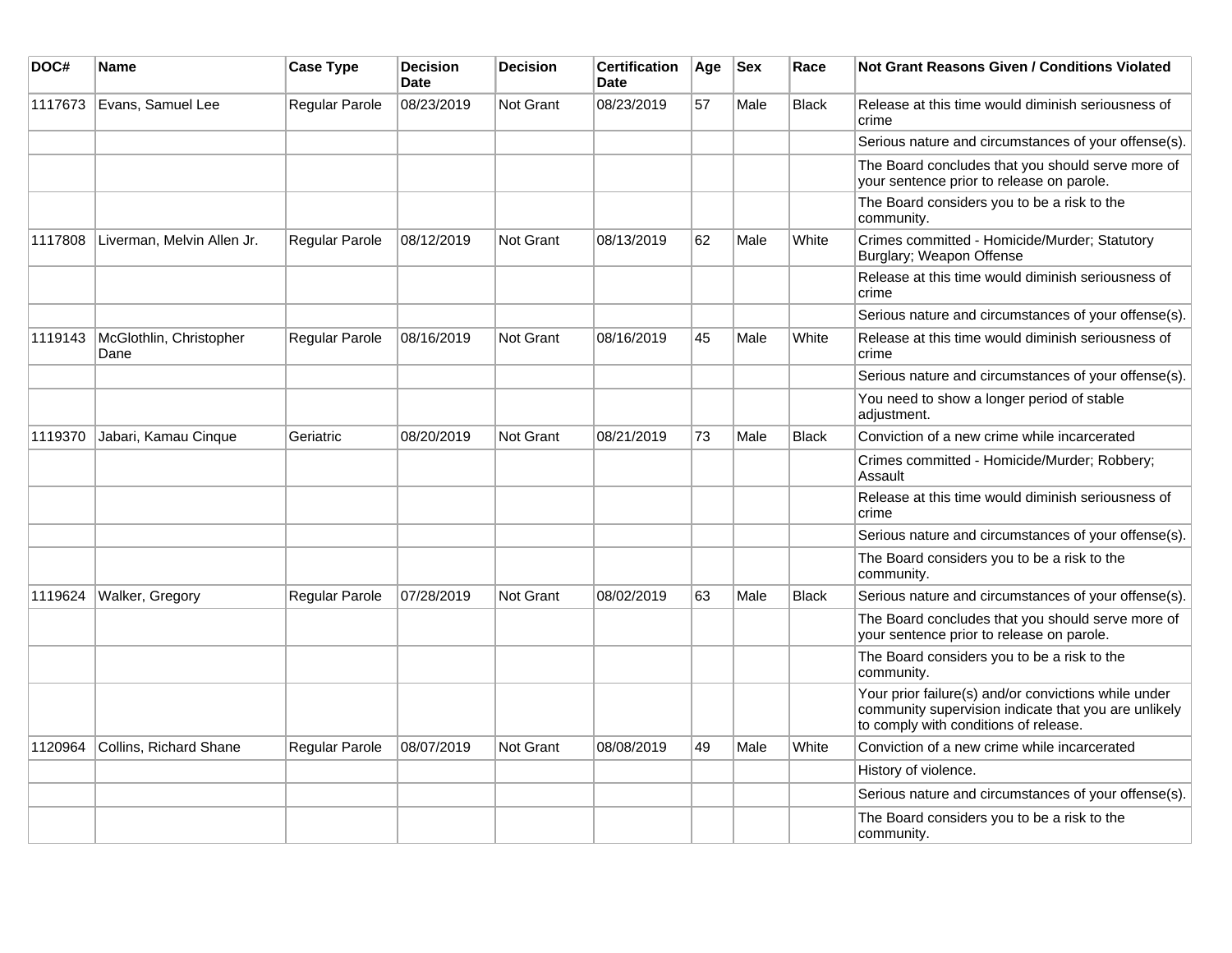| DOC#    | Name                    | <b>Case Type</b> | <b>Decision</b><br><b>Date</b> | <b>Decision</b> | <b>Certification</b><br>Date | Age | <b>Sex</b> | Race         | <b>Not Grant Reasons Given / Conditions Violated</b>                                                                                                        |
|---------|-------------------------|------------------|--------------------------------|-----------------|------------------------------|-----|------------|--------------|-------------------------------------------------------------------------------------------------------------------------------------------------------------|
| 1120964 | Collins, Richard Shane  | Regular Parole   | 08/07/2019                     | Not Grant       | 08/08/2019                   | 49  | Male       | White        | You need further participation in institutional work<br>and/or educational programs to indicate your positive<br>progression towards re-entry into society. |
|         |                         |                  |                                |                 |                              |     |            |              | You need to show a longer period of stable<br>adjustment.                                                                                                   |
|         |                         |                  |                                |                 |                              |     |            |              | Your prior failure(s) and/or convictions while under<br>community supervision indicate that you are unlikely<br>to comply with conditions of release.       |
|         |                         |                  |                                |                 |                              |     |            |              | Your record of institutional infractions indicates a<br>disregard for rules and that you are not ready to<br>conform to society.                            |
| 1122018 | Smith, Darrell Tyrone   | Regular Parole   | 08/22/2019                     | Not Grant       | 08/23/2019                   | 48  | Male       | <b>Black</b> | Crimes committed - Homicide-1st Degree;<br>Mayhem/Maiming; Mayhem/Maiming                                                                                   |
|         |                         |                  |                                |                 |                              |     |            |              | Extensive criminal record                                                                                                                                   |
|         |                         |                  |                                |                 |                              |     |            |              | History of violence.                                                                                                                                        |
|         |                         |                  |                                |                 |                              |     |            |              | Release at this time would diminish seriousness of<br>crime                                                                                                 |
|         |                         |                  |                                |                 |                              |     |            |              | Serious nature and circumstances of your offense(s).                                                                                                        |
| 1123204 | Talib, Yusuf Abdullah   | Regular Parole   | 08/18/2019                     | Not Grant       | 08/19/2019                   | 60  | Male       | Black        | Considering your offense and your institutional<br>records, the Board concludes that you should serve<br>more of your sentence before being paroled.        |
|         |                         |                  |                                |                 |                              |     |            |              | Crimes committed - Robbery; Weapon Offense;<br>Weapon Offense                                                                                               |
|         |                         |                  |                                |                 |                              |     |            |              | You need to show a longer period of stable<br>adjustment.                                                                                                   |
|         |                         |                  |                                |                 |                              |     |            |              | Your record of institutional infractions indicates a<br>disregard for rules and that you are not ready to<br>conform to society.                            |
| 1123401 | Dunn, Talmadge Jerome   | Regular Parole   | 08/13/2019                     | Not Grant       | 08/16/2019                   | 62  | Male       | <b>Black</b> | Crimes committed - Homicide-1st Degree; Larc-<br>Petty; Contempt Of Court                                                                                   |
|         |                         |                  |                                |                 |                              |     |            |              | History of substance abuse.                                                                                                                                 |
|         |                         |                  |                                |                 |                              |     |            |              | History of violence.                                                                                                                                        |
|         |                         |                  |                                |                 |                              |     |            |              | Release at this time would diminish seriousness of<br>crime                                                                                                 |
|         |                         |                  |                                |                 |                              |     |            |              | Serious nature and circumstances of your offense(s).                                                                                                        |
| 1123754 | Hessom, James Looney    | Regular Parole   | 08/01/2019                     | Not Grant       | 08/02/2019                   | 82  | Male       | White        | No Interest in Parole                                                                                                                                       |
| 1124687 | Wilcox, Stephen Timothy | Geriatric        | 08/08/2019                     | Not Grant       | 08/12/2019                   | 61  | Male       | White        | Crimes committed - Carnal Know: Of Child 13-14Y:<br>W/O Force; Carnal Know: Of Child 13-14Y: W/O<br>Force; Possess Obscene Material With Minor, Felony      |
|         |                         |                  |                                |                 |                              |     |            |              | Release at this time would diminish seriousness of<br>crime                                                                                                 |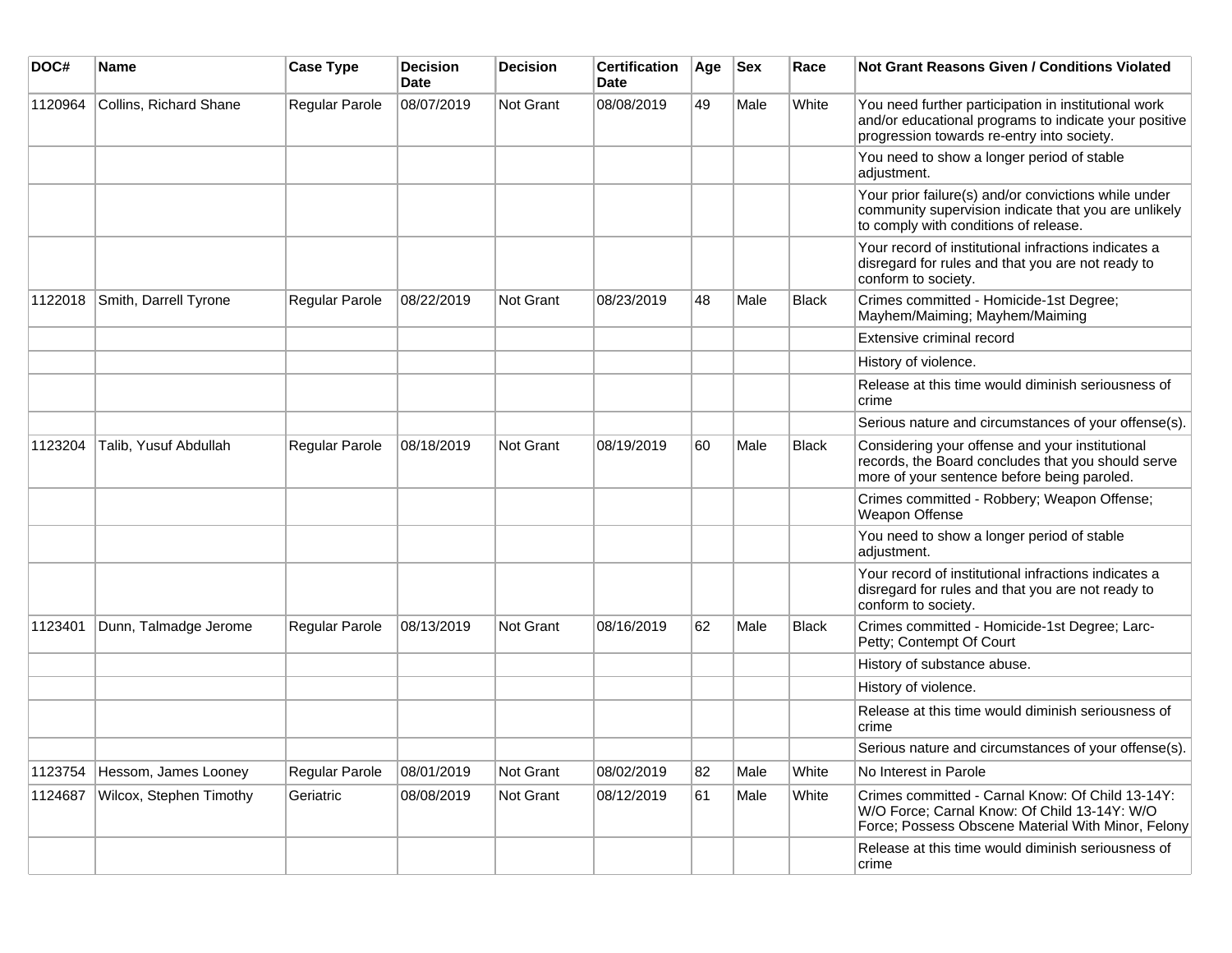| DOC#    | <b>Name</b>             | <b>Case Type</b>      | <b>Decision</b><br><b>Date</b> | <b>Decision</b> | <b>Certification</b><br>Date | Age | <b>Sex</b>   | Race         | <b>Not Grant Reasons Given / Conditions Violated</b>                                                                                                        |
|---------|-------------------------|-----------------------|--------------------------------|-----------------|------------------------------|-----|--------------|--------------|-------------------------------------------------------------------------------------------------------------------------------------------------------------|
| 1124687 | Wilcox, Stephen Timothy | Geriatric             | 08/08/2019                     | Not Grant       | 08/12/2019                   | 61  | Male         | White        | Serious nature and circumstances of your offense(s).                                                                                                        |
|         |                         |                       |                                |                 |                              |     |              |              | The Board concludes that you should serve more of<br>your sentence prior to release on parole.                                                              |
|         |                         |                       |                                |                 |                              |     |              |              | The Board considers you to be a risk to the<br>community.                                                                                                   |
|         |                         |                       |                                |                 |                              |     |              |              | Your prior failure(s) and/or convictions while under<br>community supervision indicate that you are unlikely<br>to comply with conditions of release.       |
| 1127962 | Ward, Mark Allen        | Regular Parole        | 08/03/2019                     | Not Grant       | 08/05/2019                   | 51  | Male         | White        | Crimes committed - Homicide/Murder; Robbery;<br><b>Breaking And Entering</b>                                                                                |
|         |                         |                       |                                |                 |                              |     |              |              | Poor institutional adjustment (for example,<br>motivation/attitude, unfavorable reports, lack of<br>program involvement, etc.)                              |
|         |                         |                       |                                |                 |                              |     |              |              | Serious nature and circumstances of your offense(s).                                                                                                        |
| 1129631 | Edwards, Cedric C       | Regular Parole        | 08/05/2019                     | Not Grant       | 08/08/2019                   | 48  | Male         | <b>Black</b> | Extensive criminal record                                                                                                                                   |
|         |                         |                       |                                |                 |                              |     |              |              | Serious nature and circumstances of your offense(s).                                                                                                        |
|         |                         |                       |                                |                 |                              |     |              |              | The Board concludes that you should serve more of<br>your sentence prior to release on parole.                                                              |
|         |                         |                       |                                |                 |                              |     |              |              | The Board considers you to be a risk to the<br>community.                                                                                                   |
|         |                         |                       |                                |                 |                              |     |              |              | You need further participation in institutional work<br>and/or educational programs to indicate your positive<br>progression towards re-entry into society. |
| 1130490 | Byron, Willie Jr.       | <b>Regular Parole</b> | 08/24/2019                     | Not Grant       | 08/26/2019                   | 52  | Male         | <b>Black</b> | Conviction of a new crime while incarcerated                                                                                                                |
|         |                         |                       |                                |                 |                              |     |              |              | Extensive criminal record                                                                                                                                   |
|         |                         |                       |                                |                 |                              |     |              |              | The Board concludes that you should serve more of<br>your sentence prior to release on parole.                                                              |
|         |                         |                       |                                |                 |                              |     |              |              | You need to show a longer period of stable<br>adjustment.                                                                                                   |
|         |                         |                       |                                |                 |                              |     |              |              | Your prior failure(s) and/or convictions while under<br>community supervision indicate that you are unlikely<br>to comply with conditions of release.       |
| 1130511 | Scott, Celestine        | Geriatric             | 08/26/2019                     | Not Grant       | 08/26/2019                   | 64  | Female Black |              | Crimes committed - Homicide-1st Degree; Robbery                                                                                                             |
|         |                         |                       |                                |                 |                              |     |              |              | Release at this time would diminish seriousness of<br>crime                                                                                                 |
|         |                         |                       |                                |                 |                              |     |              |              | Serious nature and circumstances of your offense(s).                                                                                                        |
|         |                         |                       |                                |                 |                              |     |              |              | The Board considers you to be a risk to the<br>community.                                                                                                   |
| 1130601 | Perkins, Thomas Andrew  | Regular Parole        | 08/09/2019                     | Not Grant       | 08/13/2019                   | 65  | Male         | Black        | Crimes committed - Sex Assault, Rape                                                                                                                        |
|         |                         |                       |                                |                 |                              |     |              |              | Release at this time would diminish seriousness of<br>crime                                                                                                 |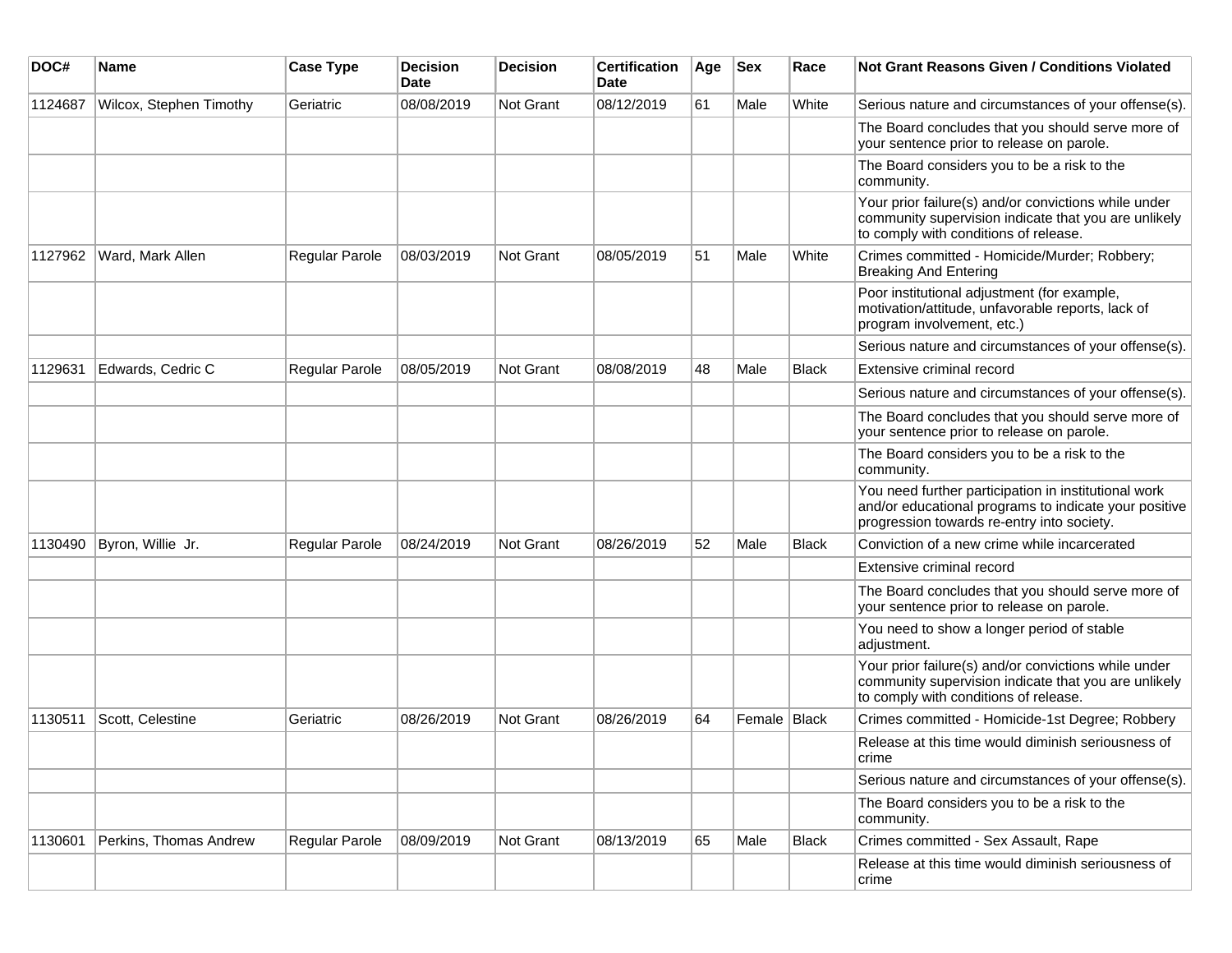| DOC#    | Name                     | <b>Case Type</b>      | <b>Decision</b><br>Date | <b>Decision</b>  | <b>Certification</b><br><b>Date</b> | Age | <b>Sex</b>   | Race         | <b>Not Grant Reasons Given / Conditions Violated</b>                                                                                                    |
|---------|--------------------------|-----------------------|-------------------------|------------------|-------------------------------------|-----|--------------|--------------|---------------------------------------------------------------------------------------------------------------------------------------------------------|
| 1130601 | Perkins, Thomas Andrew   | <b>Regular Parole</b> | 08/09/2019              | Not Grant        | 08/13/2019                          | 65  | Male         | <b>Black</b> | Serious nature and circumstances of your offense(s).                                                                                                    |
|         |                          |                       |                         |                  |                                     |     |              |              | The Board considers you to be a risk to the<br>community.                                                                                               |
| 1130672 | Philpot, Johnnie         | <b>Regular Parole</b> | 08/12/2019              | Not Grant        | 08/16/2019                          | 53  | Male         | <b>Black</b> | Crimes committed - Sex Assault, Rape; Sex Assault,<br>Rape; Aggravated Sexual Battery                                                                   |
|         |                          |                       |                         |                  |                                     |     |              |              | History of substance abuse.                                                                                                                             |
|         |                          |                       |                         |                  |                                     |     |              |              | History of violence.                                                                                                                                    |
|         |                          |                       |                         |                  |                                     |     |              |              | Release at this time would diminish seriousness of<br>crime                                                                                             |
|         |                          |                       |                         |                  |                                     |     |              |              | Serious nature and circumstances of your offense(s).                                                                                                    |
|         |                          |                       |                         |                  |                                     |     |              |              | The Board considers you to be a risk to the<br>community.                                                                                               |
| 1130873 | Johnson, Mary Elizabet   | <b>Regular Parole</b> | 07/28/2019              | <b>Not Grant</b> | 08/02/2019                          | 51  | Female Black |              | Crimes committed - Homicide - Child Under Age 8;<br>Homicide-Attempted                                                                                  |
|         |                          |                       |                         |                  |                                     |     |              |              | Extensive criminal record                                                                                                                               |
|         |                          |                       |                         |                  |                                     |     |              |              | Serious nature and circumstances of your offense(s).                                                                                                    |
| 1133552 | Ehardt, Troy Allen       | <b>Regular Parole</b> | 08/16/2019              | <b>Not Grant</b> | 08/16/2019                          | 51  | Male         | White        | Extensive criminal record                                                                                                                               |
|         |                          |                       |                         |                  |                                     |     |              |              | History of violence.                                                                                                                                    |
|         |                          |                       |                         |                  |                                     |     |              |              | Release at this time would diminish seriousness of<br>crime                                                                                             |
|         |                          |                       |                         |                  |                                     |     |              |              | Serious nature and circumstances of your offense(s).                                                                                                    |
|         |                          |                       |                         |                  |                                     |     |              |              | The Board considers you to be a risk to the<br>community.                                                                                               |
| 1133892 | Mathisen, Arthur Anthony | Regular Parole        | 08/07/2019              | Not Grant        | 08/08/2019                          | 62  | Male         | White        | Considering your offense and your institutional<br>records, the Board concludes that you should serve<br>more of your sentence before being paroled.    |
|         |                          |                       |                         |                  |                                     |     |              |              | Crimes committed - Homicide-Capital; Robbery;<br><b>Assault And Battery</b>                                                                             |
|         |                          |                       |                         |                  |                                     |     |              |              | Serious nature and circumstances of your offense(s).                                                                                                    |
|         |                          |                       |                         |                  |                                     |     |              |              | The Board considers you to be a risk to the<br>community.                                                                                               |
| 1134007 | Tucker, Donnie Ray       | Geriatric             | 08/29/2019              | <b>Not Grant</b> | 08/30/2019                          | 62  | Male         | <b>Black</b> | Crimes committed - Sodomy: By Force Or Victim<br>Helplessness; Sodomy: By Force Or Victim<br>Helplessness; Object Sexual Penetration: Victim <13<br>Yrs |
|         |                          |                       |                         |                  |                                     |     |              |              | History of violence.                                                                                                                                    |
|         |                          |                       |                         |                  |                                     |     |              |              | Release at this time would diminish seriousness of<br>crime                                                                                             |
|         |                          |                       |                         |                  |                                     |     |              |              | Serious nature and circumstances of your offense(s).                                                                                                    |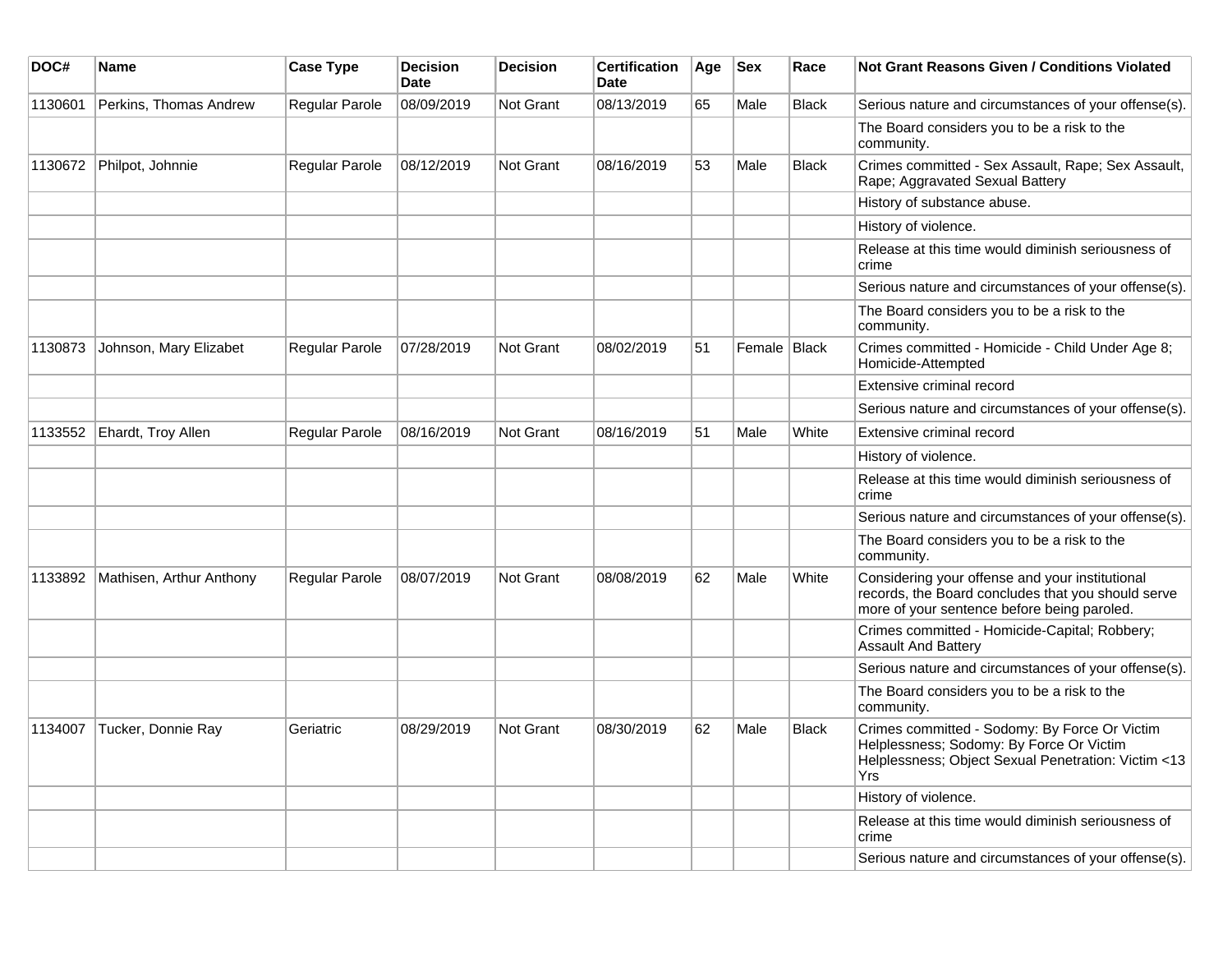| DOC#    | <b>Name</b>                 | <b>Case Type</b>      | <b>Decision</b><br><b>Date</b> | <b>Decision</b> | <b>Certification</b><br>Date | Age | <b>Sex</b> | Race         | Not Grant Reasons Given / Conditions Violated                                                                                                               |
|---------|-----------------------------|-----------------------|--------------------------------|-----------------|------------------------------|-----|------------|--------------|-------------------------------------------------------------------------------------------------------------------------------------------------------------|
| 1134007 | Tucker, Donnie Ray          | Geriatric             | 08/29/2019                     | Not Grant       | 08/30/2019                   | 62  | Male       | <b>Black</b> | The Board considers you to be a risk to the<br>community.                                                                                                   |
| 1134759 | Jarvis, Stanley Bernard     | Geriatric             | 08/02/2019                     | Not Grant       | 08/02/2019                   | 67  | Male       | Black        | Considering your offense and your institutional<br>records, the Board concludes that you should serve<br>more of your sentence before being paroled.        |
|         |                             |                       |                                |                 |                              |     |            |              | Extensive criminal record                                                                                                                                   |
|         |                             |                       |                                |                 |                              |     |            |              | History of violence.                                                                                                                                        |
|         |                             |                       |                                |                 |                              |     |            |              | Poor institutional adjustment (for example,<br>motivation/attitude, unfavorable reports, lack of<br>program involvement, etc.)                              |
|         |                             |                       |                                |                 |                              |     |            |              | Release at this time would diminish seriousness of<br>crime                                                                                                 |
|         |                             |                       |                                |                 |                              |     |            |              | Serious nature and circumstances of your offense(s).                                                                                                        |
|         |                             |                       |                                |                 |                              |     |            |              | The Board considers you to be a risk to the<br>community.                                                                                                   |
|         |                             |                       |                                |                 |                              |     |            |              | Your prior failure(s) and/or convictions while under<br>community supervision indicate that you are unlikely<br>to comply with conditions of release.       |
|         |                             |                       |                                |                 |                              |     |            |              | Your record of institutional infractions indicates a<br>disregard for rules and that you are not ready to<br>conform to society.                            |
| 1134841 | Calderone, Clifford Michael | <b>Regular Parole</b> | 08/14/2019                     | Not Grant       | 08/16/2019                   | 64  | Male       | White        | Crimes committed - Sex Assault, Rape; Forcible<br>Sodomy; Forcible Sodomy                                                                                   |
|         |                             |                       |                                |                 |                              |     |            |              | Release at this time would diminish seriousness of<br>crime                                                                                                 |
|         |                             |                       |                                |                 |                              |     |            |              | The Board considers you to be a risk to the<br>community.                                                                                                   |
| 1134888 | Muhammed, Ishmael Fakih     | Regular Parole        | 07/28/2019                     | Not Grant       | 08/02/2019                   | 49  | Male       | <b>Black</b> | Crimes committed - Robbery; Robbery; Robbery                                                                                                                |
|         |                             |                       |                                |                 |                              |     |            |              | Extensive criminal record                                                                                                                                   |
|         |                             |                       |                                |                 |                              |     |            |              | Release at this time would diminish seriousness of<br>crime                                                                                                 |
|         |                             |                       |                                |                 |                              |     |            |              | You need further participation in institutional work<br>and/or educational programs to indicate your positive<br>progression towards re-entry into society. |
|         |                             |                       |                                |                 |                              |     |            |              | Your prior failure(s) and/or convictions while under<br>community supervision indicate that you are unlikely<br>to comply with conditions of release.       |
| 1135545 | Miller, Richard Andrew      | Regular Parole        | 08/25/2019                     | Not Grant       | 08/26/2019                   | 65  | Male       | White        | Conviction of a new crime while incarcerated                                                                                                                |
|         |                             |                       |                                |                 |                              |     |            |              | Extensive criminal record                                                                                                                                   |
|         |                             |                       |                                |                 |                              |     |            |              | History of substance abuse.                                                                                                                                 |
|         |                             |                       |                                |                 |                              |     |            |              | History of violence.                                                                                                                                        |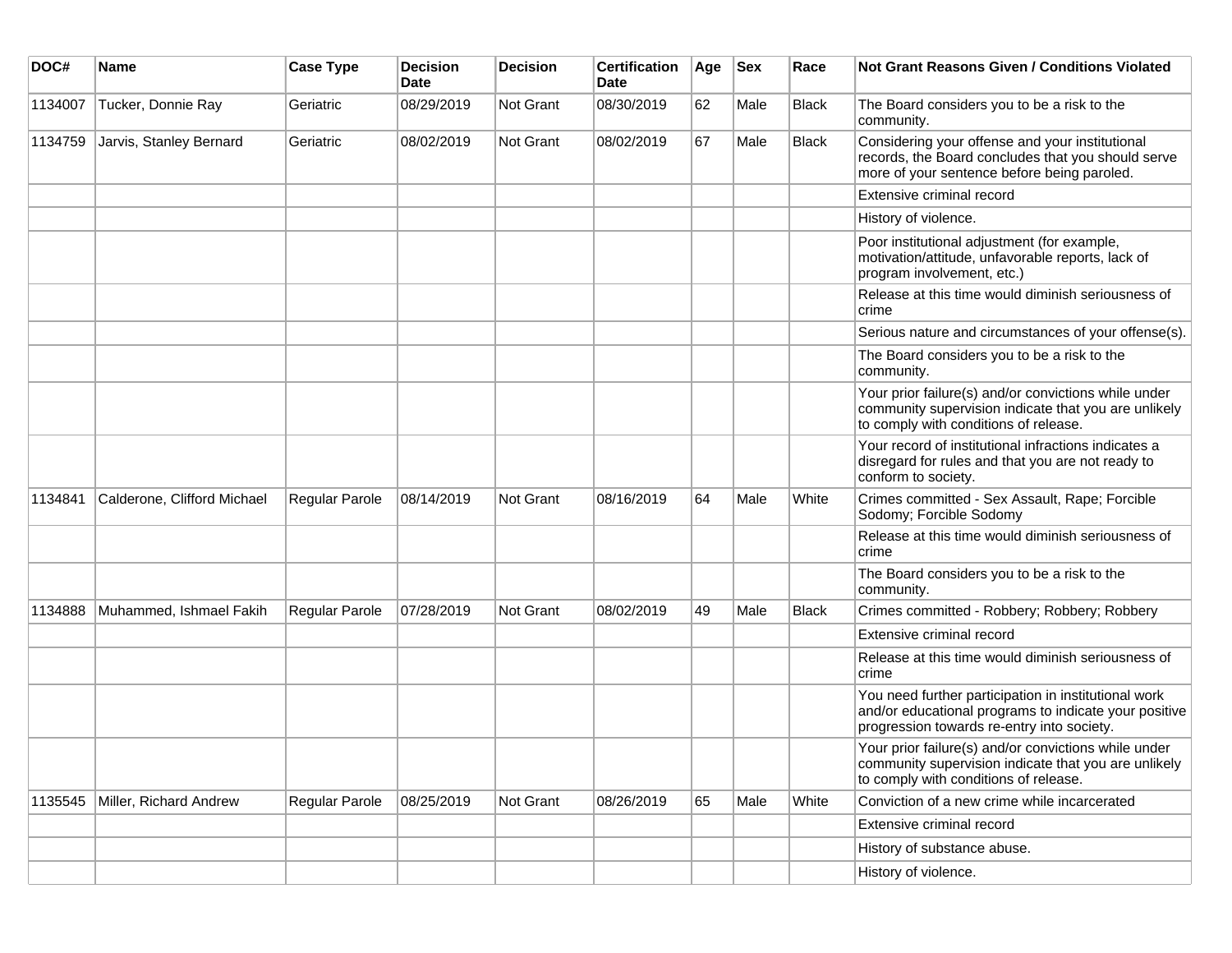| DOC#    | Name                   | <b>Case Type</b> | <b>Decision</b><br><b>Date</b> | <b>Decision</b> | <b>Certification</b><br>Date | Age | $ $ Sex | Race         | <b>Not Grant Reasons Given / Conditions Violated</b>                                                                                                  |
|---------|------------------------|------------------|--------------------------------|-----------------|------------------------------|-----|---------|--------------|-------------------------------------------------------------------------------------------------------------------------------------------------------|
| 1135545 | Miller, Richard Andrew | Regular Parole   | 08/25/2019                     | Not Grant       | 08/26/2019                   | 65  | Male    | White        | Serious nature and circumstances of your offense(s).                                                                                                  |
|         |                        |                  |                                |                 |                              |     |         |              | The Board concludes that you should serve more of<br>your sentence prior to release on parole.                                                        |
| 1137844 | Stokes, Donnie Lee     | Regular Parole   | 08/12/2019                     | Not Grant       | 08/13/2019                   | 58  | Male    | <b>Black</b> | Crimes committed - Kidnap Adult To Sexually Asslt;<br>Sex Assault, Rape; Robbery                                                                      |
|         |                        |                  |                                |                 |                              |     |         |              | History of substance abuse.                                                                                                                           |
|         |                        |                  |                                |                 |                              |     |         |              | History of violence.                                                                                                                                  |
|         |                        |                  |                                |                 |                              |     |         |              | Release at this time would diminish seriousness of<br>crime                                                                                           |
|         |                        |                  |                                |                 |                              |     |         |              | The Board considers you to be a risk to the<br>community.                                                                                             |
|         |                        |                  |                                |                 |                              |     |         |              | Your prior failure(s) and/or convictions while under<br>community supervision indicate that you are unlikely<br>to comply with conditions of release. |
| 1138053 | Rogers, Bruce M        | Regular Parole   | 08/02/2019                     | Not Grant       | 08/05/2019                   | 64  | Male    | White        | Crimes committed - Homicide/Murder                                                                                                                    |
|         |                        |                  |                                |                 |                              |     |         |              | Release at this time would diminish seriousness of<br>crime                                                                                           |
|         |                        |                  |                                |                 |                              |     |         |              | Serious nature and circumstances of your offense(s).                                                                                                  |
|         |                        |                  |                                |                 |                              |     |         |              | The Board considers you to be a risk to the<br>community.                                                                                             |
| 1139132 | Payne, Thomas Irvin    | Regular Parole   | 08/01/2019                     | Not Grant       | 08/02/2019                   | 64  | Male    | <b>Black</b> | Crimes committed - Sex Assault, Rape; Breaking<br>And Entering; Breaking And Entering                                                                 |
|         |                        |                  |                                |                 |                              |     |         |              | Release at this time would diminish seriousness of<br>crime                                                                                           |
|         |                        |                  |                                |                 |                              |     |         |              | Your prior failure(s) and/or convictions while under<br>community supervision indicate that you are unlikely<br>to comply with conditions of release. |
| 1140247 | Smith, Gabert          | Regular Parole   | 08/30/2019                     | Not Grant       | 08/30/2019                   | 56  | Male    | <b>Black</b> | Crimes committed - Sex Assault, Rape; Sex Assault,<br>Rape; Sodomy                                                                                    |
|         |                        |                  |                                |                 |                              |     |         |              | History of violence.                                                                                                                                  |
|         |                        |                  |                                |                 |                              |     |         |              | Release at this time would diminish seriousness of<br>crime                                                                                           |
|         |                        |                  |                                |                 |                              |     |         |              | Serious nature and circumstances of your offense(s).                                                                                                  |
|         |                        |                  |                                |                 |                              |     |         |              | The Board considers you to be a risk to the<br>community.                                                                                             |
| 1141097 | Broschart, Jay Allen   | Geriatric        | 08/17/2019                     | Not Grant       | 08/19/2019                   | 76  | Male    | White        | Crimes committed - Aggravated Sexual Battery;<br>Aggravated Sexual Battery; Aggravated Sexual<br><b>Battery</b>                                       |
|         |                        |                  |                                |                 |                              |     |         |              | Serious nature and circumstances of your offense(s).                                                                                                  |
|         |                        |                  |                                |                 |                              |     |         |              | The Board considers you to be a risk to the<br>community.                                                                                             |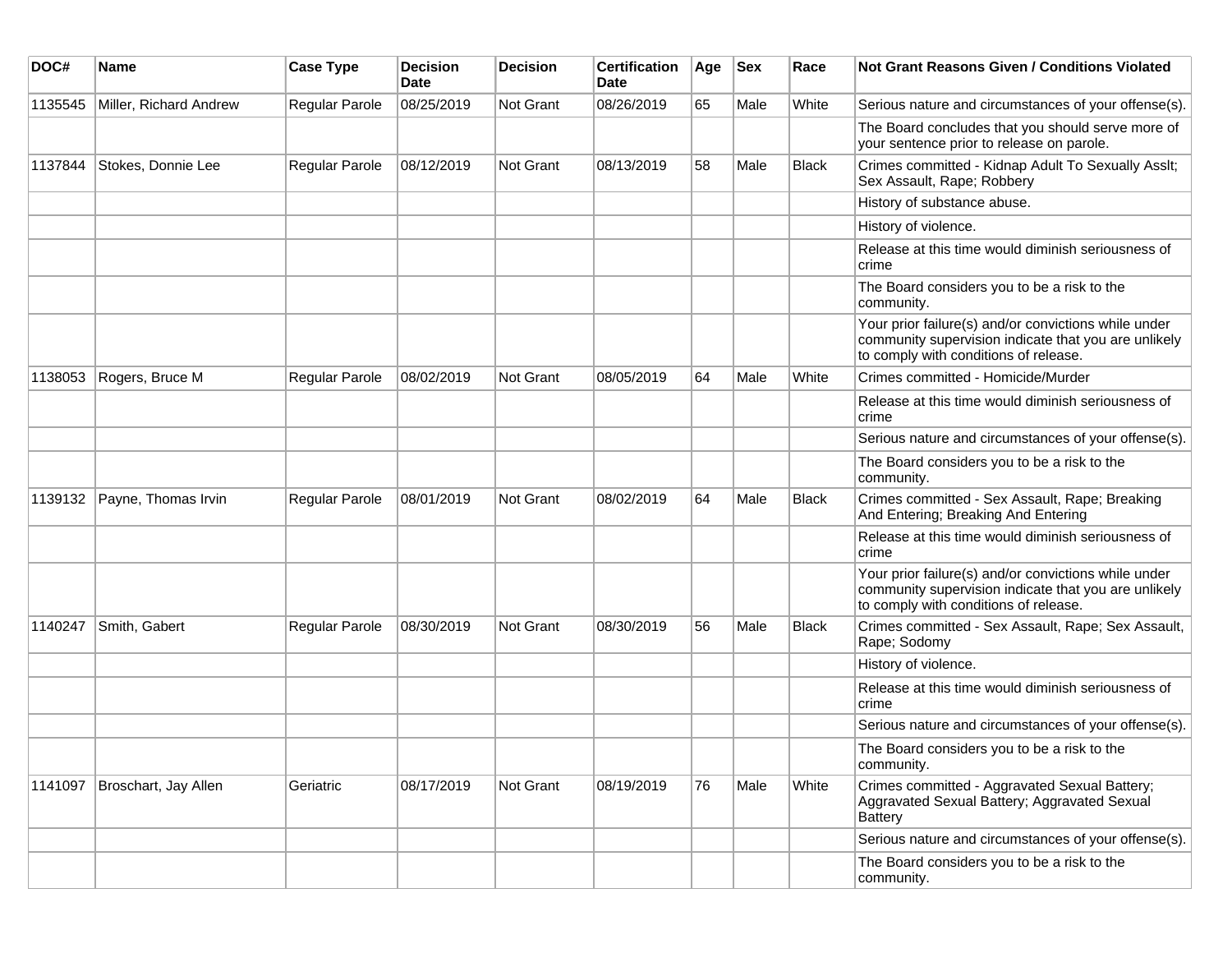| DOC#    | Name                          | <b>Case Type</b> | <b>Decision</b><br><b>Date</b> | <b>Decision</b> | <b>Certification</b><br>Date | Age | $ $ Sex | Race                                   | <b>Not Grant Reasons Given / Conditions Violated</b>                                                                                                 |
|---------|-------------------------------|------------------|--------------------------------|-----------------|------------------------------|-----|---------|----------------------------------------|------------------------------------------------------------------------------------------------------------------------------------------------------|
| 1141440 | Galicia, Antonio S            | Regular Parole   | 07/31/2019                     | Not Grant       | 08/02/2019                   | 83  | Male    | Asian or<br>Pacific<br><b>Islander</b> | Crimes committed - Sex Assault, Rape; Sex Assault,<br>Rape; Aggravated Sexual Battery                                                                |
|         |                               |                  |                                |                 |                              |     |         |                                        | Release at this time would diminish seriousness of<br>crime                                                                                          |
|         |                               |                  |                                |                 |                              |     |         |                                        | Serious nature and circumstances of your offense(s).                                                                                                 |
| 1142423 | Silverthorne, Phillip         | Regular Parole   | 08/29/2019                     | Not Grant       | 08/30/2019                   | 63  | Male    | White                                  | Conviction of a new crime while incarcerated                                                                                                         |
|         |                               |                  |                                |                 |                              |     |         |                                        | Crimes committed - Abduct-No Ransom Or Asslt;<br>Abduct-No Ransom Or Asslt; Abduct-No Ransom Or<br>Asslt                                             |
|         |                               |                  |                                |                 |                              |     |         |                                        | Extensive criminal record                                                                                                                            |
|         |                               |                  |                                |                 |                              |     |         |                                        | History of substance abuse.                                                                                                                          |
|         |                               |                  |                                |                 |                              |     |         |                                        | History of violence.                                                                                                                                 |
|         |                               |                  |                                |                 |                              |     |         |                                        | Serious nature and circumstances of your offense(s).                                                                                                 |
|         |                               |                  |                                |                 |                              |     |         |                                        | The Board concludes that you should serve more of<br>your sentence prior to release on parole.                                                       |
|         |                               |                  |                                |                 |                              |     |         |                                        | The Board considers you to be a risk to the<br>community.                                                                                            |
| 1142427 | Smith, Willie Frank           | Geriatric        | 08/20/2019                     | Not Grant       | 08/21/2019                   | 65  | Male    | Black                                  | Release at this time would diminish seriousness of<br>crime                                                                                          |
|         |                               |                  |                                |                 |                              |     |         |                                        | Serious nature and circumstances of your offense(s).                                                                                                 |
| 1142585 | Carter, Leonard Jr.           | Regular Parole   | 08/15/2019                     | Not Grant       | 08/16/2019                   | 71  | Male    | <b>Black</b>                           | Considering your offense and your institutional<br>records, the Board concludes that you should serve<br>more of your sentence before being paroled. |
|         |                               |                  |                                |                 |                              |     |         |                                        | Crimes committed - Robbery; Weapon Offense;<br>Weapon Offense                                                                                        |
|         |                               |                  |                                |                 |                              |     |         |                                        | You need to show a longer period of stable<br>adjustment.                                                                                            |
| 1144290 | Grunenberg, Charles Lee       | Regular Parole   | 07/29/2019                     | Not Grant       | 08/02/2019                   | 65  | Male    | White                                  | Release at this time would diminish seriousness of<br>crime                                                                                          |
|         |                               |                  |                                |                 |                              |     |         |                                        | Serious nature and circumstances of your offense(s).                                                                                                 |
|         |                               |                  |                                |                 |                              |     |         |                                        | You need to show a longer period of stable<br>adjustment.                                                                                            |
|         | 1146132 Binns, Charles Edward | Regular Parole   | 08/30/2019                     | Not Grant       | 08/30/2019                   | 54  | Male    | <b>Black</b>                           | Considering your offense and your institutional<br>records, the Board concludes that you should serve<br>more of your sentence before being paroled. |
|         |                               |                  |                                |                 |                              |     |         |                                        | Conviction of a new crime while incarcerated                                                                                                         |
|         |                               |                  |                                |                 |                              |     |         |                                        | Release at this time would diminish seriousness of<br>crime                                                                                          |
|         |                               |                  |                                |                 |                              |     |         |                                        | You need to show a longer period of stable<br>adjustment.                                                                                            |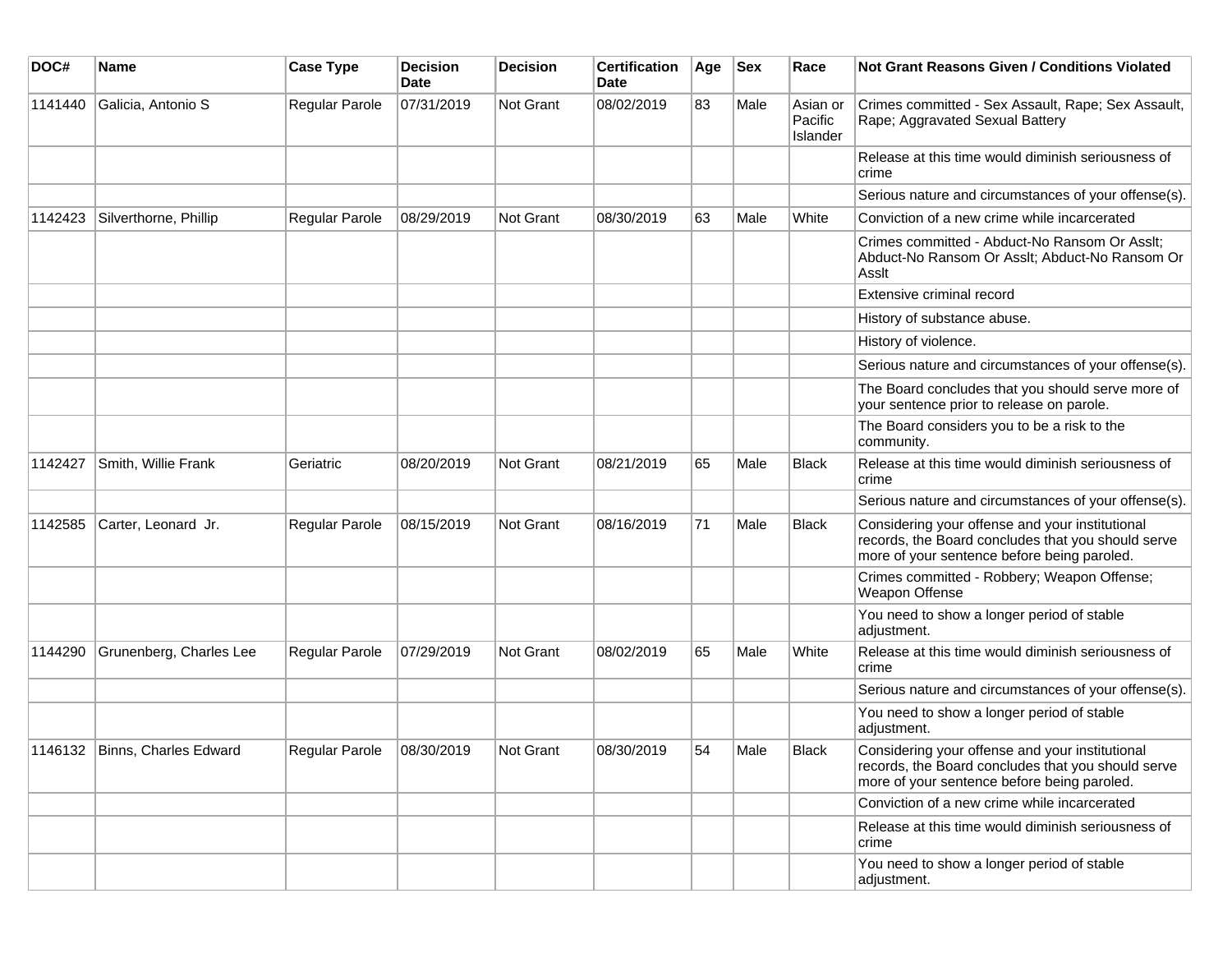| DOC#    | <b>Name</b>            | <b>Case Type</b> | <b>Decision</b><br><b>Date</b> | <b>Decision</b>  | <b>Certification</b><br><b>Date</b> | Age | <b>Sex</b>   | Race         | <b>Not Grant Reasons Given / Conditions Violated</b>                                                                                                  |
|---------|------------------------|------------------|--------------------------------|------------------|-------------------------------------|-----|--------------|--------------|-------------------------------------------------------------------------------------------------------------------------------------------------------|
| 1147184 | Stanton, Anthony       | Regular Parole   | 08/11/2019                     | Not Grant        | 08/13/2019                          | 60  | Male         | <b>Black</b> | Crimes committed - Sex Assault, Rape; Forcible<br>Sodomy; Burglary                                                                                    |
|         |                        |                  |                                |                  |                                     |     |              |              | Release at this time would diminish seriousness of<br>crime                                                                                           |
|         |                        |                  |                                |                  |                                     |     |              |              | Serious nature and circumstances of your offense(s).                                                                                                  |
|         |                        |                  |                                |                  |                                     |     |              |              | The Board considers you to be a risk to the<br>community.                                                                                             |
| 1147287 | Roberson, Ronald Lloyd | Geriatric        | 08/08/2019                     | <b>Not Grant</b> | 08/12/2019                          | 70  | Male         | White        | Crimes committed - Forcible Sodomy                                                                                                                    |
|         |                        |                  |                                |                  |                                     |     |              |              | History of substance abuse.                                                                                                                           |
|         |                        |                  |                                |                  |                                     |     |              |              | Release at this time would diminish seriousness of<br>crime                                                                                           |
|         |                        |                  |                                |                  |                                     |     |              |              | Serious nature and circumstances of your offense(s).                                                                                                  |
|         |                        |                  |                                |                  |                                     |     |              |              | The Board considers you to be a risk to the<br>community.                                                                                             |
| 1147302 | Lewis, Nicky Pernell   | Regular Parole   | 08/04/2019                     | <b>Not Grant</b> | 08/05/2019                          | 55  | Male         | <b>Black</b> | History of substance abuse.                                                                                                                           |
|         |                        |                  |                                |                  |                                     |     |              |              | History of violence.                                                                                                                                  |
|         |                        |                  |                                |                  |                                     |     |              |              | Release at this time would diminish seriousness of<br>crime                                                                                           |
|         |                        |                  |                                |                  |                                     |     |              |              | Serious nature and circumstances of your offense(s).                                                                                                  |
|         |                        |                  |                                |                  |                                     |     |              |              | Your prior failure(s) and/or convictions while under<br>community supervision indicate that you are unlikely<br>to comply with conditions of release. |
| 1148302 | Jones, Brian Levaughn  | Regular Parole   | 08/29/2019                     | Not Grant        | 08/30/2019                          | 56  | Male         | <b>Black</b> | Considering your offense and your institutional<br>records, the Board concludes that you should serve<br>more of your sentence before being paroled.  |
|         |                        |                  |                                |                  |                                     |     |              |              | History of violence.                                                                                                                                  |
|         |                        |                  |                                |                  |                                     |     |              |              | Release at this time would diminish seriousness of<br>crime                                                                                           |
|         |                        |                  |                                |                  |                                     |     |              |              | Serious nature and circumstances of your offense(s).                                                                                                  |
|         |                        |                  |                                |                  |                                     |     |              |              | The Board concludes that you should serve more of<br>your sentence prior to release on parole.                                                        |
|         |                        |                  |                                |                  |                                     |     |              |              | You need to show a longer period of stable<br>adjustment.                                                                                             |
| 1149310 | Orndorff, Janice Larue | Geriatric        | 07/28/2019                     | Not Grant        | 08/02/2019                          | 72  | Female White |              | Crimes committed - Homicide-2Nd-Degree;<br>Homicide-2Nd-Degree; Unlawful Wound/Bodily Injury                                                          |
|         |                        |                  |                                |                  |                                     |     |              |              | Release at this time would diminish seriousness of<br>crime                                                                                           |
|         |                        |                  |                                |                  |                                     |     |              |              | Serious nature and circumstances of your offense(s).                                                                                                  |
| 1149797 | Akers, Charles Rufus   | Geriatric        | 07/29/2019                     | <b>Not Grant</b> | 08/02/2019                          | 67  | Male         | White        | Crimes committed - Homicide-1st Degree                                                                                                                |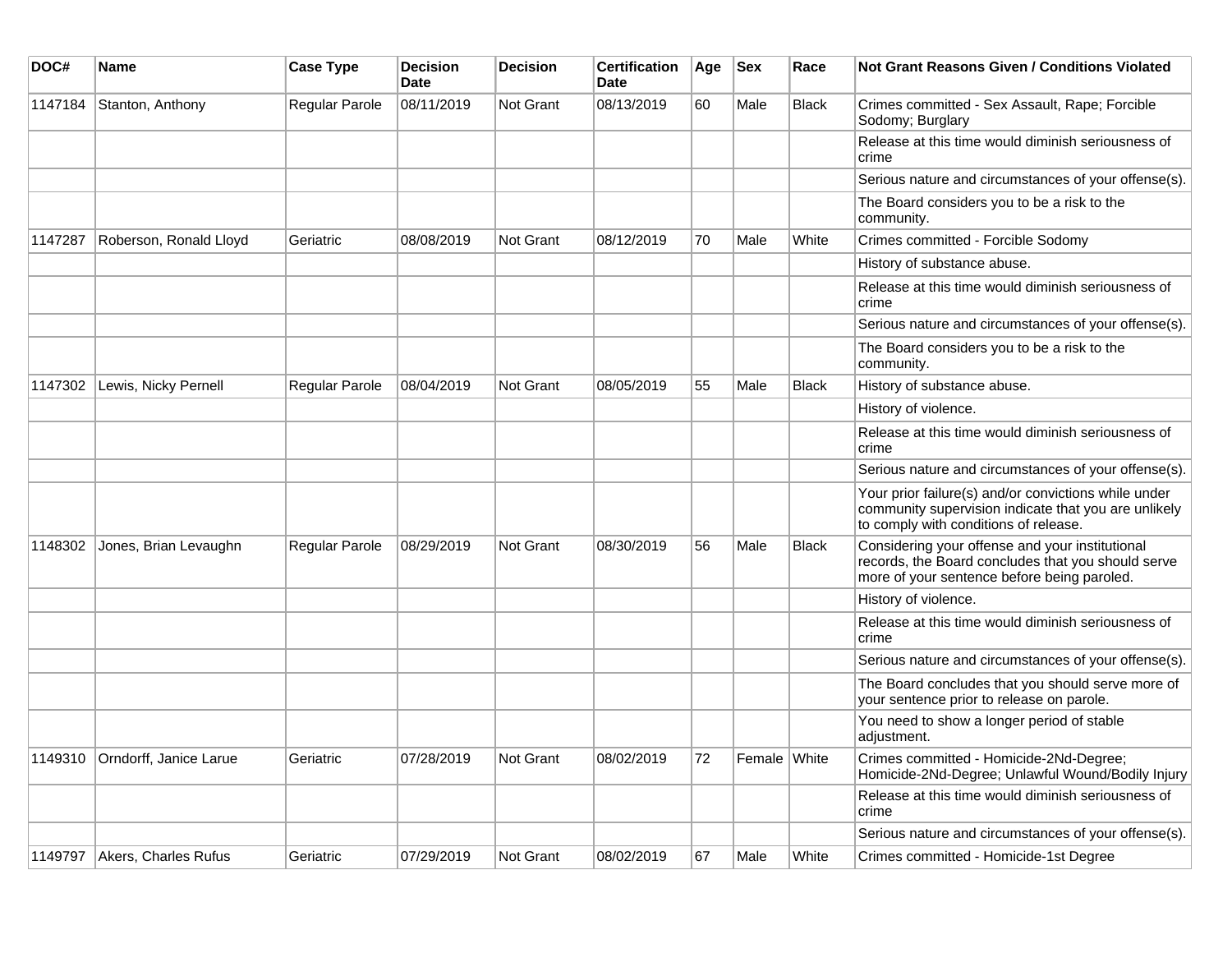| DOC#    | <b>Name</b>                  | <b>Case Type</b> | <b>Decision</b><br><b>Date</b> | <b>Decision</b>  | <b>Certification</b><br><b>Date</b> | Age | <b>Sex</b> | Race         | <b>Not Grant Reasons Given / Conditions Violated</b>                                                                                                        |
|---------|------------------------------|------------------|--------------------------------|------------------|-------------------------------------|-----|------------|--------------|-------------------------------------------------------------------------------------------------------------------------------------------------------------|
| 1149797 | Akers, Charles Rufus         | Geriatric        | 07/29/2019                     | Not Grant        | 08/02/2019                          | 67  | Male       | White        | Release at this time would diminish seriousness of<br>crime                                                                                                 |
|         |                              |                  |                                |                  |                                     |     |            |              | Serious nature and circumstances of your offense(s).                                                                                                        |
|         |                              |                  |                                |                  |                                     |     |            |              | The Board considers you to be a risk to the<br>community.                                                                                                   |
| 1152470 | Crawford, Edmond Edward      | Regular Parole   | 08/29/2019                     | Not Grant        | 08/30/2019                          | 56  | Male       | White        | Extensive criminal record                                                                                                                                   |
|         |                              |                  |                                |                  |                                     |     |            |              | History of substance abuse.                                                                                                                                 |
|         |                              |                  |                                |                  |                                     |     |            |              | The Board concludes that you should serve more of<br>your sentence prior to release on parole.                                                              |
|         |                              |                  |                                |                  |                                     |     |            |              | You need further participation in institutional work<br>and/or educational programs to indicate your positive<br>progression towards re-entry into society. |
|         |                              |                  |                                |                  |                                     |     |            |              | Your prior failure(s) and/or convictions while under<br>community supervision indicate that you are unlikely<br>to comply with conditions of release.       |
| 1153790 | Foreman, Ronnie              | Geriatric        | 08/19/2019                     | <b>Not Grant</b> | 08/21/2019                          | 69  | Male       | Black        | Crimes committed - Indecent Liberties: W/Child By<br>Parent/Etc; Indecent Liberties: W/Child By<br>Parent/Etc; Indecent Liberties: W/Child By Parent/Etc    |
|         |                              |                  |                                |                  |                                     |     |            |              | Serious nature and circumstances of your offense(s).                                                                                                        |
|         |                              |                  |                                |                  |                                     |     |            |              | The Board considers you to be a risk to the<br>community.                                                                                                   |
| 1154453 | Lambert, Sammy Crockett      | Regular Parole   | 08/11/2019                     | Not Grant        | 08/13/2019                          | 67  | Male       | White        | Crimes committed - Sex Assault, Rape; Aggravated<br>Sexual Battery; Aggravated Sexual Battery                                                               |
|         |                              |                  |                                |                  |                                     |     |            |              | Release at this time would diminish seriousness of<br>crime                                                                                                 |
|         |                              |                  |                                |                  |                                     |     |            |              | Serious nature and circumstances of your offense(s).                                                                                                        |
|         |                              |                  |                                |                  |                                     |     |            |              | The Board considers you to be a risk to the<br>community.                                                                                                   |
| 1154528 | Jennings, Ronnie Fitzgerald  | Regular Parole   | 08/07/2019                     | <b>Not Grant</b> | 08/08/2019                          | 54  | Male       | <b>Black</b> | No Interest in Parole                                                                                                                                       |
| 1155563 | Walker, Clayre William       | Regular Parole   | 08/03/2019                     | <b>Not Grant</b> | 08/05/2019                          | 55  | Male       | <b>Black</b> | Crimes committed - Sex Assault, Rape; Sex Assault,<br>Rape; Controlled Drugs - Sell                                                                         |
|         |                              |                  |                                |                  |                                     |     |            |              | Serious nature and circumstances of your offense(s).                                                                                                        |
|         |                              |                  |                                |                  |                                     |     |            |              | Your prior failure(s) and/or convictions while under<br>community supervision indicate that you are unlikely<br>to comply with conditions of release.       |
| 1158000 | <b>Blevins, Howard Grant</b> | Regular Parole   | 08/26/2019                     | <b>Not Grant</b> | 08/27/2019                          | 63  | Male       | White        | Release at this time would diminish seriousness of<br>crime                                                                                                 |
|         |                              |                  |                                |                  |                                     |     |            |              | Serious nature and circumstances of your offense(s).                                                                                                        |
|         |                              |                  |                                |                  |                                     |     |            |              | The Board concludes that you should serve more of<br>your sentence prior to release on parole.                                                              |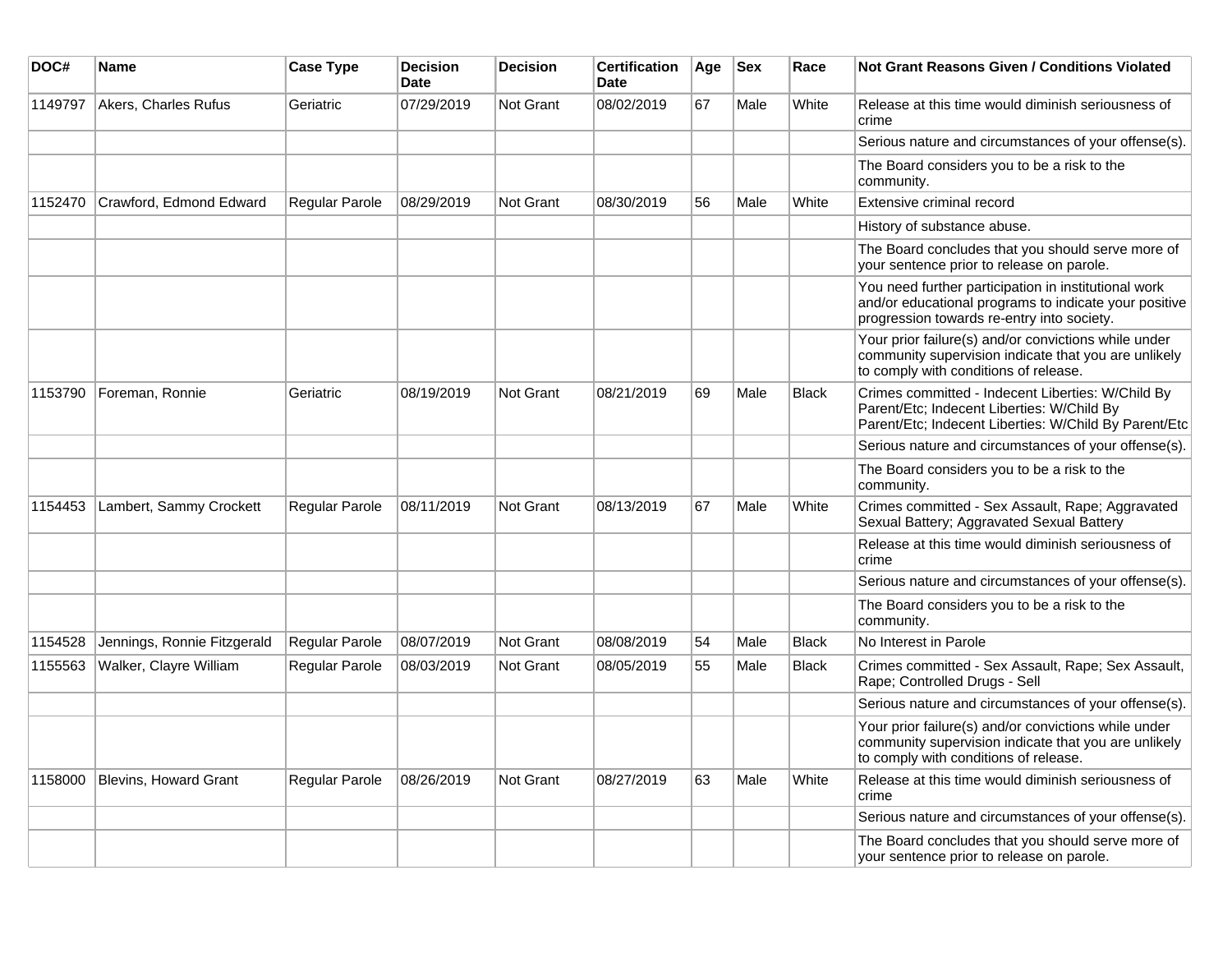| DOC#    | <b>Name</b>           | <b>Case Type</b>      | <b>Decision</b><br>Date | <b>Decision</b>  | <b>Certification</b><br>Date | Age | <b>Sex</b> | Race         | <b>Not Grant Reasons Given / Conditions Violated</b>                                                                                                 |
|---------|-----------------------|-----------------------|-------------------------|------------------|------------------------------|-----|------------|--------------|------------------------------------------------------------------------------------------------------------------------------------------------------|
| 1158000 | Blevins, Howard Grant | Regular Parole        | 08/26/2019              | Not Grant        | 08/27/2019                   | 63  | Male       | White        | The Board considers you to be a risk to the<br>community.                                                                                            |
| 1158025 | Payne, Paul           | Regular Parole        | 08/19/2019              | Not Grant        | 08/21/2019                   | 73  | Male       | White        | Crimes committed - Aggravated Sexual Battery;<br>Indecent Liberties; Sodomy                                                                          |
|         |                       |                       |                         |                  |                              |     |            |              | Release at this time would diminish seriousness of<br>crime                                                                                          |
|         |                       |                       |                         |                  |                              |     |            |              | Serious nature and circumstances of your offense(s).                                                                                                 |
|         |                       |                       |                         |                  |                              |     |            |              | The Board considers you to be a risk to the<br>community.                                                                                            |
| 1158385 | Gholson, Lonnie       | Regular Parole        | 08/07/2019              | <b>Not Grant</b> | 08/12/2019                   | 48  | Male       | <b>Black</b> | Conviction of a new crime while incarcerated                                                                                                         |
|         |                       |                       |                         |                  |                              |     |            |              | Extensive criminal record                                                                                                                            |
|         |                       |                       |                         |                  |                              |     |            |              | History of violence.                                                                                                                                 |
|         |                       |                       |                         |                  |                              |     |            |              | Serious nature and circumstances of your offense(s).                                                                                                 |
|         |                       |                       |                         |                  |                              |     |            |              | You need to show a longer period of stable<br>adjustment.                                                                                            |
|         |                       |                       |                         |                  |                              |     |            |              | Your record of institutional infractions indicates a<br>disregard for rules and that you are not ready to<br>conform to society.                     |
| 1159094 | Dargan, Larry Joe Jr. | Regular Parole        | 08/07/2019              | Not Grant        | 08/12/2019                   | 46  | Male       | <b>Black</b> | Conviction of a new crime while incarcerated                                                                                                         |
|         |                       |                       |                         |                  |                              |     |            |              | Extensive criminal record                                                                                                                            |
|         |                       |                       |                         |                  |                              |     |            |              | History of violence.                                                                                                                                 |
|         |                       |                       |                         |                  |                              |     |            |              | Release at this time would diminish seriousness of<br>crime                                                                                          |
|         |                       |                       |                         |                  |                              |     |            |              | Serious nature and circumstances of your offense(s).                                                                                                 |
|         |                       |                       |                         |                  |                              |     |            |              | The Board concludes that you should serve more of<br>your sentence prior to release on parole.                                                       |
|         |                       |                       |                         |                  |                              |     |            |              | You need to show a longer period of stable<br>adjustment.                                                                                            |
| 1160003 | Banks, Cordell        | Geriatric             | 08/07/2019              | Not Grant        | 08/08/2019                   | 78  | Male       | <b>Black</b> | Extensive criminal record                                                                                                                            |
|         |                       |                       |                         |                  |                              |     |            |              | History of violence.                                                                                                                                 |
|         |                       |                       |                         |                  |                              |     |            |              | Serious nature and circumstances of your offense(s).                                                                                                 |
| 1161864 | Perry, Dexter Rene    | <b>Regular Parole</b> | 07/26/2019              | <b>Not Grant</b> | 08/02/2019                   | 57  | Male       | Black        | Considering your offense and your institutional<br>records, the Board concludes that you should serve<br>more of your sentence before being paroled. |
|         |                       |                       |                         |                  |                              |     |            |              | Conviction of a new crime while incarcerated                                                                                                         |
|         |                       |                       |                         |                  |                              |     |            |              | Extensive criminal record                                                                                                                            |
|         |                       |                       |                         |                  |                              |     |            |              | History of substance abuse.                                                                                                                          |
|         |                       |                       |                         |                  |                              |     |            |              | History of violence.                                                                                                                                 |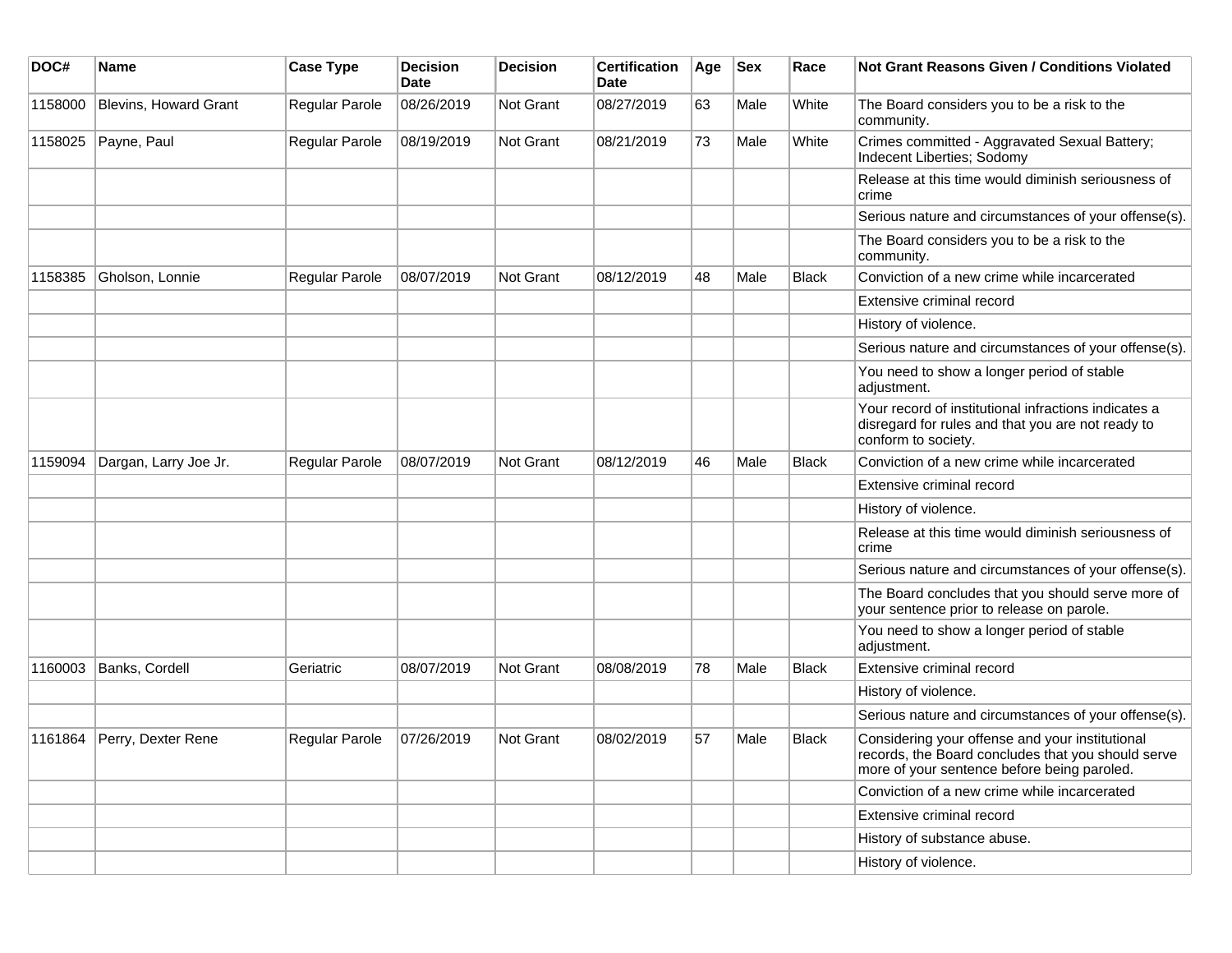| DOC#    | Name                   | <b>Case Type</b> | <b>Decision</b><br><b>Date</b> | <b>Decision</b>  | <b>Certification</b><br>Date | Age | <b>Sex</b> | Race         | <b>Not Grant Reasons Given / Conditions Violated</b>                                                                                                        |
|---------|------------------------|------------------|--------------------------------|------------------|------------------------------|-----|------------|--------------|-------------------------------------------------------------------------------------------------------------------------------------------------------------|
| 1161864 | Perry, Dexter Rene     | Regular Parole   | 07/26/2019                     | <b>Not Grant</b> | 08/02/2019                   | 57  | Male       | Black        | The Board considers you to be a risk to the<br>community.                                                                                                   |
|         |                        |                  |                                |                  |                              |     |            |              | You need further participation in institutional work<br>and/or educational programs to indicate your positive<br>progression towards re-entry into society. |
| 1162350 | Barksdale, Eddie Louis | Geriatric        | 08/02/2019                     | <b>Not Grant</b> | 08/02/2019                   | 68  | Male       | Black        | Crimes committed - Sex Assault, Rape; Sex Assault,<br>Rape; Sex Assault, Rape                                                                               |
|         |                        |                  |                                |                  |                              |     |            |              | Serious nature and circumstances of your offense(s).                                                                                                        |
|         |                        |                  |                                |                  |                              |     |            |              | The Board concludes that you should serve more of<br>your sentence prior to release on parole.                                                              |
|         |                        |                  |                                |                  |                              |     |            |              | The Board considers you to be a risk to the<br>community.                                                                                                   |
| 1163873 | Julian, William Tony   | Regular Parole   | 07/28/2019                     | <b>Not Grant</b> | 08/02/2019                   | 69  | Male       | White        | History of violence.                                                                                                                                        |
|         |                        |                  |                                |                  |                              |     |            |              | Release at this time would diminish seriousness of<br>crime                                                                                                 |
|         |                        |                  |                                |                  |                              |     |            |              | Serious nature and circumstances of your offense(s).                                                                                                        |
| 1165024 | Newby, Ghwana Latrece  | Regular Parole   | 08/24/2019                     | <b>Not Grant</b> | 08/26/2019                   | 48  | Male       | Black        | Considering your offense and your institutional<br>records, the Board concludes that you should serve<br>more of your sentence before being paroled.        |
|         |                        |                  |                                |                  |                              |     |            |              | Crimes committed - Sex Assault, Rape; Forcible<br>Sodomy; Parole Violation                                                                                  |
|         |                        |                  |                                |                  |                              |     |            |              | History of violence.                                                                                                                                        |
|         |                        |                  |                                |                  |                              |     |            |              | You need to show a longer period of stable<br>adjustment.                                                                                                   |
|         |                        |                  |                                |                  |                              |     |            |              | Your prior failure(s) and/or convictions while under<br>community supervision indicate that you are unlikely<br>to comply with conditions of release.       |
| 1165363 | Vanover, Jessie Lee    | Regular Parole   | 08/30/2019                     | <b>Not Grant</b> | 08/30/2019                   | 68  | Male       | White        | Extensive criminal record                                                                                                                                   |
|         |                        |                  |                                |                  |                              |     |            |              | History of violence.                                                                                                                                        |
|         |                        |                  |                                |                  |                              |     |            |              | Release at this time would diminish seriousness of<br>crime                                                                                                 |
|         |                        |                  |                                |                  |                              |     |            |              | Serious nature and circumstances of your offense(s).                                                                                                        |
|         |                        |                  |                                |                  |                              |     |            |              | The Board concludes that you should serve more of<br>your sentence prior to release on parole.                                                              |
| 1166464 | Brunt, Ronald          | Regular Parole   | 08/05/2019                     | Not Grant        | 08/08/2019                   | 73  | Male       | <b>Black</b> | Extensive criminal record                                                                                                                                   |
|         |                        |                  |                                |                  |                              |     |            |              | History of violence.                                                                                                                                        |
|         |                        |                  |                                |                  |                              |     |            |              | Serious nature and circumstances of your offense(s).                                                                                                        |
| 1169100 | White, Edward Larry    | Regular Parole   | 08/07/2019                     | Not Grant        | 08/12/2019                   | 50  | Male       | Black        | Considering your offense and your institutional<br>records, the Board concludes that you should serve<br>more of your sentence before being paroled.        |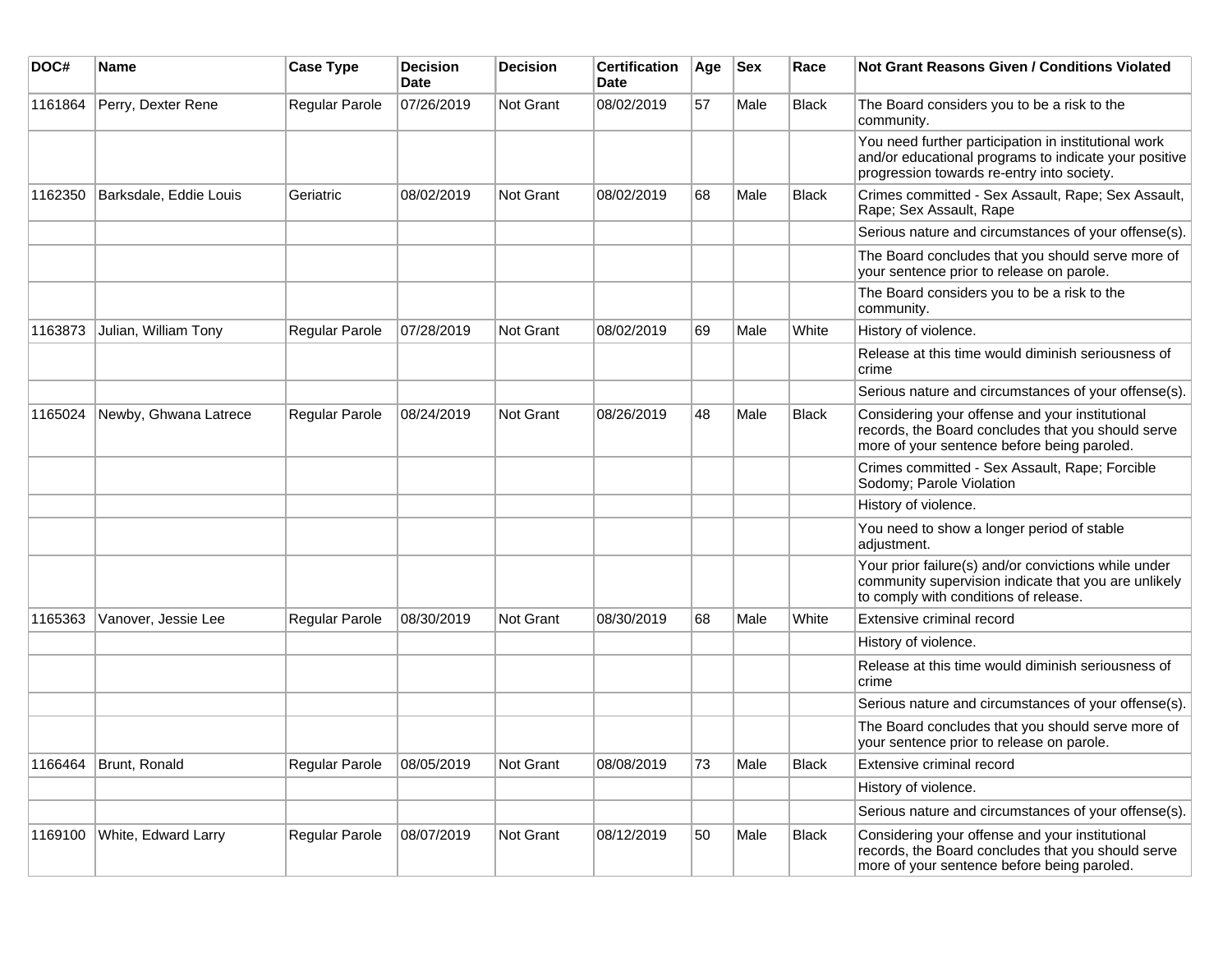| DOC#    | Name                      | <b>Case Type</b>      | <b>Decision</b><br><b>Date</b> | <b>Decision</b>  | <b>Certification</b><br><b>Date</b> | Age | <b>Sex</b> | Race         | Not Grant Reasons Given / Conditions Violated                                                                                                         |
|---------|---------------------------|-----------------------|--------------------------------|------------------|-------------------------------------|-----|------------|--------------|-------------------------------------------------------------------------------------------------------------------------------------------------------|
| 1169100 | White, Edward Larry       | <b>Regular Parole</b> | 08/07/2019                     | <b>Not Grant</b> | 08/12/2019                          | 50  | Male       | <b>Black</b> | Release at this time would diminish seriousness of<br>crime                                                                                           |
|         |                           |                       |                                |                  |                                     |     |            |              | Serious nature and circumstances of your offense(s).                                                                                                  |
| 1169130 | Kershner, William Patrick | <b>Regular Parole</b> | 08/21/2019                     | <b>Not Grant</b> | 08/22/2019                          | 54  | Male       | White        | Crimes committed - Kidnap/Abduct; Sex Assault,<br>Rape                                                                                                |
|         |                           |                       |                                |                  |                                     |     |            |              | Extensive criminal record                                                                                                                             |
|         |                           |                       |                                |                  |                                     |     |            |              | History of violence.                                                                                                                                  |
|         |                           |                       |                                |                  |                                     |     |            |              | Serious nature and circumstances of your offense(s).                                                                                                  |
|         |                           |                       |                                |                  |                                     |     |            |              | The Board concludes that you should serve more of<br>your sentence prior to release on parole.                                                        |
|         |                           |                       |                                |                  |                                     |     |            |              | Your prior failure(s) and/or convictions while under<br>community supervision indicate that you are unlikely<br>to comply with conditions of release. |
| 1169728 | Chapman, Richard Frank    | Geriatric             | 08/24/2019                     | <b>Not Grant</b> | 08/26/2019                          | 62  | Male       | White        | Release at this time would diminish seriousness of<br>crime                                                                                           |
|         |                           |                       |                                |                  |                                     |     |            |              | Serious nature and circumstances of your offense(s).                                                                                                  |
|         |                           |                       |                                |                  |                                     |     |            |              | The Board considers you to be a risk to the<br>community.                                                                                             |
| 1170068 | Vanegas, Jose Luis        | <b>Regular Parole</b> | 08/07/2019                     | <b>Not Grant</b> | 08/12/2019                          | 58  | Male       | White        | Crimes committed - Homicide/Murder;<br>Kidnap/Abduct; Sex Assault, Rape                                                                               |
|         |                           |                       |                                |                  |                                     |     |            |              | Release at this time would diminish seriousness of<br>crime                                                                                           |
|         |                           |                       |                                |                  |                                     |     |            |              | Serious nature and circumstances of your offense(s).                                                                                                  |
|         |                           |                       |                                |                  |                                     |     |            |              | The Board considers you to be a risk to the<br>community.                                                                                             |
| 1170548 | Jones, Willie Edward      | Geriatric             | 08/16/2019                     | Not Grant        | 08/19/2019                          | 64  | Male       | <b>Black</b> | History of violence.                                                                                                                                  |
|         |                           |                       |                                |                  |                                     |     |            |              | Release at this time would diminish seriousness of<br>crime                                                                                           |
|         |                           |                       |                                |                  |                                     |     |            |              | Serious nature and circumstances of your offense(s).                                                                                                  |
| 1171215 | Brown, Dennis L           | <b>Regular Parole</b> | 07/30/2019                     | <b>Not Grant</b> | 08/02/2019                          | 53  | Male       | <b>Black</b> | Crimes committed - Homicide-1st Degree; Homicide-<br>Vol Manslaughter; Parole Violation                                                               |
|         |                           |                       |                                |                  |                                     |     |            |              | Release at this time would diminish seriousness of<br>crime                                                                                           |
|         |                           |                       |                                |                  |                                     |     |            |              | Your record of institutional infractions indicates a<br>disregard for rules and that you are not ready to<br>conform to society.                      |
| 1172030 | Patton, Eric Ryan         | <b>Regular Parole</b> | 08/30/2019                     | <b>Not Grant</b> | 08/30/2019                          | 50  | Male       | <b>Black</b> | Release at this time would diminish seriousness of<br>crime                                                                                           |
|         |                           |                       |                                |                  |                                     |     |            |              | Serious nature and circumstances of your offense(s).                                                                                                  |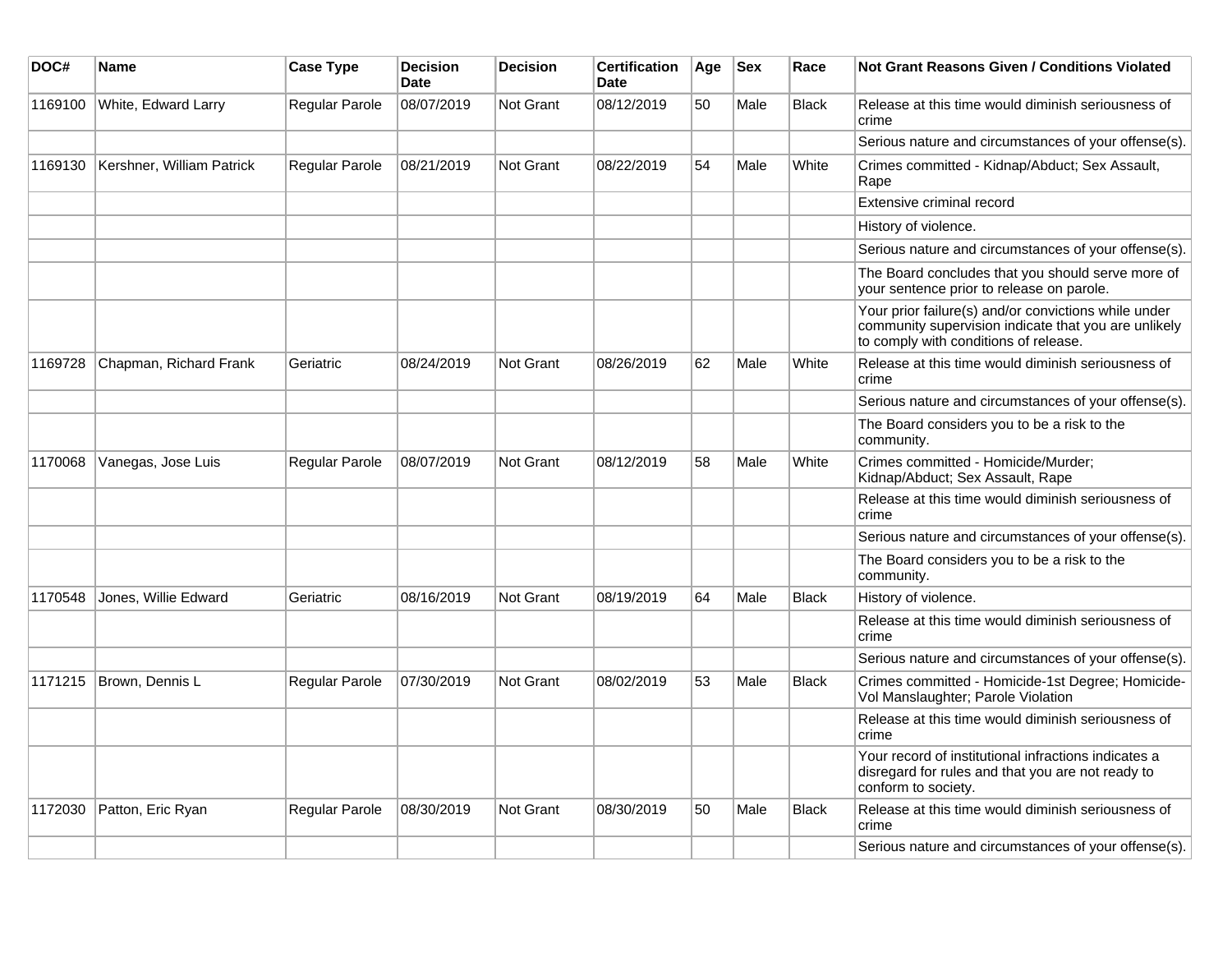| DOC#    | <b>Name</b>                  | <b>Case Type</b> | <b>Decision</b><br>Date | <b>Decision</b> | <b>Certification</b><br>Date | Age | <b>Sex</b> | Race         | Not Grant Reasons Given / Conditions Violated                                                                                                         |
|---------|------------------------------|------------------|-------------------------|-----------------|------------------------------|-----|------------|--------------|-------------------------------------------------------------------------------------------------------------------------------------------------------|
| 1172030 | Patton, Eric Ryan            | Regular Parole   | 08/30/2019              | Not Grant       | 08/30/2019                   | 50  | Male       | Black        | The Board concludes that you should serve more of<br>your sentence prior to release on parole.                                                        |
|         |                              |                  |                         |                 |                              |     |            |              | The Board considers you to be a risk to the<br>community.                                                                                             |
| 1173126 | Hilton, Donatus Voil         | Geriatric        | 07/29/2019              | Not Grant       | 08/02/2019                   | 65  | Male       | Black        | Crimes committed - Homicide-1st Degree; Homicide-<br>1st Degree; Forgery                                                                              |
|         |                              |                  |                         |                 |                              |     |            |              | Extensive criminal record                                                                                                                             |
|         |                              |                  |                         |                 |                              |     |            |              | Release at this time would diminish seriousness of<br>crime                                                                                           |
|         |                              |                  |                         |                 |                              |     |            |              | Serious nature and circumstances of your offense(s).                                                                                                  |
| 1173699 | Robinson, Cornell            | Geriatric        | 08/02/2019              | Not Grant       | 08/05/2019                   | 72  | Male       | Black        | Extensive criminal record                                                                                                                             |
|         |                              |                  |                         |                 |                              |     |            |              | History of substance abuse.                                                                                                                           |
|         |                              |                  |                         |                 |                              |     |            |              | Release at this time would diminish seriousness of<br>crime                                                                                           |
|         |                              |                  |                         |                 |                              |     |            |              | Serious nature and circumstances of your offense(s).                                                                                                  |
|         |                              |                  |                         |                 |                              |     |            |              | The Board concludes that you should serve more of<br>your sentence prior to release on parole.                                                        |
|         |                              |                  |                         |                 |                              |     |            |              | Your prior failure(s) and/or convictions while under<br>community supervision indicate that you are unlikely<br>to comply with conditions of release. |
| 1174610 | Al-musawwir, Abduul Hasib    | Geriatric        | 08/26/2019              | Not Grant       | 08/26/2019                   | 69  | Male       | <b>Black</b> | Crimes committed - Homicide/Murder; Homicide-1st<br>Degree; Abduct-No Ransom Or Asslt                                                                 |
|         |                              |                  |                         |                 |                              |     |            |              | History of violence.                                                                                                                                  |
|         |                              |                  |                         |                 |                              |     |            |              | Release at this time would diminish seriousness of<br>crime                                                                                           |
|         |                              |                  |                         |                 |                              |     |            |              | Serious nature and circumstances of your offense(s).                                                                                                  |
| 1175707 | Shifflett, Jackson David Sr. | Regular Parole   | 08/18/2019              | Not Grant       | 08/19/2019                   | 86  | Male       | White        | Crimes committed - Homicide-1st Degree; Homicide-<br>1st Degree; Malicious Shoot                                                                      |
|         |                              |                  |                         |                 |                              |     |            |              | Serious nature and circumstances of your offense(s).                                                                                                  |
| 1176042 | Wood, Walter Britt           | Regular Parole   | 08/29/2019              | Not Grant       | 08/30/2019                   | 54  | Male       | <b>Black</b> | Crimes committed - Arson; Arson; Arson                                                                                                                |
|         |                              |                  |                         |                 |                              |     |            |              | Extensive criminal record                                                                                                                             |
|         |                              |                  |                         |                 |                              |     |            |              | The Board concludes that you should serve more of<br>your sentence prior to release on parole.                                                        |
|         |                              |                  |                         |                 |                              |     |            |              | The Board considers you to be a risk to the<br>community.                                                                                             |
|         |                              |                  |                         |                 |                              |     |            |              | Your prior failure(s) and/or convictions while under<br>community supervision indicate that you are unlikely<br>to comply with conditions of release. |
|         |                              |                  |                         |                 |                              |     |            |              | Your record indicates a serious disregard for the<br>property rights of others.                                                                       |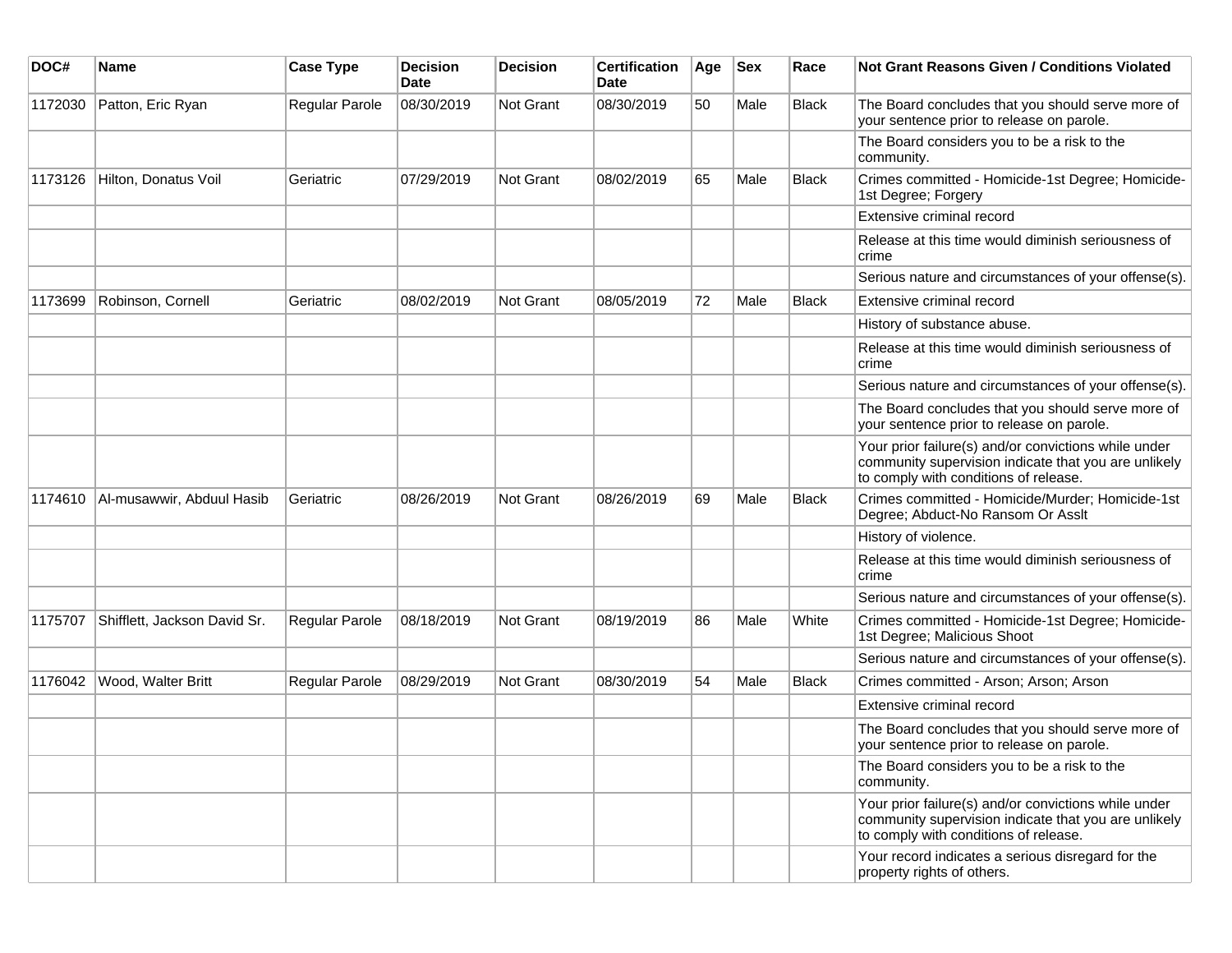| DOC#    | Name                                       | <b>Case Type</b> | <b>Decision</b><br>Date | <b>Decision</b>  | <b>Certification</b><br>Date | Age | <b>Sex</b> | Race         | <b>Not Grant Reasons Given / Conditions Violated</b>                                                                                                  |
|---------|--------------------------------------------|------------------|-------------------------|------------------|------------------------------|-----|------------|--------------|-------------------------------------------------------------------------------------------------------------------------------------------------------|
| 1176242 | Ratcliffe, Octavion Demetric               | Regular Parole   | 08/11/2019              | Not Grant        | 08/13/2019                   | 45  | Male       | <b>Black</b> | Extensive criminal record                                                                                                                             |
|         |                                            |                  |                         |                  |                              |     |            |              | Release at this time would diminish seriousness of<br>crime                                                                                           |
|         |                                            |                  |                         |                  |                              |     |            |              | The Board concludes that you should serve more of<br>your sentence prior to release on parole.                                                        |
|         |                                            |                  |                         |                  |                              |     |            |              | Your prior failure(s) and/or convictions while under<br>community supervision indicate that you are unlikely<br>to comply with conditions of release. |
| 1177520 | Ratliff, Dean Christopher                  | Regular Parole   | 08/23/2019              | <b>Not Grant</b> | 08/23/2019                   | 56  | Male       | White        | Extensive criminal record                                                                                                                             |
|         |                                            |                  |                         |                  |                              |     |            |              | History of substance abuse.                                                                                                                           |
|         |                                            |                  |                         |                  |                              |     |            |              | The Board concludes that you should serve more of<br>your sentence prior to release on parole.                                                        |
|         |                                            |                  |                         |                  |                              |     |            |              | Your prior failure(s) and/or convictions while under<br>community supervision indicate that you are unlikely<br>to comply with conditions of release. |
| 1179950 | Bustillo, Alberto                          | Geriatric        | 08/30/2019              | <b>Not Grant</b> | 08/30/2019                   | 66  | Male       | White        | Crimes committed - Homicide/Murder;<br>Homicide/Murder                                                                                                |
|         |                                            |                  |                         |                  |                              |     |            |              | Release at this time would diminish seriousness of<br>crime                                                                                           |
|         |                                            |                  |                         |                  |                              |     |            |              | Serious nature and circumstances of your offense(s).                                                                                                  |
| 1180614 | Daggett, John Franklin                     | Regular Parole   | 08/13/2019              | <b>Not Grant</b> | 08/16/2019                   | 53  | Male       | White        | No Interest in Parole                                                                                                                                 |
| 1180819 | Vinson, John Carroll Jr.                   | Regular Parole   | 07/31/2019              | Not Grant        | 08/02/2019                   | 74  | Male       | White        | Other                                                                                                                                                 |
|         |                                            |                  |                         |                  |                              |     |            |              | Release at this time would diminish seriousness of<br>crime                                                                                           |
|         |                                            |                  |                         |                  |                              |     |            |              | Serious nature and circumstances of your offense(s).                                                                                                  |
| 1181916 | Diggs, Rafael Da'Dora Juwan Regular Parole |                  | 07/31/2019              | <b>Not Grant</b> | 08/02/2019                   | 56  | Male       | Black        | Extensive criminal record                                                                                                                             |
|         |                                            |                  |                         |                  |                              |     |            |              | History of violence.                                                                                                                                  |
|         |                                            |                  |                         |                  |                              |     |            |              | Release at this time would diminish seriousness of<br>crime                                                                                           |
|         |                                            |                  |                         |                  |                              |     |            |              | Serious nature and circumstances of your offense(s).                                                                                                  |
|         |                                            |                  |                         |                  |                              |     |            |              | The Board considers you to be a risk to the<br>community.                                                                                             |
|         |                                            |                  |                         |                  |                              |     |            |              | Your prior failure(s) and/or convictions while under<br>community supervision indicate that you are unlikely<br>to comply with conditions of release. |
| 1182146 | Brooks, Eugene Antonio                     | Regular Parole   | 08/29/2019              | Not Grant        | 08/30/2019                   | 54  | Male       | <b>Black</b> | Crimes committed - Kidnap/Abduct; Kidnap/Abduct;<br>Sex Assault, Rape                                                                                 |
|         |                                            |                  |                         |                  |                              |     |            |              | Release at this time would diminish seriousness of<br>crime                                                                                           |
|         |                                            |                  |                         |                  |                              |     |            |              | Serious nature and circumstances of your offense(s).                                                                                                  |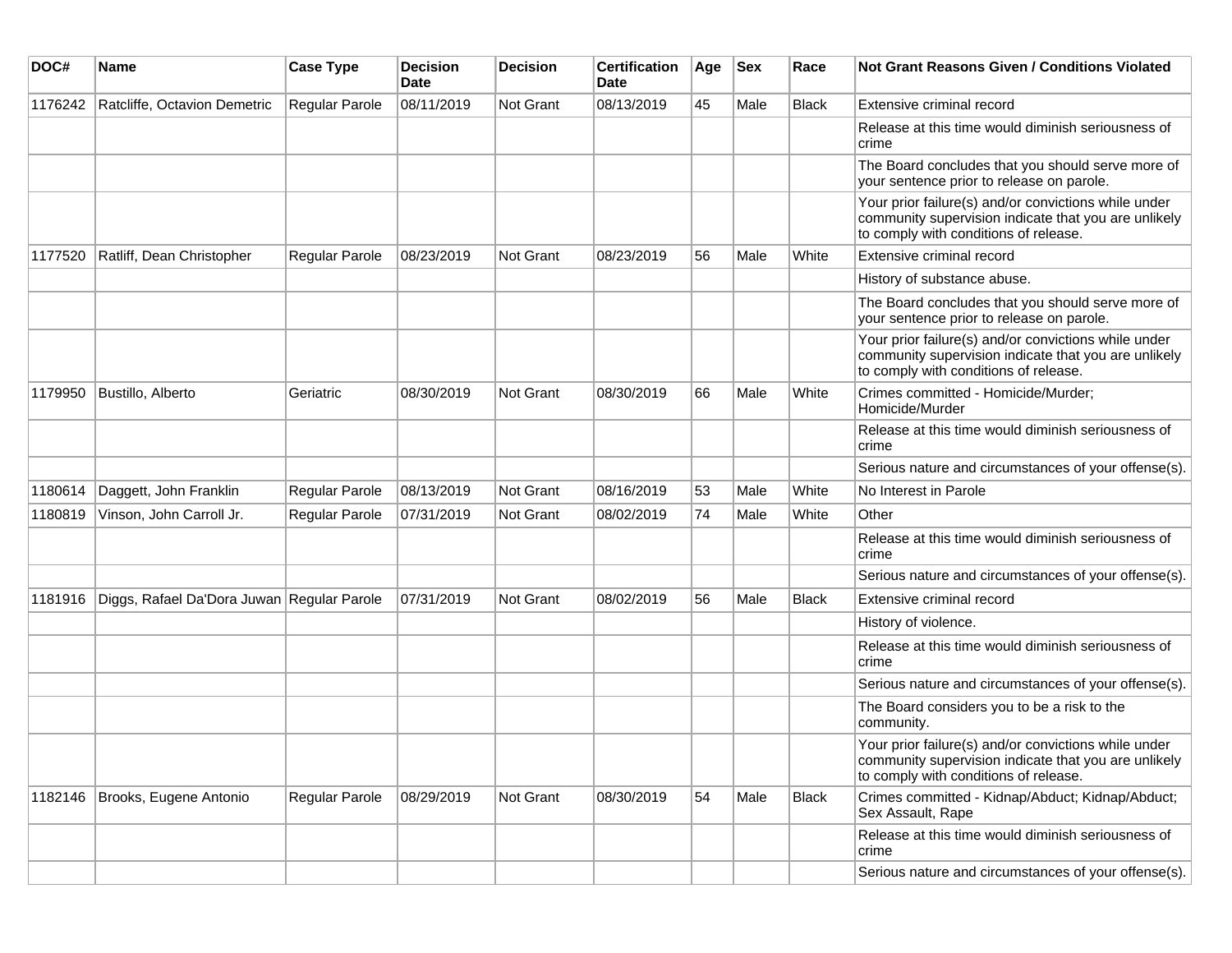| DOC#    | <b>Name</b>               | <b>Case Type</b> | <b>Decision</b><br><b>Date</b> | <b>Decision</b>  | <b>Certification</b><br>Date | Age | <b>Sex</b>   | Race         | <b>Not Grant Reasons Given / Conditions Violated</b>                                                                                           |
|---------|---------------------------|------------------|--------------------------------|------------------|------------------------------|-----|--------------|--------------|------------------------------------------------------------------------------------------------------------------------------------------------|
| 1182232 | Strother, Rodney Neil Jr. | Regular Parole   | 07/28/2019                     | Not Grant        | 08/02/2019                   | 53  | Male         | White        | Crimes committed - (Attempted)Carnal Know: Of<br>Child 13-14Y: W/O Force; Assault: (Misdemeanor);<br>Indecent Liberties: W/Child By Parent/Etc |
|         |                           |                  |                                |                  |                              |     |              |              | Release at this time would diminish seriousness of<br>crime                                                                                    |
| 1182252 | Baskerville, Harvey Lee   | Regular Parole   | 08/29/2019                     | Not Grant        | 08/30/2019                   | 45  | Male         | Black        | Crimes committed - Homicide-1st Degree; Homicide-<br>2Nd-Degree; Robbery                                                                       |
|         |                           |                  |                                |                  |                              |     |              |              | History of violence.                                                                                                                           |
|         |                           |                  |                                |                  |                              |     |              |              | Release at this time would diminish seriousness of<br>crime                                                                                    |
| 1182412 | Crider, Carroll Earman    | Geriatric        | 07/29/2019                     | Not Grant        | 08/02/2019                   | 68  | Male         | White        | Crimes committed - Object Sexual Penetration: By<br>Force Or Helpless; Object Sexual Penetration: By<br>Force Or Helpless                      |
|         |                           |                  |                                |                  |                              |     |              |              | Release at this time would diminish seriousness of<br>crime                                                                                    |
|         |                           |                  |                                |                  |                              |     |              |              | Serious nature and circumstances of your offense(s).                                                                                           |
| 1184092 | Cooper, Dawn Patricia     | Geriatric        | 08/28/2019                     | Not Grant        | 08/28/2019                   | 65  | Female Black |              | Crimes committed - Homicide-1st Degree; Homicide-<br>1st Degree; Malicious Wounding                                                            |
|         |                           |                  |                                |                  |                              |     |              |              | Serious nature and circumstances of your offense(s).                                                                                           |
|         |                           |                  |                                |                  |                              |     |              |              | The Board considers you to be a risk to the<br>community.                                                                                      |
| 1185478 | Smith, Harry Jr.          | Geriatric        | 07/28/2019                     | <b>Not Grant</b> | 08/02/2019                   | 68  | Male         | <b>Black</b> | Crimes committed - Homicide-1st Degree                                                                                                         |
|         |                           |                  |                                |                  |                              |     |              |              | Release at this time would diminish seriousness of<br>crime                                                                                    |
|         |                           |                  |                                |                  |                              |     |              |              | Serious nature and circumstances of your offense(s).                                                                                           |
|         |                           |                  |                                |                  |                              |     |              |              | The Board considers you to be a risk to the<br>community.                                                                                      |
| 1187998 | Maynard, Ronald Paul      | Geriatric        | 08/29/2019                     | Not Grant        | 08/30/2019                   | 63  | Male         | White        | Crimes committed - Sodomy: By Force Or Victim<br>Helplessness; Aggravated Sexual Battery: Victim<br><13 Yrs; Drugs: Possess Sch I Or li        |
|         |                           |                  |                                |                  |                              |     |              |              | Release at this time would diminish seriousness of<br>crime                                                                                    |
|         |                           |                  |                                |                  |                              |     |              |              | The Board considers you to be a risk to the<br>community.                                                                                      |
| 1188316 | Evangelista, Otilioubaldo | Geriatric        | 08/19/2019                     | Not Grant        | 08/21/2019                   | 65  | Male         | <b>Black</b> | Crimes committed - Rape: Intercourse By<br>Force/Threat/Intimidation; Abduction: Of Person W/<br>Intent To Defile                              |
|         |                           |                  |                                |                  |                              |     |              |              | Release at this time would diminish seriousness of<br>crime                                                                                    |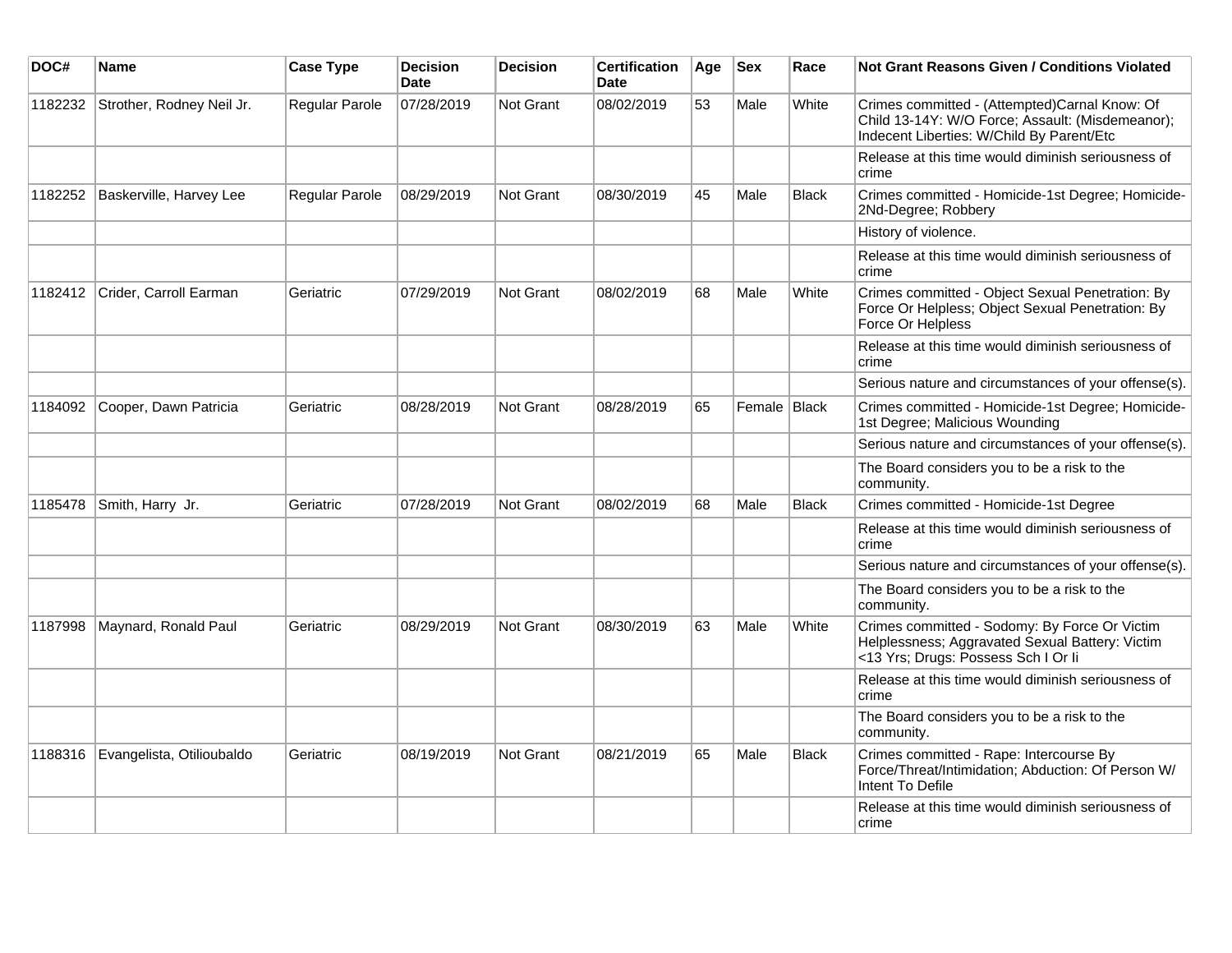| DOC#    | Name                       | <b>Case Type</b>      | <b>Decision</b><br><b>Date</b> | <b>Decision</b>  | <b>Certification</b><br><b>Date</b> | Age | <b>Sex</b>   | Race         | <b>Not Grant Reasons Given / Conditions Violated</b>                                                                                                                             |
|---------|----------------------------|-----------------------|--------------------------------|------------------|-------------------------------------|-----|--------------|--------------|----------------------------------------------------------------------------------------------------------------------------------------------------------------------------------|
| 1190379 | Crider, John Daniel        | Geriatric             | 08/21/2019                     | <b>Not Grant</b> | 08/21/2019                          | 76  | Male         | White        | Crimes committed - Indecent Liberties: W/Child By<br>Parent/Etc, 2+Off; Indecent Liberties: W/Child By<br>Parent/Etc, 2+Off; Indecent Liberties: W/Child By<br>Parent/Etc, 2+Off |
|         |                            |                       |                                |                  |                                     |     |              |              | Release at this time would diminish seriousness of<br>crime                                                                                                                      |
|         |                            |                       |                                |                  |                                     |     |              |              | Serious nature and circumstances of your offense(s).                                                                                                                             |
|         |                            |                       |                                |                  |                                     |     |              |              | The Board considers you to be a risk to the<br>community.                                                                                                                        |
| 1191017 | Carter, Charles Murray     | <b>Regular Parole</b> | 08/12/2019                     | <b>Not Grant</b> | 08/13/2019                          | 36  | Male         | White        | Release at this time would diminish seriousness of<br>crime                                                                                                                      |
|         |                            |                       |                                |                  |                                     |     |              |              | Serious nature and circumstances of your offense(s).                                                                                                                             |
|         |                            |                       |                                |                  |                                     |     |              |              | The Board concludes that you should serve more of<br>your sentence prior to release on parole.                                                                                   |
|         |                            |                       |                                |                  |                                     |     |              |              | The Board considers you to be a risk to the<br>community.                                                                                                                        |
| 1191148 | Elder, Timothy Preston     | Geriatric             | 08/07/2019                     | Not Grant        | 08/12/2019                          | 63  | Male         | White        | Crimes committed - Sodomy: By Force Or Victim<br>Helplessness; Sodomy: By Force Or Victim<br>Helplessness; Aggravated Sexual Battery: Victim<br>Incapacity/Etc                   |
|         |                            |                       |                                |                  |                                     |     |              |              | Release at this time would diminish seriousness of<br>crime                                                                                                                      |
| 1191951 | Blackwell, Sheree Ellen    | <b>Regular Parole</b> | 08/29/2019                     | Not Grant        | 08/30/2019                          | 64  | Female White |              | Release at this time would diminish seriousness of<br>crime                                                                                                                      |
|         |                            |                       |                                |                  |                                     |     |              |              | Serious nature and circumstances of your offense(s).                                                                                                                             |
|         |                            |                       |                                |                  |                                     |     |              |              | The Board concludes that you should serve more of<br>your sentence prior to release on parole.                                                                                   |
| 1192246 | Dapron, Joseph Anthony Sr. | Geriatric             | 07/30/2019                     | <b>Not Grant</b> | 08/02/2019                          | 84  | Male         | White        | Crimes committed - Possess Obscene Material With<br>Minor, Felony; Child Pornography: Possess, 2+ Off;<br>Child Pornography: Possess, 2+ Off                                     |
|         |                            |                       |                                |                  |                                     |     |              |              | History of violence.                                                                                                                                                             |
|         |                            |                       |                                |                  |                                     |     |              |              | Serious nature and circumstances of your offense(s).                                                                                                                             |
| 1195177 | Roper, Donald H            | <b>Regular Parole</b> | 08/22/2019                     | <b>Not Grant</b> | 08/23/2019                          | 53  | Male         | <b>Black</b> | History of violence.                                                                                                                                                             |
|         |                            |                       |                                |                  |                                     |     |              |              | Release at this time would diminish seriousness of<br>crime                                                                                                                      |
|         |                            |                       |                                |                  |                                     |     |              |              | Serious nature and circumstances of your offense(s).                                                                                                                             |
|         |                            |                       |                                |                  |                                     |     |              |              | The Board concludes that you should serve more of<br>your sentence prior to release on parole.                                                                                   |
|         |                            |                       |                                |                  |                                     |     |              |              | The Board considers you to be a risk to the<br>community.                                                                                                                        |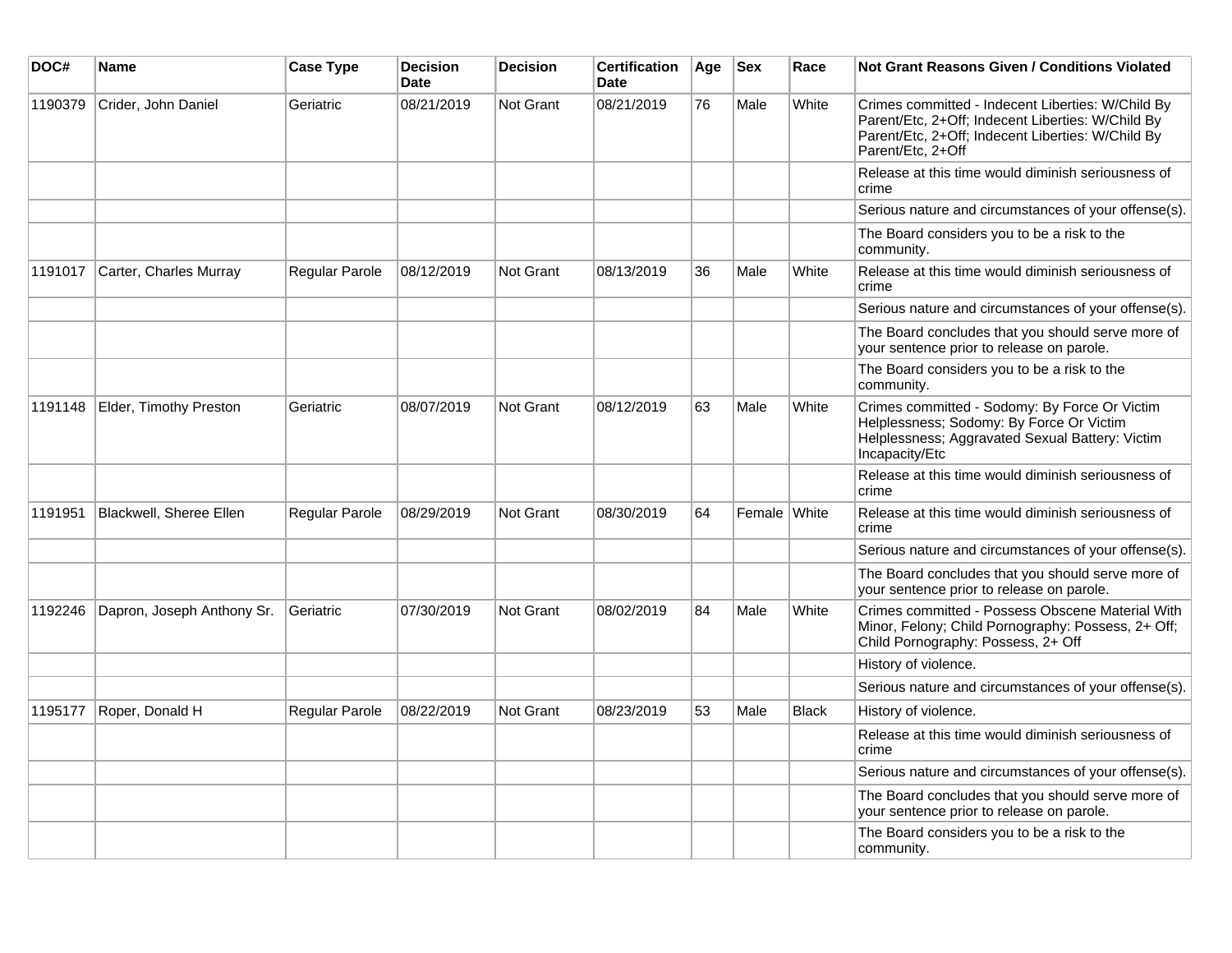| DOC#    | <b>Name</b>           | <b>Case Type</b> | <b>Decision</b><br><b>Date</b> | <b>Decision</b>  | <b>Certification</b><br><b>Date</b> | Age | <b>Sex</b> | Race  | Not Grant Reasons Given / Conditions Violated                                                                                                                                       |
|---------|-----------------------|------------------|--------------------------------|------------------|-------------------------------------|-----|------------|-------|-------------------------------------------------------------------------------------------------------------------------------------------------------------------------------------|
| 1196524 | Varish, Richard Louis | Geriatric        | 08/29/2019                     | Not Grant        | 08/30/2019                          | 82  | Male       | White | Crimes committed - Sexually Explicit Items: Produce<br>Material W/Minor; Sexually Explicit Items: Produce<br>Material W/Minor; Sexually Explicit Items: Produce<br>Material W/Minor |
|         |                       |                  |                                |                  |                                     |     |            |       | Extensive criminal record                                                                                                                                                           |
|         |                       |                  |                                |                  |                                     |     |            |       | History of violence.                                                                                                                                                                |
|         |                       |                  |                                |                  |                                     |     |            |       | Release at this time would diminish seriousness of<br>crime                                                                                                                         |
|         |                       |                  |                                |                  |                                     |     |            |       | Serious nature and circumstances of your offense(s).                                                                                                                                |
|         |                       |                  |                                |                  |                                     |     |            |       | The Board considers you to be a risk to the<br>community.                                                                                                                           |
| 1197784 | Oliver, Joseph Donald | Geriatric        | 08/29/2019                     | Not Grant        | 08/30/2019                          | 70  | Male       | White | Crimes committed - (Attempted)Capital Murder: Law<br>Enforcement Officer; (Attempted)Capital Murder:<br>Law Enforcement Officer; Firearm: Possess By Non<br>Violent Felon, >10 Yrs  |
|         |                       |                  |                                |                  |                                     |     |            |       | Release at this time would diminish seriousness of<br>crime                                                                                                                         |
|         |                       |                  |                                |                  |                                     |     |            |       | Serious nature and circumstances of your offense(s).                                                                                                                                |
|         |                       |                  |                                |                  |                                     |     |            |       | The Board considers you to be a risk to the<br>community.                                                                                                                           |
| 1198947 | Cable, Brian Conley   | Geriatric        | 08/29/2019                     | <b>Not Grant</b> | 08/30/2019                          | 65  | Male       | White | Crimes committed - Aggravated Sexual Battery:<br>Victim <13 Yrs; Aggravated Sexual Battery: Victim<br><13 Yrs; Rape: Intercourse W/ Victim <13 Yrs                                  |
|         |                       |                  |                                |                  |                                     |     |            |       | Release at this time would diminish seriousness of<br>crime                                                                                                                         |
|         |                       |                  |                                |                  |                                     |     |            |       | Serious nature and circumstances of your offense(s).                                                                                                                                |
|         |                       |                  |                                |                  |                                     |     |            |       | The Board considers you to be a risk to the<br>community.                                                                                                                           |
| 1200137 | Elliott, Walter Lee   | Geriatric        | 08/17/2019                     | Not Grant        | 08/19/2019                          | 77  | Male       | Black | Crimes committed - Carnal Know: Of Child 13-14Y:<br>W/O Force; Aggravated Sexual Battery: Victim <13<br>Yrs; Rape: Intercourse W/ Victim <13 Yrs                                    |
|         |                       |                  |                                |                  |                                     |     |            |       | Extensive criminal record                                                                                                                                                           |
|         |                       |                  |                                |                  |                                     |     |            |       | Release at this time would diminish seriousness of<br>crime                                                                                                                         |
|         |                       |                  |                                |                  |                                     |     |            |       | Serious nature and circumstances of your offense(s).                                                                                                                                |
|         |                       |                  |                                |                  |                                     |     |            |       | The Board concludes that you should serve more of<br>your sentence prior to release on parole.                                                                                      |
|         |                       |                  |                                |                  |                                     |     |            |       | The Board considers you to be a risk to the<br>community.                                                                                                                           |
|         |                       |                  |                                |                  |                                     |     |            |       | Your prior failure(s) and/or convictions while under<br>community supervision indicate that you are unlikely<br>to comply with conditions of release.                               |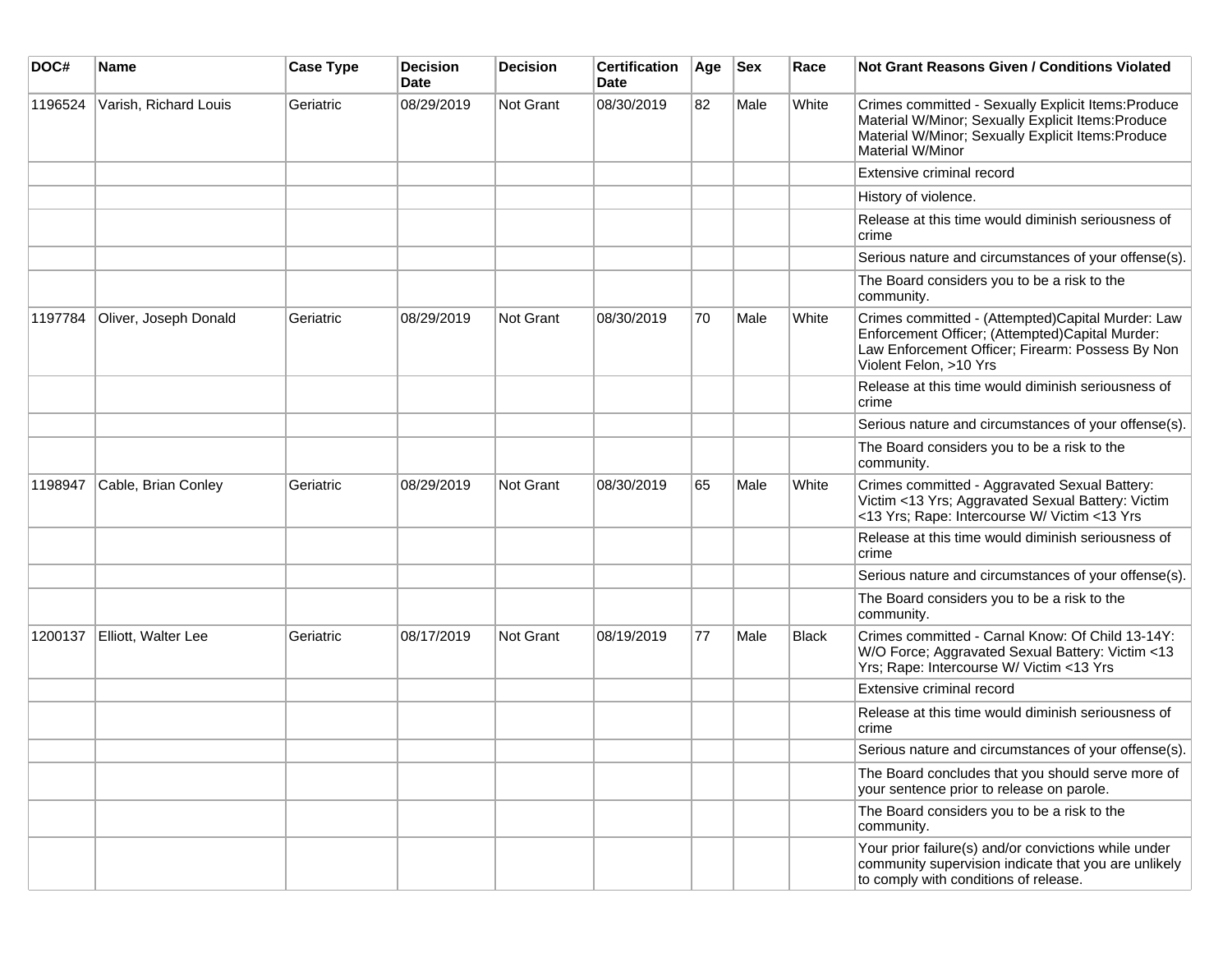| DOC#    | <b>Name</b>                 | <b>Case Type</b>    | <b>Decision</b><br>Date | <b>Decision</b> | <b>Certification</b><br>Date | Age | <b>Sex</b> | Race         | Not Grant Reasons Given / Conditions Violated                                                                                                                                  |
|---------|-----------------------------|---------------------|-------------------------|-----------------|------------------------------|-----|------------|--------------|--------------------------------------------------------------------------------------------------------------------------------------------------------------------------------|
| 1201213 | Coff, Darren Thomas         | <b>Board Review</b> | 07/29/2019              | Not Grant       | 08/02/2019                   | 33  | Male       | White        | Release at this time would diminish seriousness of<br>crime                                                                                                                    |
|         |                             |                     |                         |                 |                              |     |            |              | Your prior failure(s) and/or convictions while under<br>community supervision indicate that you are unlikely<br>to comply with conditions of release.                          |
| 1201280 | Shell, Robert Edward        | Geriatric           | 08/05/2019              | Not Grant       | 08/08/2019                   | 72  | Male       | White        | Crimes committed - Manslaughter: Involuntary;<br>(Attempted) Object Sexual Penetration: By Force Or<br>Helpless; (Attempted)Object Sexual Penetration: By<br>Force Or Helpless |
|         |                             |                     |                         |                 |                              |     |            |              | Release at this time would diminish seriousness of<br>crime                                                                                                                    |
|         |                             |                     |                         |                 |                              |     |            |              | Serious nature and circumstances of your offense(s).                                                                                                                           |
| 1201822 | Dudley, James William Jr.   | Geriatric           | 08/21/2019              | Not Grant       | 08/22/2019                   | 71  | Male       | White        | Crimes committed - Sex Assault, Rape; Forcible<br>Sodomy; Fraud                                                                                                                |
|         |                             |                     |                         |                 |                              |     |            |              | Extensive criminal record                                                                                                                                                      |
|         |                             |                     |                         |                 |                              |     |            |              | History of violence.                                                                                                                                                           |
|         |                             |                     |                         |                 |                              |     |            |              | Release at this time would diminish seriousness of<br>crime                                                                                                                    |
|         |                             |                     |                         |                 |                              |     |            |              | The Board concludes that you should serve more of<br>your sentence prior to release on parole.                                                                                 |
|         |                             |                     |                         |                 |                              |     |            |              | The Board considers you to be a risk to the<br>community.                                                                                                                      |
| 1202885 | Justice, Ricky Lewis        | Geriatric           | 08/29/2019              | Not Grant       | 08/30/2019                   | 67  | Male       | White        | Release at this time would diminish seriousness of<br>crime                                                                                                                    |
|         |                             |                     |                         |                 |                              |     |            |              | Serious nature and circumstances of your offense(s).                                                                                                                           |
|         |                             |                     |                         |                 |                              |     |            |              | The Board concludes that you should serve more of<br>your sentence prior to release on parole.                                                                                 |
| 1205660 | Mann, James Garland         | Geriatric           | 08/16/2019              | Not Grant       | 08/16/2019                   | 69  | Male       | White        | Crimes committed - Murder: 1st Degree                                                                                                                                          |
|         |                             |                     |                         |                 |                              |     |            |              | Serious nature and circumstances of your offense(s).                                                                                                                           |
| 1206452 | Harris, Craig Anthony Sr.   | Geriatric           | 08/20/2019              | Not Grant       | 08/21/2019                   | 60  | Male       | <b>Black</b> | Extensive criminal record                                                                                                                                                      |
|         |                             |                     |                         |                 |                              |     |            |              | Release at this time would diminish seriousness of<br>crime                                                                                                                    |
|         |                             |                     |                         |                 |                              |     |            |              | The Board considers you to be a risk to the<br>community.                                                                                                                      |
|         | 1206708 Pannell, Mack Wayne | Geriatric           | 08/24/2019              | Not Grant       | 08/26/2019                   | 60  | Male       | Black        | History of violence.                                                                                                                                                           |
|         |                             |                     |                         |                 |                              |     |            |              | Release at this time would diminish seriousness of<br>crime                                                                                                                    |
|         |                             |                     |                         |                 |                              |     |            |              | Serious nature and circumstances of your offense(s).                                                                                                                           |
|         |                             |                     |                         |                 |                              |     |            |              | The Board concludes that you should serve more of<br>your sentence prior to release on parole.                                                                                 |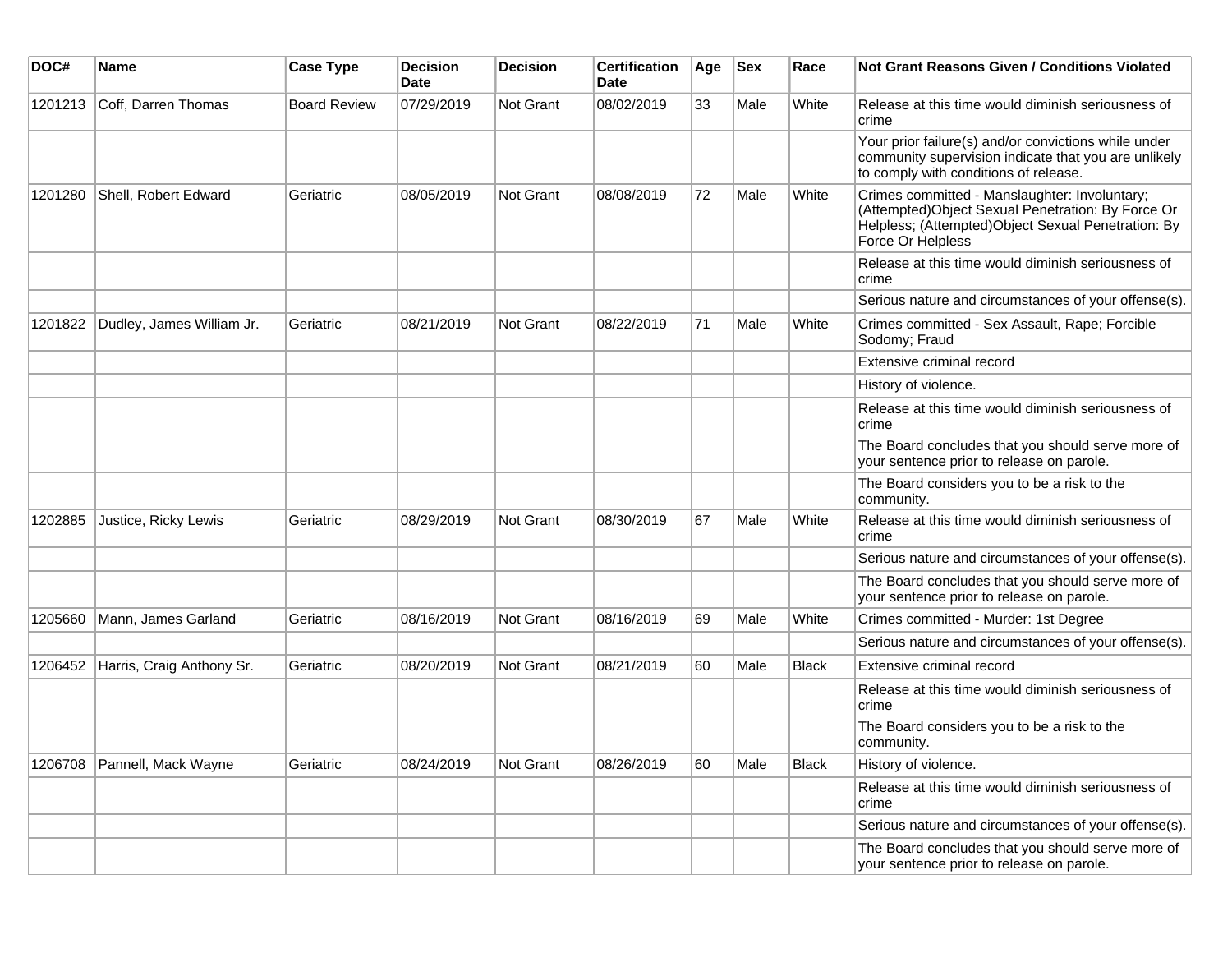| DOC#    | <b>Name</b>           | <b>Case Type</b> | <b>Decision</b><br>Date | <b>Decision</b>  | <b>Certification</b><br>Date | Age | <b>Sex</b> | Race  | <b>Not Grant Reasons Given / Conditions Violated</b>                                                                                                              |
|---------|-----------------------|------------------|-------------------------|------------------|------------------------------|-----|------------|-------|-------------------------------------------------------------------------------------------------------------------------------------------------------------------|
| 1213633 | Dyer, Dennis Reed     | Regular Parole   | 08/08/2019              | <b>Not Grant</b> | 08/12/2019                   | 65  | Male       | White | Crimes committed - Indecent Liberties: W/ Child                                                                                                                   |
|         |                       |                  |                         |                  |                              |     |            |       | Release at this time would diminish seriousness of<br>crime                                                                                                       |
|         |                       |                  |                         |                  |                              |     |            |       | Serious nature and circumstances of your offense(s).                                                                                                              |
|         |                       |                  |                         |                  |                              |     |            |       | The Board concludes that you should serve more of<br>your sentence prior to release on parole.                                                                    |
|         |                       |                  |                         |                  |                              |     |            |       | The Board considers you to be a risk to the<br>community.                                                                                                         |
|         |                       |                  |                         |                  |                              |     |            |       | Your prior failure(s) and/or convictions while under<br>community supervision indicate that you are unlikely<br>to comply with conditions of release.             |
| 1302026 | Flood, Joseph Paul    | Geriatric        | 08/07/2019              | <b>Not Grant</b> | 08/13/2019                   | 72  | Male       | Black | Crimes committed -                                                                                                                                                |
|         |                       |                  |                         |                  |                              |     |            |       | Release at this time would diminish seriousness of<br>crime                                                                                                       |
|         |                       |                  |                         |                  |                              |     |            |       | Serious nature and circumstances of your offense(s).                                                                                                              |
|         |                       |                  |                         |                  |                              |     |            |       | The Board considers you to be a risk to the<br>community.                                                                                                         |
| 1319200 | Turner, Ronald Wayne  | Geriatric        | 07/27/2019              | Not Grant        | 08/02/2019                   | 61  | Male       | White | Release at this time would diminish seriousness of<br>crime                                                                                                       |
|         |                       |                  |                         |                  |                              |     |            |       | Serious nature and circumstances of your offense(s).                                                                                                              |
| 1393972 | Morrill, Gene Raymond | Regular Parole   | 08/19/2019              | Not Grant        | 08/21/2019                   | 69  | Male       | White | Crimes committed - (Attempted)Indecent Liberties:<br>W/Child <15Y; (Attempted)Indecent Liberties:<br>W/Child <15Y; (Attempted)Indecent Liberties:<br>W/Child <15Y |
|         |                       |                  |                         |                  |                              |     |            |       | History of violence.                                                                                                                                              |
|         |                       |                  |                         |                  |                              |     |            |       | Release at this time would diminish seriousness of<br>crime                                                                                                       |
|         |                       |                  |                         |                  |                              |     |            |       | The Board considers you to be a risk to the<br>community.                                                                                                         |
|         |                       |                  |                         |                  |                              |     |            |       | Your prior failure(s) and/or convictions while under<br>community supervision indicate that you are unlikely<br>to comply with conditions of release.             |
| 1399548 | Benson, James Matthew | Geriatric        | 08/29/2019              | Not Grant        | 08/30/2019                   | 66  | Male       | White | Crimes committed - Object Sexual Penetration: By<br>Force Or Helpless                                                                                             |
|         |                       |                  |                         |                  |                              |     |            |       | Extensive criminal record                                                                                                                                         |
|         |                       |                  |                         |                  |                              |     |            |       | History of substance abuse.                                                                                                                                       |
|         |                       |                  |                         |                  |                              |     |            |       | Release at this time would diminish seriousness of<br>crime                                                                                                       |
|         |                       |                  |                         |                  |                              |     |            |       | Serious nature and circumstances of your offense(s).                                                                                                              |
|         |                       |                  |                         |                  |                              |     |            |       | The Board concludes that you should serve more of<br>your sentence prior to release on parole.                                                                    |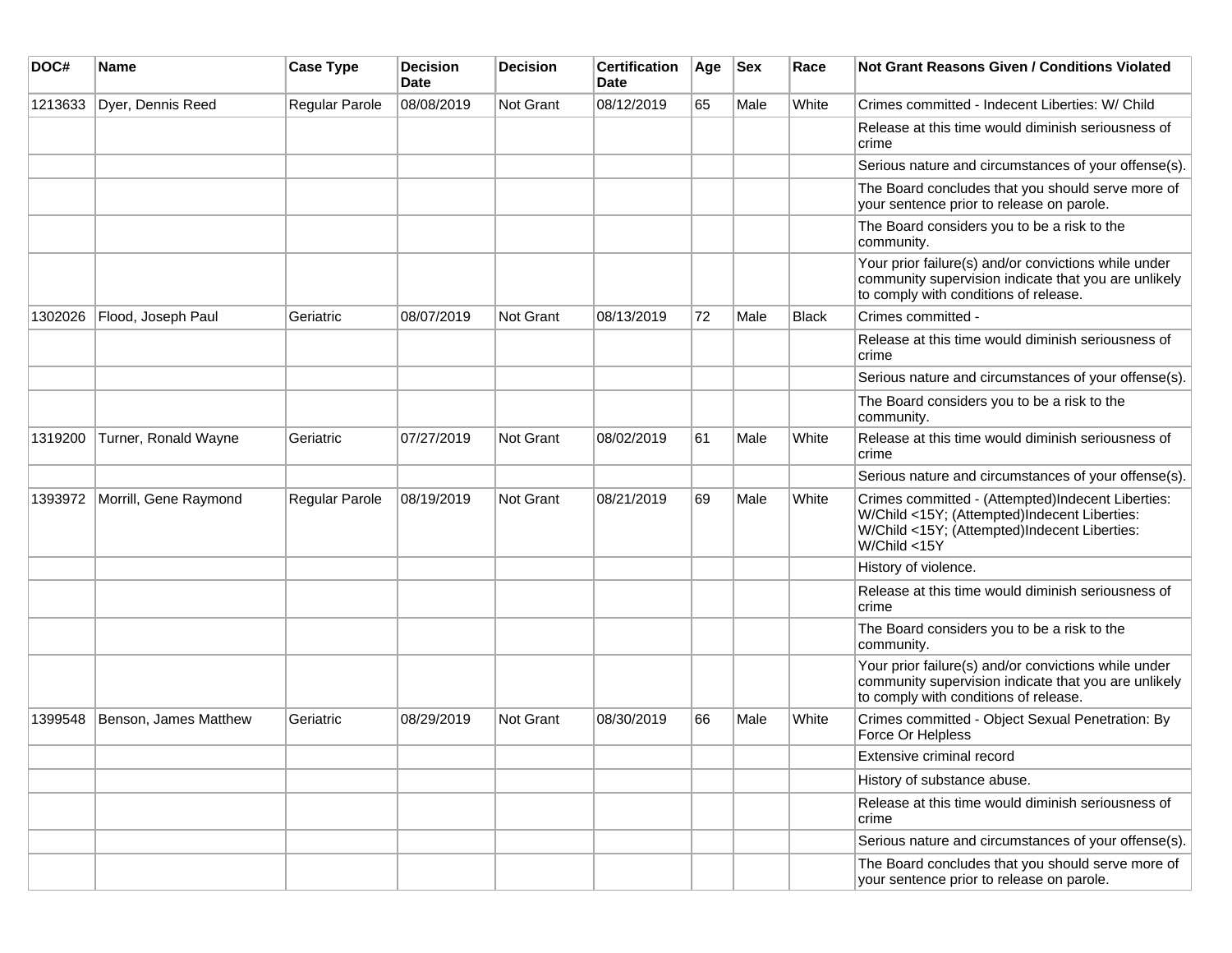| DOC#    | Name                                    | <b>Case Type</b> | <b>Decision</b><br><b>Date</b> | <b>Decision</b> | <b>Certification</b><br><b>Date</b> | Age | <b>Sex</b> | Race         | <b>Not Grant Reasons Given / Conditions Violated</b>                                                                                                           |
|---------|-----------------------------------------|------------------|--------------------------------|-----------------|-------------------------------------|-----|------------|--------------|----------------------------------------------------------------------------------------------------------------------------------------------------------------|
| 1399548 | Benson, James Matthew                   | Geriatric        | 08/29/2019                     | Not Grant       | 08/30/2019                          | 66  | Male       | White        | The Board considers you to be a risk to the<br>community.                                                                                                      |
| 1404401 | Garcia, Hector Lizandro                 | Geriatric        | 07/29/2019                     | Not Grant       | 08/02/2019                          | 62  | Male       | White        | Crimes committed - Object Sexual Penetration: By<br>Force Or Helpless                                                                                          |
|         |                                         |                  |                                |                 |                                     |     |            |              | Release at this time would diminish seriousness of<br>crime                                                                                                    |
| 1406189 | Robey, William Leonard                  | Geriatric        | 08/09/2019                     | Not Grant       | 08/12/2019                          | 81  | Male       | White        | Crimes committed - Aggravated Sexual Battery:<br>Victim <13 Yrs; Indecent Liberties: W/Child <15Y;<br>Labor/Custody: Endanger/Cruelly Treat Child              |
|         |                                         |                  |                                |                 |                                     |     |            |              | Release at this time would diminish seriousness of<br>crime                                                                                                    |
|         |                                         |                  |                                |                 |                                     |     |            |              | Serious nature and circumstances of your offense(s).                                                                                                           |
| 1409601 | Rogers, Phillip Ransom                  | Geriatric        | 08/06/2019                     | Not Grant       | 08/08/2019                          | 68  | Male       | <b>Black</b> | History of violence.                                                                                                                                           |
|         |                                         |                  |                                |                 |                                     |     |            |              | Release at this time would diminish seriousness of<br>crime                                                                                                    |
|         |                                         |                  |                                |                 |                                     |     |            |              | Serious nature and circumstances of your offense(s).                                                                                                           |
|         |                                         |                  |                                |                 |                                     |     |            |              | The Board concludes that you should serve more of<br>your sentence prior to release on parole.                                                                 |
|         |                                         |                  |                                |                 |                                     |     |            |              | The Board considers you to be a risk to the<br>community.                                                                                                      |
| 1411983 | Olah, Charles Joseph Sr.                | Geriatric        | 08/30/2019                     | Not Grant       | 08/30/2019                          | 76  | Male       | White        | Crimes committed - Rape: Intercourse By<br>Force/Threat/Intimidation; Sodomy: By Force Or<br>Victim Helplessness; Aggravated Sexual Battery:<br>Victim <13 Yrs |
|         |                                         |                  |                                |                 |                                     |     |            |              | Release at this time would diminish seriousness of<br>crime                                                                                                    |
|         |                                         |                  |                                |                 |                                     |     |            |              | Serious nature and circumstances of your offense(s).                                                                                                           |
|         |                                         |                  |                                |                 |                                     |     |            |              | The Board considers you to be a risk to the<br>community.                                                                                                      |
| 1413874 | Taylor, Lawrence Tower                  | Regular Parole   | 07/30/2019                     | Not Grant       | 08/02/2019                          | 74  | Male       | White        | Crimes committed - Sodomy: Victim <13 Yrs;<br>Aggravated Sexual Battery: Victim <13 Yrs; Indecent<br>Liberties: W/Child By Parent/Etc                          |
|         |                                         |                  |                                |                 |                                     |     |            |              | Release at this time would diminish seriousness of<br>crime                                                                                                    |
|         |                                         |                  |                                |                 |                                     |     |            |              | The Board considers you to be a risk to the<br>community.                                                                                                      |
| 1417303 | Smythers, Forrest Michael Jr. Geriatric |                  | 08/16/2019                     | Not Grant       | 08/16/2019                          | 64  | Male       | White        | Release at this time would diminish seriousness of<br>crime                                                                                                    |
|         |                                         |                  |                                |                 |                                     |     |            |              | Serious nature and circumstances of your offense(s).                                                                                                           |
| 1418238 | Dannenberg, Michael Earl                | Geriatric        | 08/13/2019                     | Not Grant       | 08/16/2019                          | 62  | Male       | White        | Crimes committed - Sodomy: Victim <13 Yrs; Object<br>Sexual Penetration: Victim <13 Yrs                                                                        |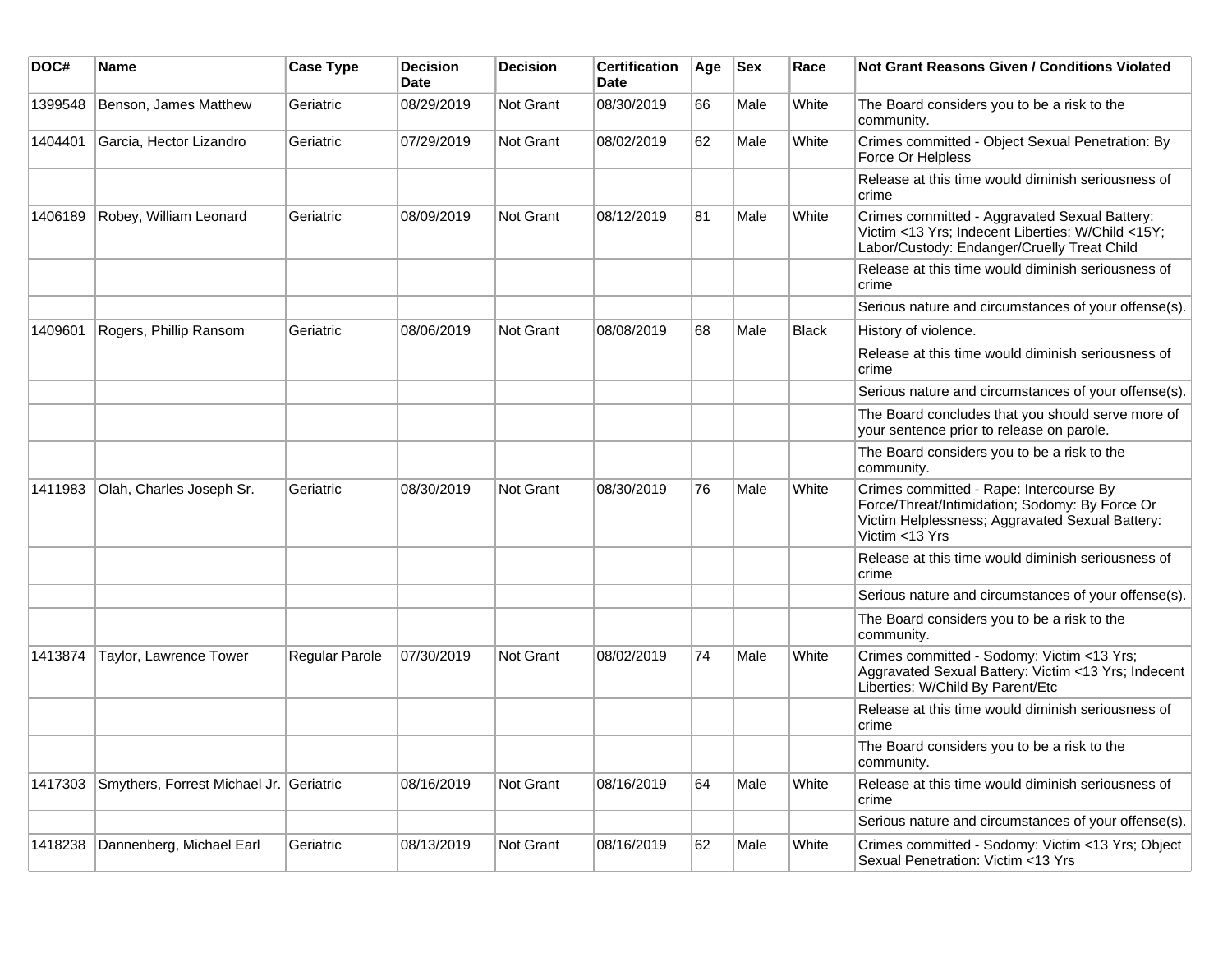| DOC#    | Name                             | <b>Case Type</b> | <b>Decision</b><br><b>Date</b> | <b>Decision</b> | <b>Certification</b><br><b>Date</b> | Age | <b>Sex</b> | Race         | <b>Not Grant Reasons Given / Conditions Violated</b>                                                                                                                       |
|---------|----------------------------------|------------------|--------------------------------|-----------------|-------------------------------------|-----|------------|--------------|----------------------------------------------------------------------------------------------------------------------------------------------------------------------------|
| 1418238 | Dannenberg, Michael Earl         | Geriatric        | 08/13/2019                     | Not Grant       | 08/16/2019                          | 62  | Male       | White        | Release at this time would diminish seriousness of<br>crime                                                                                                                |
|         |                                  |                  |                                |                 |                                     |     |            |              | Serious nature and circumstances of your offense(s).                                                                                                                       |
|         |                                  |                  |                                |                 |                                     |     |            |              | The Board considers you to be a risk to the<br>community.                                                                                                                  |
| 1418273 | Conn, Robert Charles Jr.         | Geriatric        | 07/27/2019                     | Not Grant       | 08/02/2019                          | 71  | Male       | White        | Considering your offense and your institutional<br>records, the Board concludes that you should serve<br>more of your sentence before being paroled.                       |
|         |                                  |                  |                                |                 |                                     |     |            |              | Crimes committed - Grand Larceny: >=\$200 Not<br>From A Person; Other Forgery Writing: Not In 18.2-<br>168 & 18.2-170; Bad Checks: 2+ In 90D W/Total >=<br>\$200           |
|         |                                  |                  |                                |                 |                                     |     |            |              | History of substance abuse.                                                                                                                                                |
|         |                                  |                  |                                |                 |                                     |     |            |              | Release at this time would diminish seriousness of<br>crime                                                                                                                |
|         |                                  |                  |                                |                 |                                     |     |            |              | The Board concludes that you should serve more of<br>your sentence prior to release on parole.                                                                             |
| 1418438 | Hayward, William Andrew          | Geriatric        | 08/17/2019                     | Not Grant       | 08/19/2019                          | 61  | Male       | Black        | History of violence.                                                                                                                                                       |
|         |                                  |                  |                                |                 |                                     |     |            |              | Release at this time would diminish seriousness of<br>crime                                                                                                                |
|         |                                  |                  |                                |                 |                                     |     |            |              | Serious nature and circumstances of your offense(s).                                                                                                                       |
| 1425527 | Wells, Carl Landes               | Geriatric        | 08/29/2019                     | Not Grant       | 08/30/2019                          | 69  | Male       | <b>Black</b> | Extensive criminal record                                                                                                                                                  |
|         |                                  |                  |                                |                 |                                     |     |            |              | Release at this time would diminish seriousness of<br>crime                                                                                                                |
|         |                                  |                  |                                |                 |                                     |     |            |              | Serious nature and circumstances of your offense(s).                                                                                                                       |
| 1434805 | Brooks, Donald Lee               | Geriatric        | 08/07/2019                     | Not Grant       | 08/07/2019                          | 77  | Male       | White        | Crimes committed - Murder: 2nd Degree; Firearm:<br>Use In Commission Of Felony, 1st Off                                                                                    |
|         |                                  |                  |                                |                 |                                     |     |            |              | Release at this time would diminish seriousness of<br>crime                                                                                                                |
|         |                                  |                  |                                |                 |                                     |     |            |              | Serious nature and circumstances of your offense(s).                                                                                                                       |
| 1447269 | Davis, Alton Kenny               | Geriatric        | 08/21/2019                     | Not Grant       | 08/22/2019                          | 68  | Male       | White        | Crimes committed - Abduction: By Force,<br>Intimidation Or Deception; Abduction: By Force,<br>Intimidation Or Deception; Rape: Intercourse By<br>Force/Threat/Intimidation |
|         |                                  |                  |                                |                 |                                     |     |            |              | Serious nature and circumstances of your offense(s).                                                                                                                       |
|         |                                  |                  |                                |                 |                                     |     |            |              | The Board considers you to be a risk to the<br>community.                                                                                                                  |
|         | 1457123 Prowant, Dale Edward Jr. | Geriatric        | 08/24/2019                     | Not Grant       | 08/26/2019                          | 71  | Male       | White        | Crimes committed - Possess Obscene Material With<br>Minor, Felony; Child Pornography: Possess, 2+ Off;<br>Child Pornography: Possess, 2+ Off                               |
|         |                                  |                  |                                |                 |                                     |     |            |              | Extensive criminal record                                                                                                                                                  |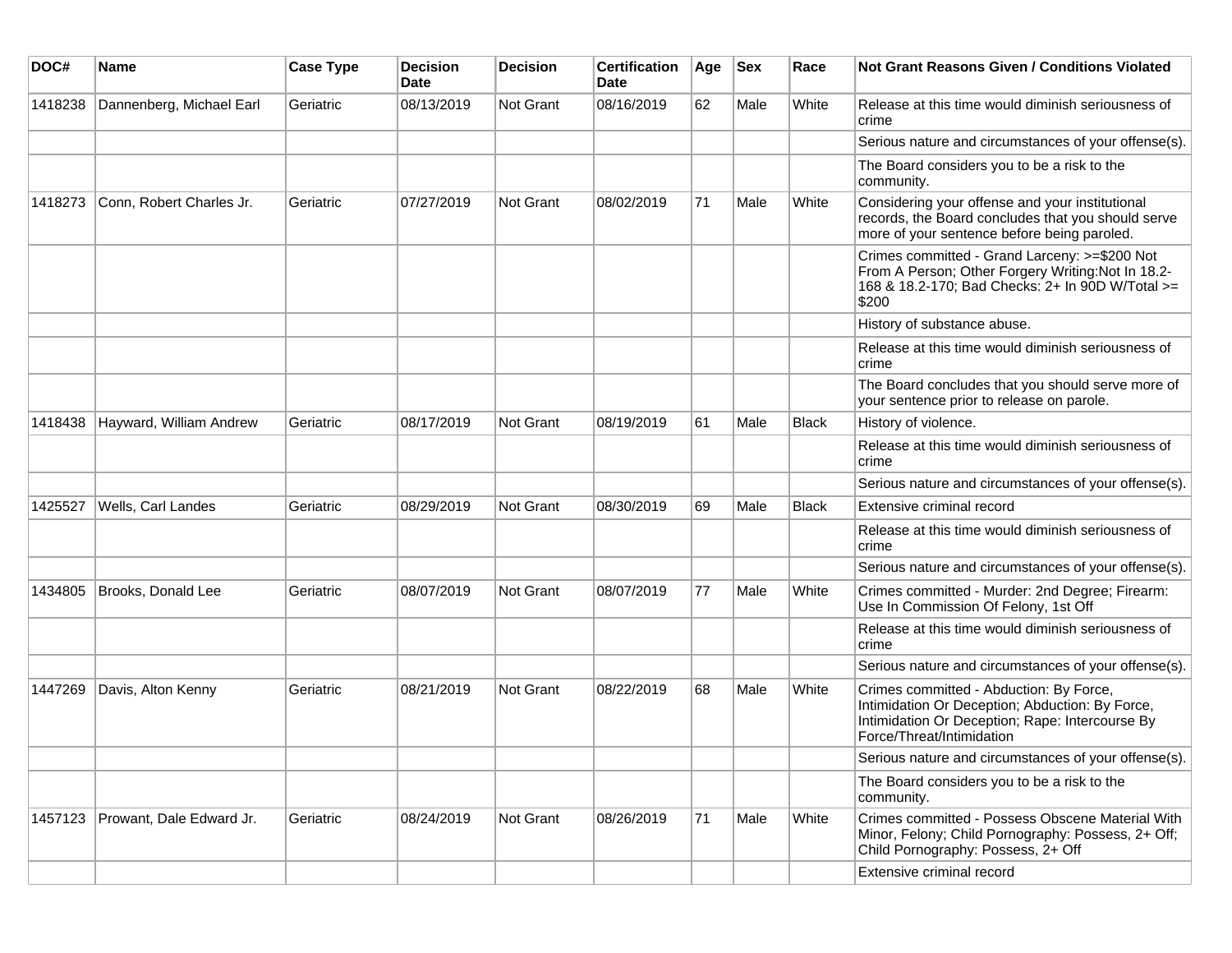| DOC#    | Name                     | <b>Case Type</b> | <b>Decision</b><br><b>Date</b> | <b>Decision</b>  | <b>Certification</b><br><b>Date</b> | Age | <b>Sex</b>     | Race                            | <b>Not Grant Reasons Given / Conditions Violated</b>                                                                                                        |
|---------|--------------------------|------------------|--------------------------------|------------------|-------------------------------------|-----|----------------|---------------------------------|-------------------------------------------------------------------------------------------------------------------------------------------------------------|
| 1457123 | Prowant, Dale Edward Jr. | Geriatric        | 08/24/2019                     | <b>Not Grant</b> | 08/26/2019                          | 71  | Male           | White                           | Release at this time would diminish seriousness of<br>crime                                                                                                 |
| 1466096 | Trevillian, Barton Dale  | Geriatric        | 08/29/2019                     | <b>Not Grant</b> | 08/30/2019                          | 68  | Male           | White                           | Release at this time would diminish seriousness of<br>crime                                                                                                 |
|         |                          |                  |                                |                  |                                     |     |                |                                 | Serious nature and circumstances of your offense(s).                                                                                                        |
|         |                          |                  |                                |                  |                                     |     |                |                                 | You need further participation in institutional work<br>and/or educational programs to indicate your positive<br>progression towards re-entry into society. |
| 1467087 | Zottoli, Edward Vincent  | Geriatric        | 08/19/2019                     | <b>Not Grant</b> | 08/21/2019                          | 68  | Male           | White                           | Crimes committed - Carnal Know: Of Child 13-14Y:<br>W/O Force; Carnal Know: Of Child 13-14Y: W/O<br>Force                                                   |
|         |                          |                  |                                |                  |                                     |     |                |                                 | Release at this time would diminish seriousness of<br>crime                                                                                                 |
|         |                          |                  |                                |                  |                                     |     |                |                                 | The Board considers you to be a risk to the<br>community.                                                                                                   |
| 1476944 | Pham, Hoat Linh          | Geriatric        | 08/08/2019                     | <b>Not Grant</b> | 08/12/2019                          | 67  | Male           | Asian or<br>Pacific<br>Islander | Crimes committed - Aggravated Sexual Battery:<br>Victim <13 Yrs; Aggravated Sexual Battery: Victim<br><13 Yrs; Aggravated Sexual Battery: Victim <13 Yrs    |
|         |                          |                  |                                |                  |                                     |     |                |                                 | Release at this time would diminish seriousness of<br>crime                                                                                                 |
|         |                          |                  |                                |                  |                                     |     |                |                                 | Serious nature and circumstances of your offense(s).                                                                                                        |
|         |                          |                  |                                |                  |                                     |     |                |                                 | The Board considers you to be a risk to the<br>community.                                                                                                   |
| 1492419 | Whited, Larry William    | Geriatric        | 08/09/2019                     | <b>Not Grant</b> | 08/12/2019                          | 68  | Male           | White                           | Release at this time would diminish seriousness of<br>crime                                                                                                 |
|         |                          |                  |                                |                  |                                     |     |                |                                 | Serious nature and circumstances of your offense(s).                                                                                                        |
|         |                          |                  |                                |                  |                                     |     |                |                                 | The Board considers you to be a risk to the<br>community.                                                                                                   |
| 1539934 | Richardson, William Earl | Geriatric        | 08/30/2019                     | <b>Not Grant</b> | 08/30/2019                          | 65  | Male           | White                           | Release at this time would diminish seriousness of<br>crime                                                                                                 |
|         |                          |                  |                                |                  |                                     |     |                |                                 | Serious nature and circumstances of your offense(s).                                                                                                        |
| 1554830 | Smith, Deborah L         | Geriatric        | 07/29/2019                     | <b>Not Grant</b> | 08/02/2019                          | 67  | Female   Black |                                 | Release at this time would diminish seriousness of<br>crime                                                                                                 |
|         |                          |                  |                                |                  |                                     |     |                |                                 | The Board concludes that you should serve more of<br>your sentence prior to release on parole.                                                              |
| 1564488 | Matthews, William Gerald | Geriatric        | 08/03/2019                     | <b>Not Grant</b> | 08/05/2019                          | 66  | Male           | White                           | Crimes committed - Aggravated Sexual Battery:<br>Victim <13 Yrs                                                                                             |
|         |                          |                  |                                |                  |                                     |     |                |                                 | Release at this time would diminish seriousness of<br>crime                                                                                                 |
|         |                          |                  |                                |                  |                                     |     |                |                                 | The Board considers you to be a risk to the<br>community.                                                                                                   |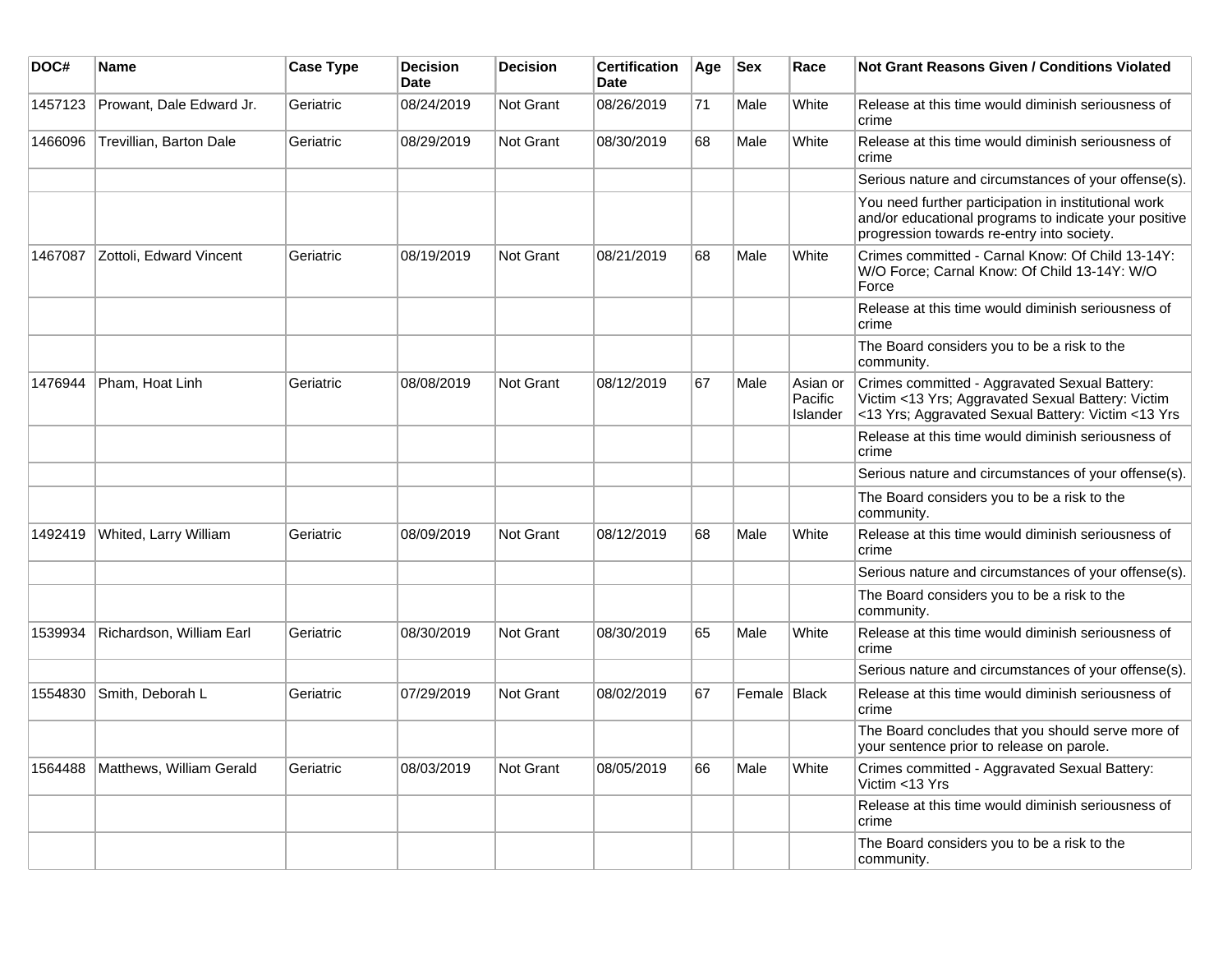| DOC#    | Name                      | <b>Case Type</b> | <b>Decision</b><br><b>Date</b> | <b>Decision</b>  | <b>Certification</b><br>Date | Age | <b>Sex</b> | Race         | Not Grant Reasons Given / Conditions Violated                                                                                                        |
|---------|---------------------------|------------------|--------------------------------|------------------|------------------------------|-----|------------|--------------|------------------------------------------------------------------------------------------------------------------------------------------------------|
| 1585948 | Hawkins, James Cornelious | Geriatric        | 08/06/2019                     | Not Grant        | 08/08/2019                   | 66  | Male       | <b>Black</b> | Crimes committed - Sexual Assault Of Child 13-14;<br>Indecent Liberties: W/Child By Parent/Etc; Produce<br>Child Porn Age <15, Offender 7+ Yrs       |
|         |                           |                  |                                |                  |                              |     |            |              | History of violence.                                                                                                                                 |
|         |                           |                  |                                |                  |                              |     |            |              | Release at this time would diminish seriousness of<br>crime                                                                                          |
|         |                           |                  |                                |                  |                              |     |            |              | Serious nature and circumstances of your offense(s).                                                                                                 |
|         |                           |                  |                                |                  |                              |     |            |              | The Board concludes that you should serve more of<br>your sentence prior to release on parole.                                                       |
|         |                           |                  |                                |                  |                              |     |            |              | The Board considers you to be a risk to the<br>community.                                                                                            |
| 1636102 | Farhan, Naseer Aatif      | Geriatric        | 07/30/2019                     | Not Grant        | 08/02/2019                   | 68  | Male       | <b>Black</b> | Release at this time would diminish seriousness of<br>crime                                                                                          |
|         |                           |                  |                                |                  |                              |     |            |              | Serious nature and circumstances of your offense(s).                                                                                                 |
|         |                           |                  |                                |                  |                              |     |            |              | The Board concludes that you should serve more of<br>your sentence prior to release on parole.                                                       |
| 1642181 | Johnson, John Louis       | Geriatric        | 08/30/2019                     | Not Grant        | 08/30/2019                   | 69  | Male       | <b>Black</b> | Release at this time would diminish seriousness of<br>crime                                                                                          |
|         |                           |                  |                                |                  |                              |     |            |              | Serious nature and circumstances of your offense(s).                                                                                                 |
|         |                           |                  |                                |                  |                              |     |            |              | The Board concludes that you should serve more of<br>your sentence prior to release on parole.                                                       |
| 1690950 | Noble, Darwin Kently      | Geriatric        | 08/12/2019                     | <b>Not Grant</b> | 08/13/2019                   | 77  | Male       | White        | Crimes committed - Aggravated Sexual Battery:<br>Victim <13 Yrs; Aggravated Sexual Battery: Victim<br><13 Yrs; Sodomy: Victim <13 Yrs                |
|         |                           |                  |                                |                  |                              |     |            |              | Release at this time would diminish seriousness of<br>crime                                                                                          |
|         |                           |                  |                                |                  |                              |     |            |              | Serious nature and circumstances of your offense(s).                                                                                                 |
|         |                           |                  |                                |                  |                              |     |            |              | The Board considers you to be a risk to the<br>community.                                                                                            |
| 1795362 | Harris, Stanley III       | Regular Parole   | 07/27/2019                     | Not Grant        | 08/02/2019                   | 21  | Male       | <b>Black</b> | Considering your offense and your institutional<br>records, the Board concludes that you should serve<br>more of your sentence before being paroled. |
|         |                           |                  |                                |                  |                              |     |            |              | Poor institutional adjustment (for example,<br>motivation/attitude, unfavorable reports, lack of<br>program involvement, etc.)                       |
|         |                           |                  |                                |                  |                              |     |            |              | Release at this time would diminish seriousness of<br>crime                                                                                          |
|         |                           |                  |                                |                  |                              |     |            |              | Serious nature and circumstances of your offense(s).                                                                                                 |
|         |                           |                  |                                |                  |                              |     |            |              | The Board concludes that you should serve more of<br>your sentence prior to release on parole.                                                       |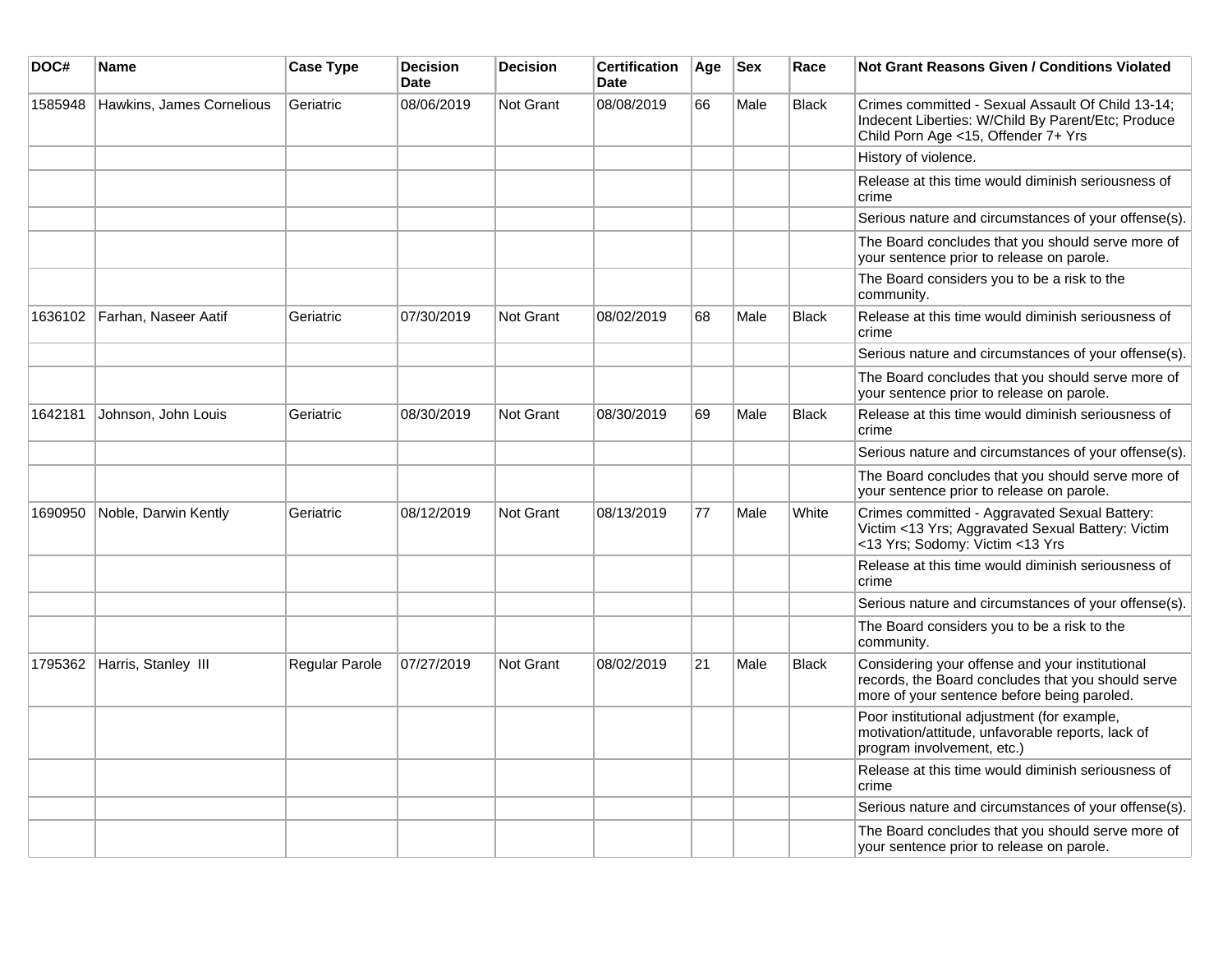| DOC#    | Name                             | <b>Case Type</b>      | <b>Decision</b><br>Date | <b>Decision</b> | <b>Certification</b><br>Date | Age | <b>Sex</b> | Race         | <b>Not Grant Reasons Given / Conditions Violated</b>                                                                                                        |
|---------|----------------------------------|-----------------------|-------------------------|-----------------|------------------------------|-----|------------|--------------|-------------------------------------------------------------------------------------------------------------------------------------------------------------|
| 1795362 | Harris, Stanley III              | Regular Parole        | 07/27/2019              | Not Grant       | 08/02/2019                   | 21  | Male       | <b>Black</b> | You need further participation in institutional work<br>and/or educational programs to indicate your positive<br>progression towards re-entry into society. |
|         |                                  |                       |                         |                 |                              |     |            |              | Your record of institutional infractions indicates a<br>disregard for rules and that you are not ready to<br>conform to society.                            |
| 1797931 | Johnson, Austin Glen             | <b>Regular Parole</b> | 08/07/2019              | Not Grant       | 08/12/2019                   | 21  | Male       | White        | Conviction of a new crime while incarcerated                                                                                                                |
|         |                                  |                       |                         |                 |                              |     |            |              | Release at this time would diminish seriousness of<br>crime                                                                                                 |
|         |                                  |                       |                         |                 |                              |     |            |              | The Board concludes that you should serve more of<br>your sentence prior to release on parole.                                                              |
|         |                                  |                       |                         |                 |                              |     |            |              | You need further participation in institutional work<br>and/or educational programs to indicate your positive<br>progression towards re-entry into society. |
| 1843809 | Johnson, Malik Javon             | Regular Parole        | 08/08/2019              | Not Grant       | 08/12/2019                   | 21  | Male       | <b>Black</b> | No Interest in Parole                                                                                                                                       |
| 1857381 | Leslie, Jermaine Lee Jr.         | <b>Regular Parole</b> | 08/30/2019              | Not Grant       | 08/30/2019                   | 21  | Male       | <b>Black</b> | Considering your offense and your institutional<br>records, the Board concludes that you should serve<br>more of your sentence before being paroled.        |
|         |                                  |                       |                         |                 |                              |     |            |              | History of violence.                                                                                                                                        |
|         |                                  |                       |                         |                 |                              |     |            |              | Poor institutional adjustment (for example,<br>motivation/attitude, unfavorable reports, lack of<br>program involvement, etc.)                              |
|         |                                  |                       |                         |                 |                              |     |            |              | Release at this time would diminish seriousness of<br>crime                                                                                                 |
|         |                                  |                       |                         |                 |                              |     |            |              | The Board considers you to be a risk to the<br>community.                                                                                                   |
|         |                                  |                       |                         |                 |                              |     |            |              | You need further participation in institutional work<br>and/or educational programs to indicate your positive<br>progression towards re-entry into society. |
|         |                                  |                       |                         |                 |                              |     |            |              | You need to show a longer period of stable<br>adjustment.                                                                                                   |
|         |                                  |                       |                         |                 |                              |     |            |              | Your record of institutional infractions indicates a<br>disregard for rules and that you are not ready to<br>conform to society.                            |
| 1867595 | Robinson-mclain, Tyrese<br>Glenn | Regular Parole        | 07/31/2019              | Not Grant       | 08/02/2019                   | 20  | Male       | <b>Black</b> | Release at this time would diminish seriousness of<br>crime                                                                                                 |
|         |                                  |                       |                         |                 |                              |     |            |              | The Board concludes that you should serve more of<br>your sentence prior to release on parole.                                                              |
|         |                                  |                       |                         |                 |                              |     |            |              | You need further participation in institutional work<br>and/or educational programs to indicate your positive<br>progression towards re-entry into society. |
|         |                                  |                       |                         |                 |                              |     |            |              | You need to show a longer period of stable<br>adjustment.                                                                                                   |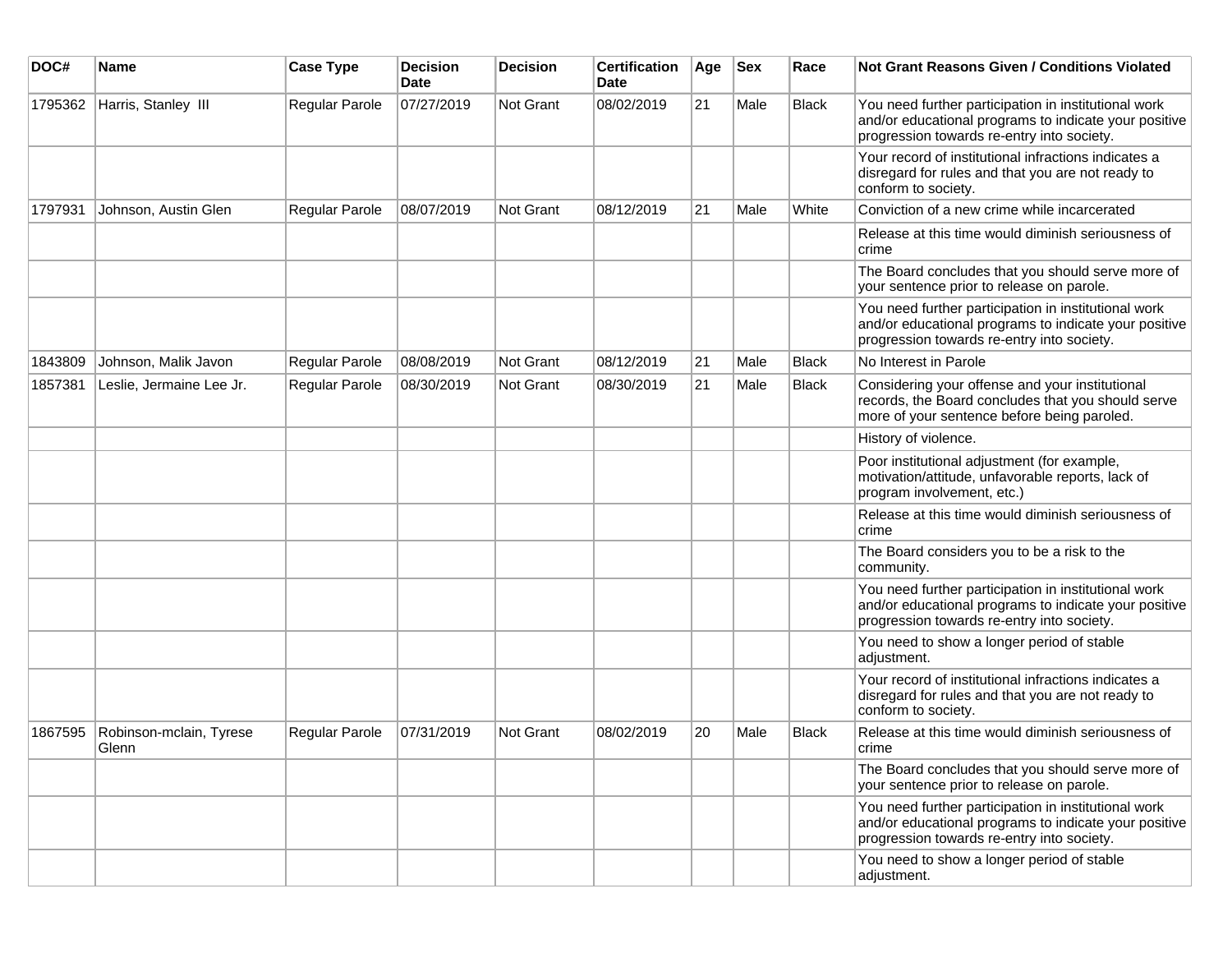| DOC#    | Name                       | <b>Case Type</b>      | <b>Decision</b><br><b>Date</b> | <b>Decision</b>  | <b>Certification</b><br><b>Date</b> | Age | <b>Sex</b> | Race         | Not Grant Reasons Given / Conditions Violated                                                                                                               |
|---------|----------------------------|-----------------------|--------------------------------|------------------|-------------------------------------|-----|------------|--------------|-------------------------------------------------------------------------------------------------------------------------------------------------------------|
| 1887443 | Dastagirzada, Iman Noor    | <b>Regular Parole</b> | 08/07/2019                     | Not Grant        | 08/08/2019                          | 23  | Male       | White        | History of substance abuse.                                                                                                                                 |
|         |                            |                       |                                |                  |                                     |     |            |              | Other                                                                                                                                                       |
|         |                            |                       |                                |                  |                                     |     |            |              | Release at this time would diminish seriousness of<br>crime                                                                                                 |
|         |                            |                       |                                |                  |                                     |     |            |              | Serious nature and circumstances of your offense(s).                                                                                                        |
|         |                            |                       |                                |                  |                                     |     |            |              | You need further participation in institutional work<br>and/or educational programs to indicate your positive<br>progression towards re-entry into society. |
|         |                            |                       |                                |                  |                                     |     |            |              | You need to show a longer period of stable<br>adjustment.                                                                                                   |
| 1907953 | Williams, James Edward III | <b>Regular Parole</b> | 07/29/2019                     | <b>Not Grant</b> | 08/02/2019                          | 20  | Male       | <b>Black</b> | Serious nature and circumstances of your offense(s).                                                                                                        |
|         |                            |                       |                                |                  |                                     |     |            |              | You need further participation in institutional work<br>and/or educational programs to indicate your positive<br>progression towards re-entry into society. |
|         |                            |                       |                                |                  |                                     |     |            |              | You need to show a longer period of stable<br>adjustment.                                                                                                   |
| 1939096 | Bell, Romeo Antwon         | <b>Regular Parole</b> | 08/29/2019                     | <b>Not Grant</b> | 08/30/2019                          | 19  | Male       | <b>Black</b> | Considering your offense and your institutional<br>records, the Board concludes that you should serve<br>more of your sentence before being paroled.        |
|         |                            |                       |                                |                  |                                     |     |            |              | Serious nature and circumstances of your offense(s).                                                                                                        |
|         |                            |                       |                                |                  |                                     |     |            |              | The Board considers you to be a risk to the<br>community.                                                                                                   |
|         |                            |                       |                                |                  |                                     |     |            |              | You need further participation in institutional work<br>and/or educational programs to indicate your positive<br>progression towards re-entry into society. |
| 1954311 | Williams, Shane Lee        | Regular Parole        | 08/05/2019                     | Not Grant        | 08/08/2019                          | 19  | Male       | White        | Serious nature and circumstances of your offense(s).                                                                                                        |
|         |                            |                       |                                |                  |                                     |     |            |              | The Board considers you to be a risk to the<br>community.                                                                                                   |
|         |                            |                       |                                |                  |                                     |     |            |              | You need further participation in institutional work<br>and/or educational programs to indicate your positive<br>progression towards re-entry into society. |
| 1972661 | Lewis, Rahmeek Jalil-jo    | <b>Regular Parole</b> | 08/28/2019                     | <b>Not Grant</b> | 08/28/2019                          | 19  | Male       | <b>Black</b> | The Board concludes that you should serve more of<br>your sentence prior to release on parole.                                                              |
|         |                            |                       |                                |                  |                                     |     |            |              | You need further participation in institutional work<br>and/or educational programs to indicate your positive<br>progression towards re-entry into society. |
|         |                            |                       |                                |                  |                                     |     |            |              | Your prior failure(s) and/or convictions while under<br>community supervision indicate that you are unlikely<br>to comply with conditions of release.       |
| 1767698 | Galbreath, Timothy Alan    | Violation<br>Hearing  | 08/13/2019                     | Revoke           | 08/16/2019                          | 39  | Male       | White        |                                                                                                                                                             |